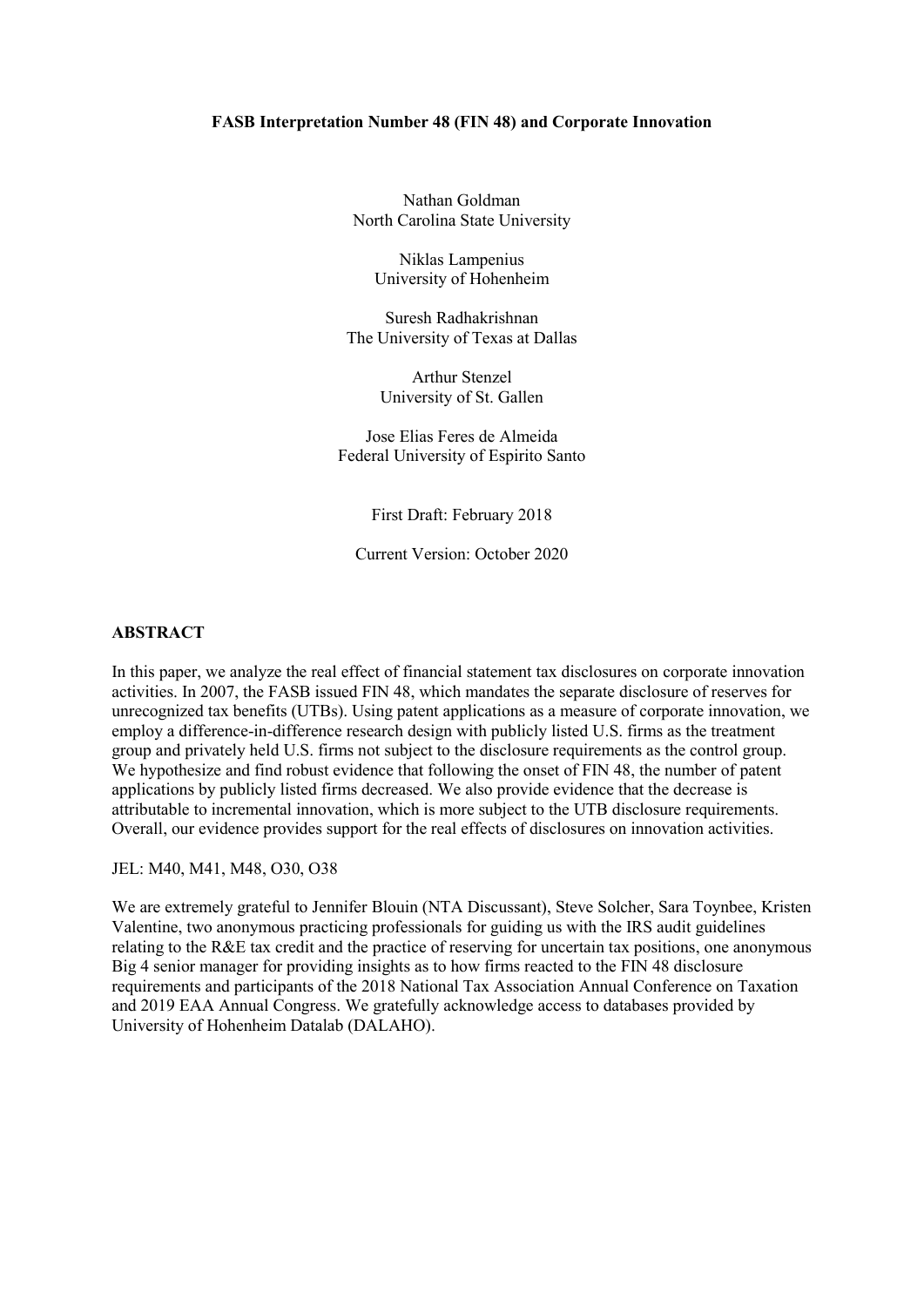### **FASB Interpretation Number 48 (FIN 48) and Corporate Innovation**

### **ABSTRACT**

In this paper, we analyze the real effect of financial statement tax disclosures on corporate innovation activities. In 2007, the FASB issued FIN 48, which mandates the separate disclosure of reserves for unrecognized tax benefits (UTBs). Using patent applications as a measure of corporate innovation, we employ a difference-in-difference research design with publicly listed U.S. firms as the treatment group and privately held U.S. firms not subject to the disclosure requirements as the control group. We hypothesize and find robust evidence that following the onset of FIN 48, the number of patent applications by publicly listed firms decreased. We also provide evidence that the decrease is attributable to incremental innovation, which is more subject to the UTB disclosure requirements. Overall, our evidence provides support for the real effects of disclosures on innovation activities.

**Keywords**: Uncertain tax positions, FIN 48, Radical Innovation, Incremental Innovation, Patents, Backward Citations

JEL: M40, M41, M48, O30, O38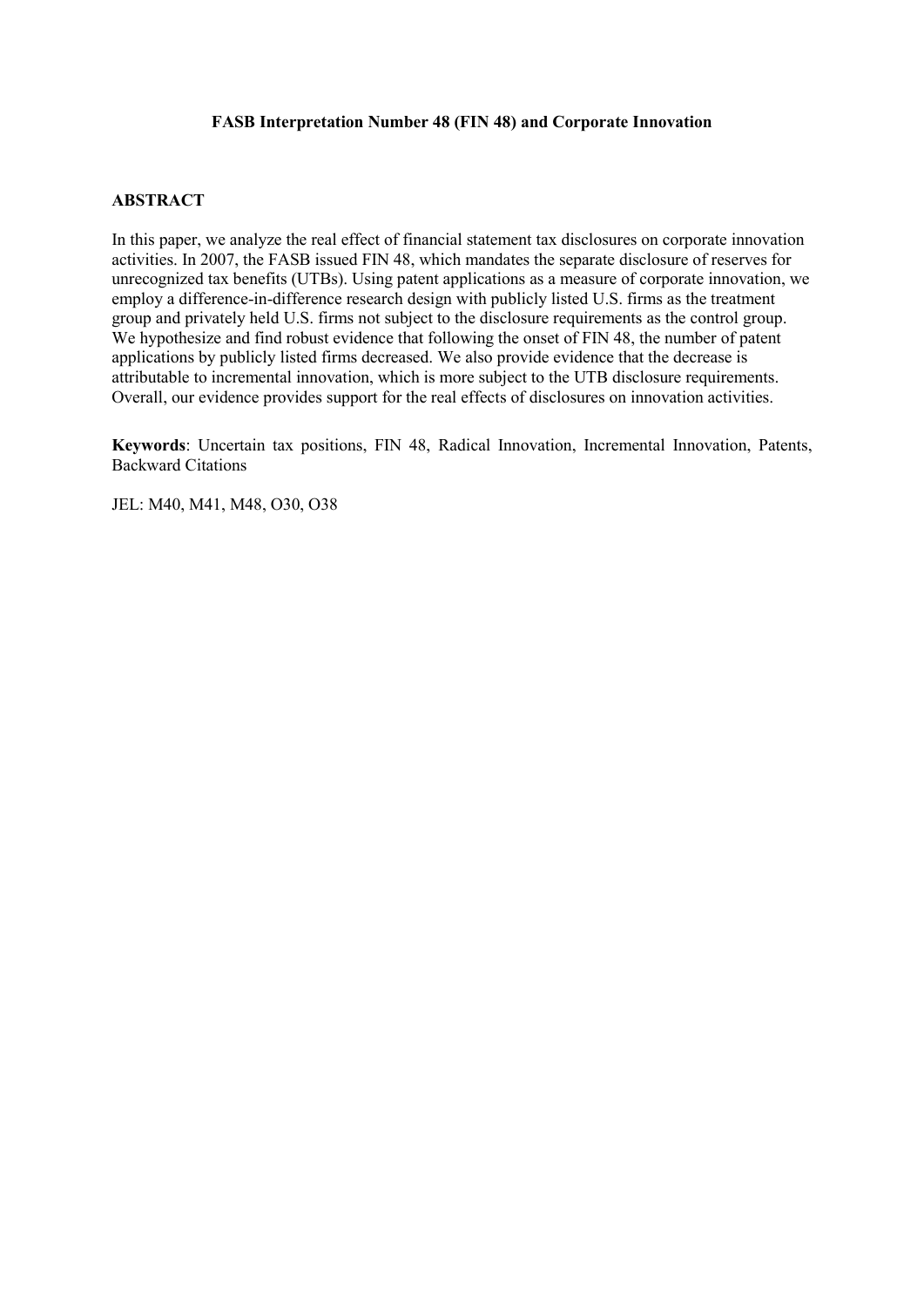### **1. Introduction**

Theoretical studies suggest that financial reporting and disclosures engender real effects on corporate innovation (Beyer and Guttman 2012, Kanodia and Sapra 2016, Leuz and Wysocki 2016). Recent empirical studies document the real effects of financial reporting on corporate innovation – more conservative reporting is associated with less corporate innovation (see Chang et al. 2015); and better financial statement comparability improves research and development expenditure (R&D) investment efficiency (see Chircop et al.  $2020$ .<sup>1</sup> Starting in 2007, Financial Interpretation Number 48 (FIN 48) requires firms to disclose the provision for unrecognized tax benefits (UTBs). A significant portion of this provision pertains to tax credits for research and experimentation  $(RAE)$ . <sup>2</sup> These tax credits have a higher likelihood of being overturned by the Internal Revenue Service (IRS) upon audit, and, thus, more commonly appear as UTBs under the FIN 48 standard (Dyreng et al. 2019, Graham et al. 2012, Robinson et al. 2016, Robinson et al. 2017, Towery 2017).<sup>3</sup> Accordingly, our objective is to examine the real effects of UTB disclosures on innovation. We specifically examine whether the onset of FIN 48 affects the level of firms' patent applications, which enables us to measure firms' innovation output and the type of their innovation activities (i.e., radical innovation versus incremental innovation, Hall et al. 2005).

Even though firms disclose R&D expenses in the financial statements, there is no disclosure on the nature of innovation: specifically, the allocation between radical innovation and incremental innovation. The economics and strategy literature emphasizes the importance

<sup>&</sup>lt;sup>1</sup> Other studies have examined mandated disclosures on tangible (and intangible) investment efficiency, e.g., Chuk (2013) examines pension disclosure, Bonaimé (2015) examines share repurchase disclosure; Shroff (2017) examines general GAAP disclosures, and Goldman (2020) examines tax disclosure.

 $2$  In this study, we refer to the firms' innovative activities as innovation. Firms claim tax credits corresponding to these innovative activities, which we refer to as the R&E tax credit. Firms also report expenses on their financial statements corresponding to these innovative activities, which we refer to as R&D expenses or expenditures.

<sup>&</sup>lt;sup>3</sup> We validate the assumption that the FIN 48 required disclosures contain information regarding innovation activities by providing examples of firms' FIN 48 financial statement disclosures that contain direct references (see Appendix A as well as the discussion in Section II).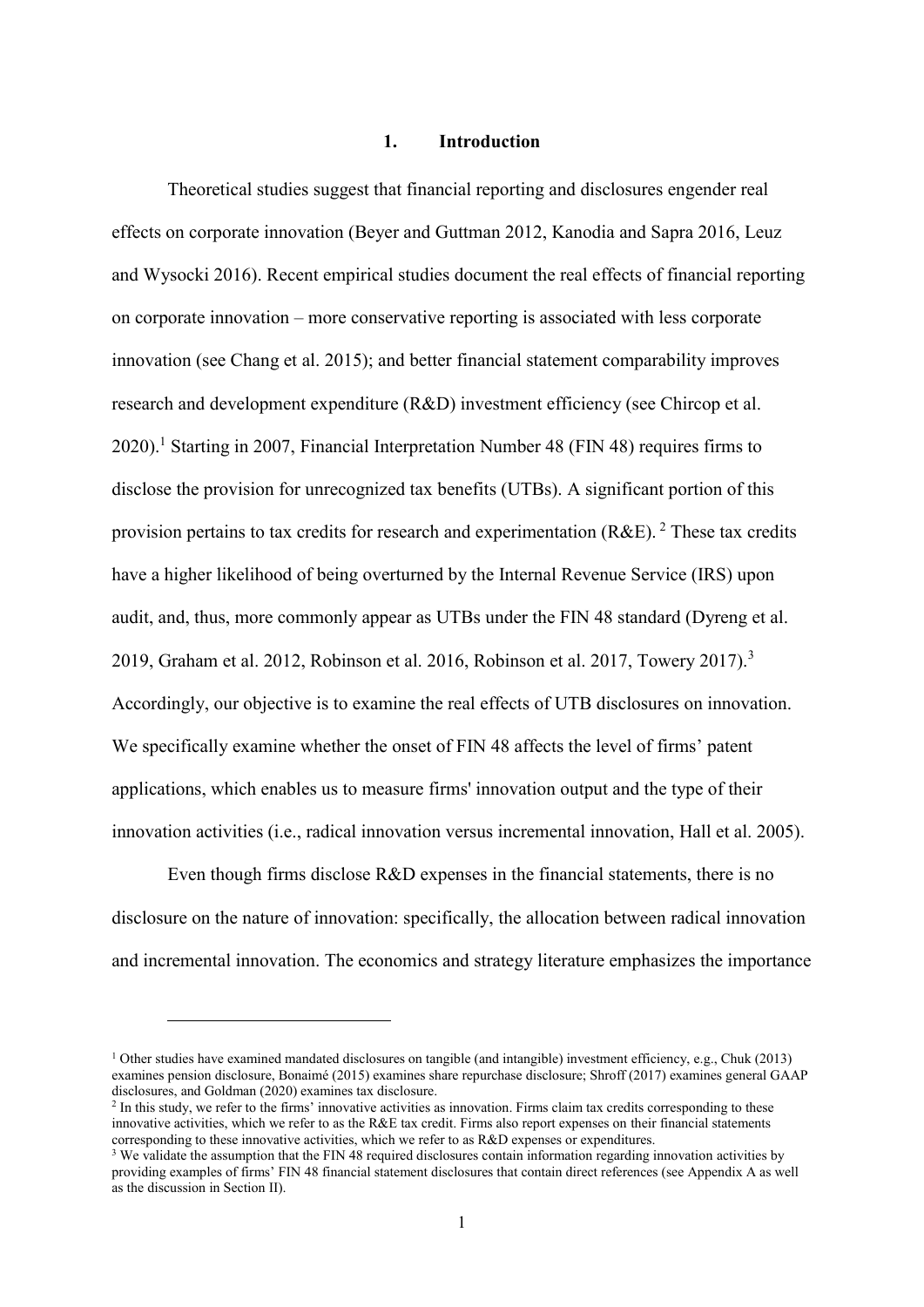of different organizational capabilities for radical and incremental innovation (Dewar and Dutton 1986, Nelson 1959, Nelson and Romer 1996, Rosenberg 1997). Radical innovation is likely to yield a new generation of products; for example, Dahlin and Behrens (2005) examine 581 granted patents for tennis rackets and find that industry experts consider two of them – oversized and wide body to be radical innovations and all others to be incremental innovations. In essence, radical innovation is likely to make significant changes, while incremental innovation builds upon radical innovation. We argue that the UTB reserve disclosures mandated under FIN 48 increased the likelihood of tax credits being disallowed for incremental innovation projects by the IRS upon audit. Thus, it changed the expected net present value of incremental innovation projects. We base our argument on the fact that R&E tax credits intend to provide incentives for firms to pursue radical innovation projects. As such, compared to expenditures on radical innovation projects, expenditures on incremental innovation projects are more likely to be disallowed for R&E tax credits upon IRS audit. It follows that expenditures on incremental innovation are more likely to be part of the UTB reserve.

We posit that firms generally have an incentive to decrease the UTB reserve because the mandated disclosure provides information to the taxing authorities about the firm's tax uncertainty (Robinson and Schmidt 2013; Lisowsky et al. 2013, Towery 2017). Prior studies document that the IRS uses these disclosures to help audit uncertain tax positions (see Bozanic et al. 2017, Graham et al. 2011). UTB reserve disclosures decrease the probability of receiving R&E tax credit benefits for incremental innovation projects, thereby lowering the expected net present value of such projects.<sup>4</sup> Radical innovation is likely to result in fewer (albeit more impactful) patents than incremental innovation because typically, many

<sup>4</sup> Discussions with an anonymous Big 4 Senior Manager confirm that disclosing the UTB reserve in the financial statements does, in fact, affect firm's net present value calculations for innovation. Furthermore, such IRS audits could flag other tax benefits that could be disallowed as well.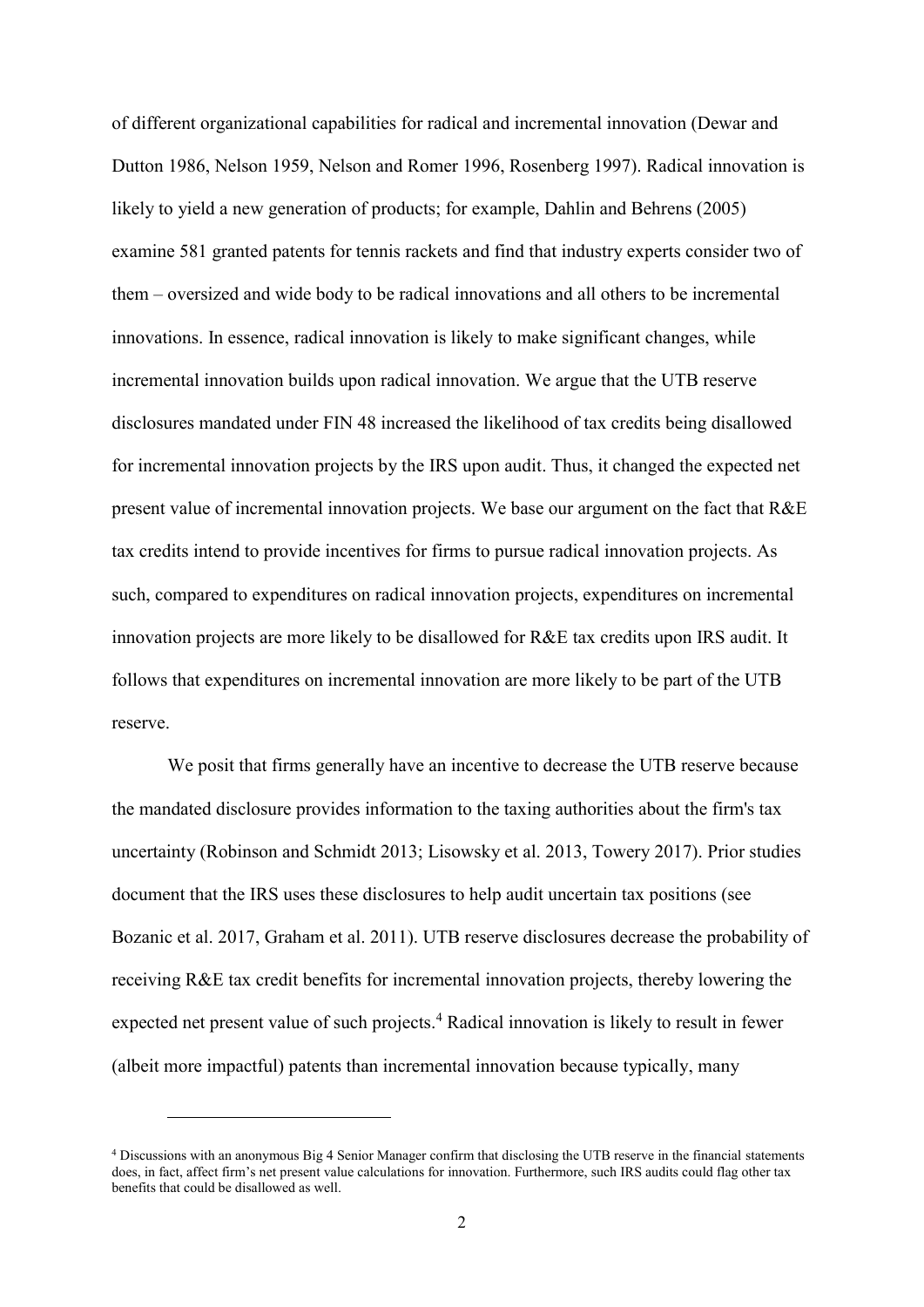incremental projects result from one successful radical innovation project. As such, we hypothesize that following the onset of FIN 48, corporate innovation, as measured by patent applications, decreases.

We test our hypothesis using the OECD Orbis database, which covers entity-level patent applications, combined with Compustat information on firm's attributes. We use fiscal years 2003 through 2011, excluding 2007, which is the year of FIN 48 adoption: 2003-2006 is the pre-FIN 48 period and 2008-2011 the post-FIN 48 period. Since the FIN 48 disclosure requirements only apply to U.S. publicly traded firms (henceforth "public firms"), we use a difference-in-difference research design with privately held firms (henceforth "private firms") as the control group. Our final sample consists of 7,586 firm-year observations representing 1,150 unique firms; with 3,339 and 3,679 (165 and 403) firm-year observations for public (private) firms pre-FIN 48 and post-FIN 48 periods, respectively.

We show that the number of patents (measured by the natural log of one plus the number of patent applications) per year for public (private) firms in the pre- and post-FIN 48 periods are 1.468 and 1.309 (0.500 and 0.613), respectively; this corresponds to 3.341 and 2.702 (0.649 and 0.846) patent applications in the pre- and post-FIN 48 periods for public (private) firms, respectively. The decrease (increase) in patent applications for public (private) firms after FIN 48 is (is not) statistically significant, which is consistent with our hypothesis.

We estimate the difference-in-difference research design by regressing the number of patent applications on an indicator variable for public firms, an indicator variable for post-FIN 48, and their interaction; and control for firm-size, profitability, and growth. Our variable of interest is the interaction of post-FIN 48 and the indicator variable for the public firms. Based on our hypothesis, we expect the coefficient to be negative. We provide evidence that while patent applications for private firms are not statistically different across the pre- and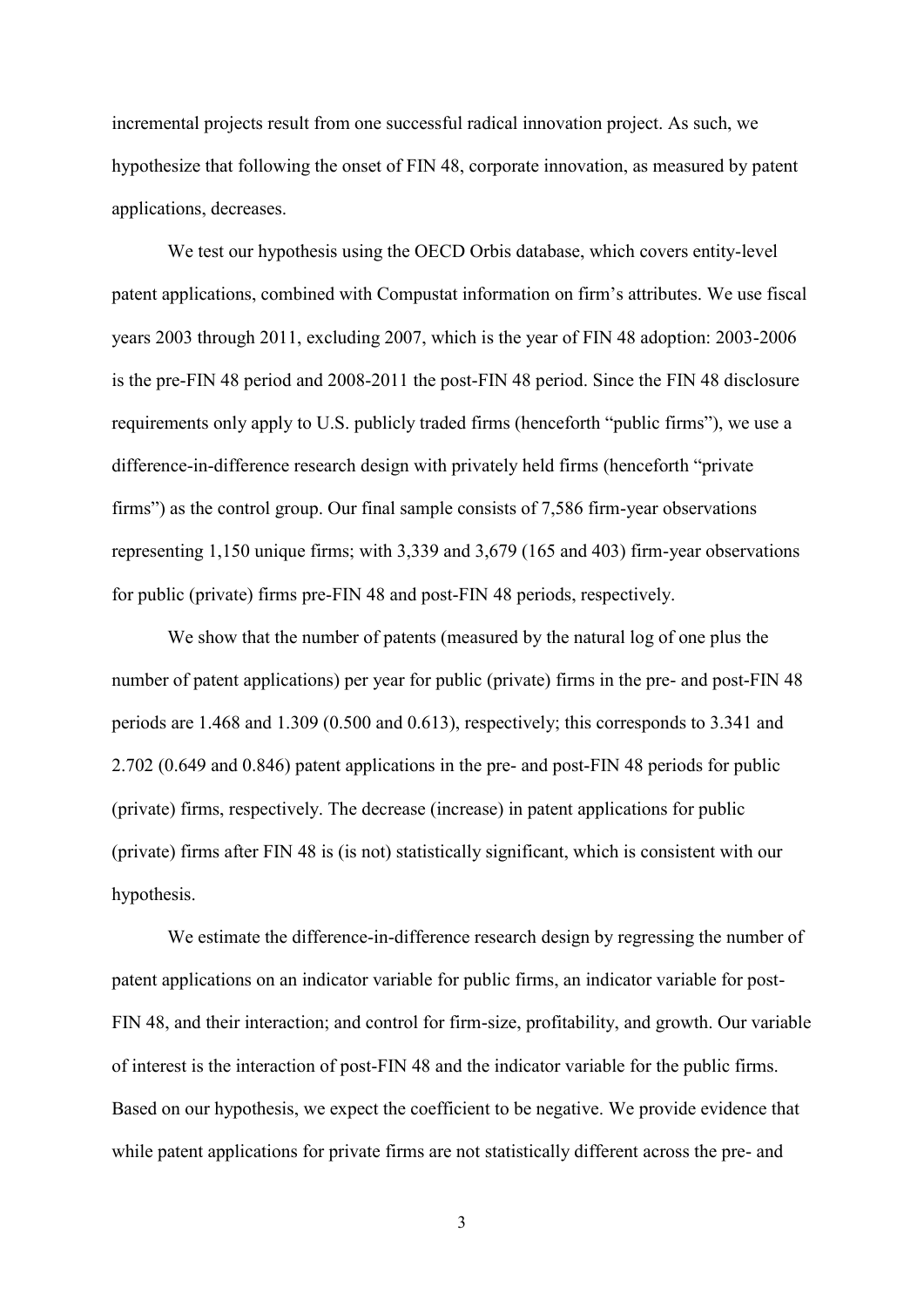post-FIN 48 periods, patent applications for public firms exhibit a decrease in the post-FIN 48 relative to the private firms, supporting our hypothesis.

Following Trajtenberg (1990), we use the backward citations in the patent applications to classify the patents as emanating from radical or incremental innovation. Specifically, radical innovation is likely to be novel and thus does not rely on prior knowledge as measured by references to existing patents, i.e., backward citations. In particular, we classify a patent as a radical (incremental) patent if there is no (at least one) backward citation in the patent application. We expect and find a decrease in public firms' overall patent applications relative to private firms after FIN 48 to be attributable to incremental patent applications. Furthermore, we find that neither public nor private firms exhibit a significant change in radical innovation between the pre and post-FIN 48 periods. These results provide support to the assumption in our hypothesis that the decrease in patent applications is attributable to incremental innovation.

We next provide clarity on the mechanism. FIN 48 requires firms to enhance their UTB disclosures and firms must adopt new accounting for the standard. While both the treatment and control observations in our sample were required to follow the new standard on accounting for UTBs, only the treatment firms were required to disclose the new reserves. To support our conjecture that it is the disclosure of UTBs and not the change in measurement of UTBs that is driving our finding, we perform two analyses. First, we use textual analysis to show that, among our treatment firms, the results are concentrated among observations which, in their tax footnote, have a longer sentence count, greater number of words per paragraph, and a greater number of complex words. Second, using our public-firm sample only, we examine the FIN 48 adoption restatements and compare the change in innovation among firms with increases to UTBs due to FIN 48 relative to those that decreased or did not change their UTB reserves. Should the decrease in innovation be driven, in part, by the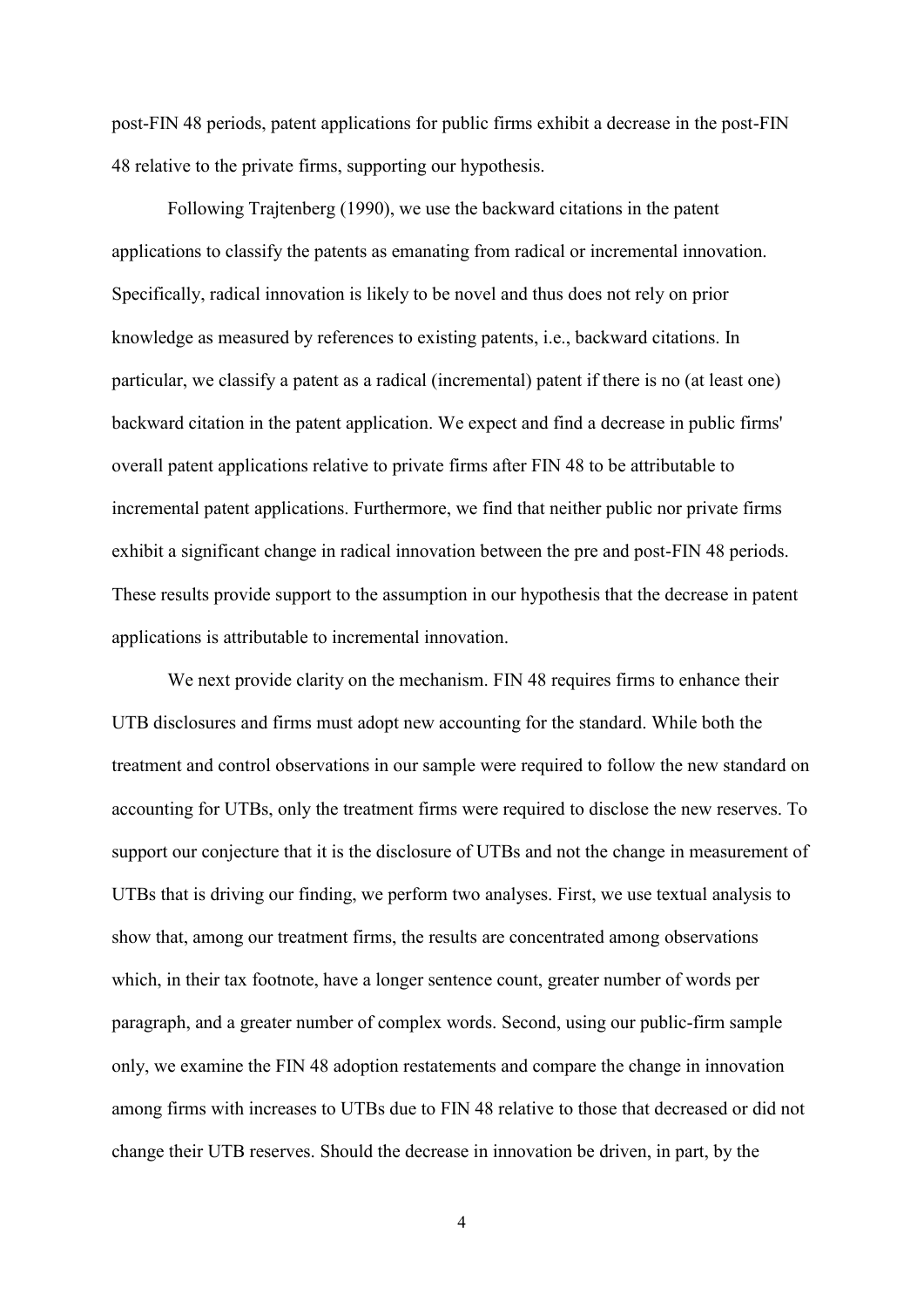change in the measurement, then we would see firms with an increase in UTB reserves exhibit a more significant decline in innovation following the onset of FIN 48. We do not note any significant differences between the two groups. Thus, we provide evidence that our results are, in fact, a function of the enhanced disclosure requirements for our treatment firms and are unlikely to be due to a change in accounting measurement of the UTB reserve.<sup>5</sup>

We conduct additional cross-sectional analyses. First, we examine the assumption of IRS audit potential embedded in our hypothesis. For this purpose, we use firm-size as a proxy for IRS audit likelihood. We follow prior literature which argues that large-sized firms are likely to have been audited by the IRS in the pre-FIN 48 period (Hoopes et al. 2012; Ayers et al. 2019); and as such, we expect and find our results to be attributable to small-sized firms because of the FIN 48 disclosures. This finding suggests that FIN 48 disclosures adversely affect innovation in public firms that were less likely on the tax authorities' radar for audits before FIN 48, i.e., smaller sized public firms. We also find that our results are more substantial for firms with more tax uncertainty, which is consistent with the notion that firms with more tax uncertainty attract more IRS attention. Third, we examine whether the Great Recession of 2008 confounds our result by forcing financially constrained firms to undertake fewer innovation projects. For this purpose, we partition the sample into profit and loss firms, under the premise that loss firms are likely to be financially constrained. We find that our findings are attributable to both profit and loss firms suggesting that our results are unlikely to be confounded by the Great Recession.

<sup>5</sup> These findings support those of Goldman (2020), who provides evidence that, following FIN 48, firms with enhanced disclosures lowered R&D expenses, relative to firms who did not. However, Goldman (2020) fails to find a relation between FIN 48 and all innovation activities. We enhance the inferences drawn by Goldman (2020) in three key ways. First, we use patent applications, which is a more direct way of measuring innovation activities relative to R&D expenses. Second, we provide evidence of a reallocation of innovation activities. Third, we continue to find similar inferences as Goldman (2020) when both studies focus on the disclosure effect of FIN 48 on innovation relative to the measurement effect. As a result, while the two studies complement one another by finding the effects of FIN 48 on innovation primarily occur through the disclosure channel, our study extends Goldman (2020) by clarifying the effects of FIN 48 on innovation and exploring the types of innovation that firms engage in following the onset of FIN 48.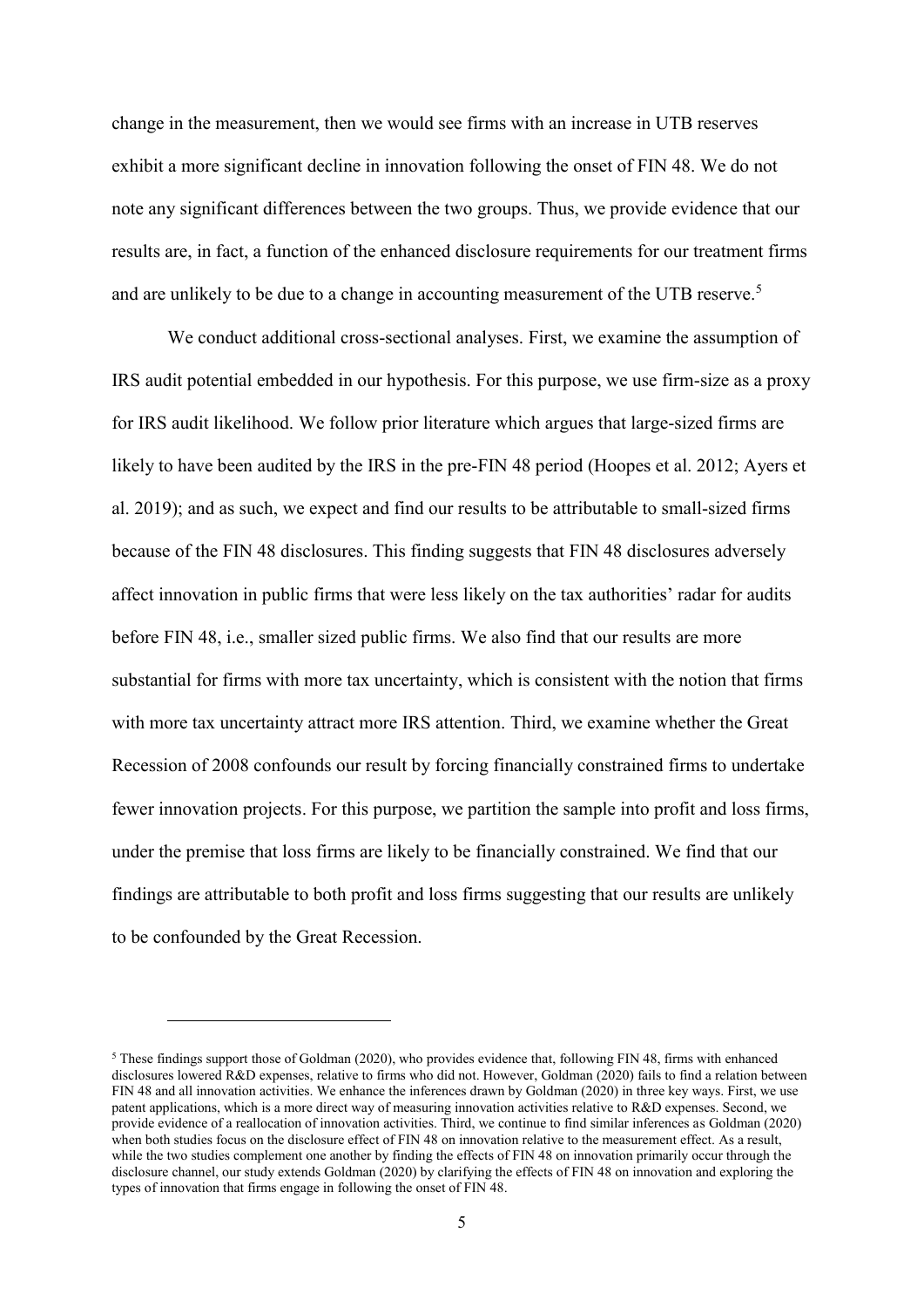Even though private firms provide an excellent control group because these firms had to change the measurement of their FIN 48 reserves but did not have to abide by the FIN 48 disclosures, financial database requirements limit the control variables in our research design. Furthermore, private firms could also be affected by other time-varying effects of innovation coincident with the onset of FIN 48. For this reason, we consider an alternative control group that consists of Canadian public firms. Similar to our findings with private firms, we find a significant decrease in U.S. public firms' innovation activities compared to Canadian public firms. We conduct other additional analyses, including performing an entropy balance, a coarsened exact match, examining all firms with patent data by removing the control variables from our regression, examining alternate event windows, and an alternate measure of innovation. In all of these tests, we find results that are qualitatively similar and support our hypothesis.

Our study makes three important contributions. First, we extend the literature examining the real effects of disclosures. We hypothesize and find UTB disclosure lowers firms' incentives for investing in incremental innovation, leading to fewer patent applications. These findings extend our insights into the real effects of financial reporting and disclosure (see Roychowdhury et al. 2019). The onset of FIN 48 provides an excellent natural experiment for isolating the real effects of disclosure because, while FIN 48 mandates UTB disclosure for publicly traded firms, it does not affect reporting requirements for private firms. While FIN 48 changes the measurement of UTB reserves for all firms, because the main difference between our treatment and control observations in this setting is the disclosure of UTBs, we can attribute our findings to disclosure rather than other changes such as measurement. Accordingly, an important implication of our finding is that mandating disclosures that provide information on the nature of innovation could affect firms' innovative processes. By implication, our findings suggest that Chang et al.'s (2015) result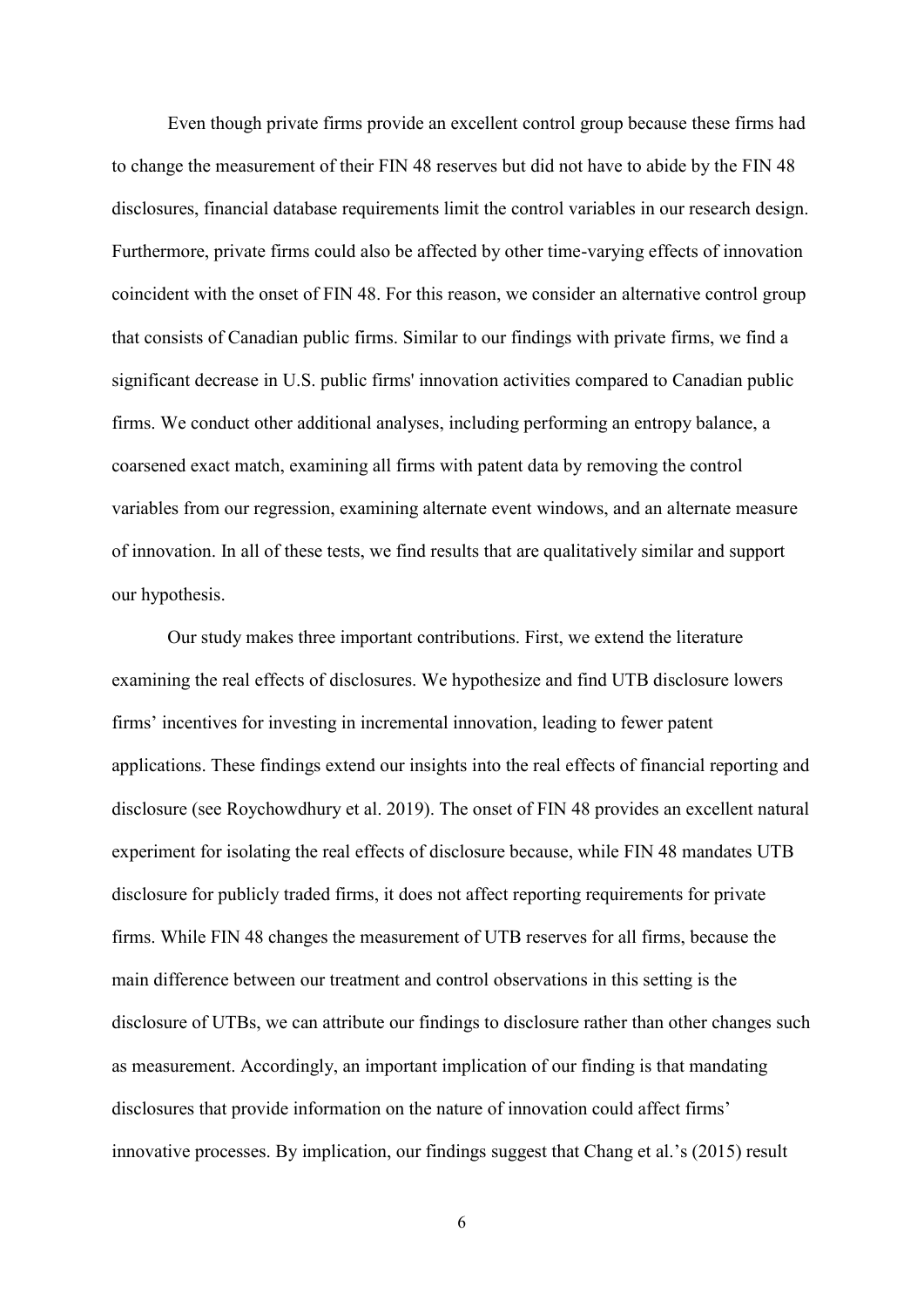that conservative financial reporting is associated with fewer patents could potentially be driven by conservative firms engaging in a different composition of radical versus incremental innovation.

Second, we contribute to the consequences of tax disclosure literature. While prior literature provides evidence that tax expense informs external parties by providing another measure of income that is informative (Hanlon 2005, Lev and Nissim 2004), some studies suggest that UTB reserve disclosures may not have the same beneficial attributes (Robinson and Schmidt 2013; Cazier et al. 2015, Robinson et al. 2016, Robinson et al. 2017). We extend this literature by examining a significant consequence of the UTB reserve disclosures – a change in corporate innovation for incremental innovation.<sup>6</sup> In doing so, we contribute to an emerging literature examining the real effects of FIN 48 by finding a decline in real activities following the new standard (Goldman 2020; Williams and Williams 2018).

We differ from the concurrent studies of Goldman (2020) and Williams and Williams (2018) across a number of dimensions. First, we examine the effects of FIN 48 on innovation, proxied using the number of new patents and patent allocation between radical and incremental patents. Meanwhile, Goldman (2020) finds a decline in corporate investment (capital expenditures, acquisition expenditures, and R&D expenditures), and Williams and Williams (2018) sees a decline in R&D expenses. While R&D expenses may correlate with innovation, practitioners suggest that "successful innovation process has very little to do with the exact amounts of money we spend" (Forbes 2016) and "spending is not a prerequisite for innovation." (The New Economy 2017) Meanwhile, the patent application count has long

<sup>6</sup> Our study complements the findings of a concurrent study by Williams and Williams (2018) that examines the relation between the FIN 48 disclosure requirements and corporate innovation. Their study finds that regulatory scrutiny lowers firm innovation measured by patent issuances and citations. Given that the R&E tax credit is based on the expenditures, the regulatory scrutiny should pertain to R&D expenditures (i.e., the patent application) and not the R&D output. We also complement Goldman (2020) who provides evidence that firms total investment decreases following FIN 48 with no changes to investment efficiency. Our findings extend this study by documenting that the change in investment depends on the nature of the investment. That is, firms decrease their investments more if they have to include UTB reserves in comparison to investments where no UTB reserves are required.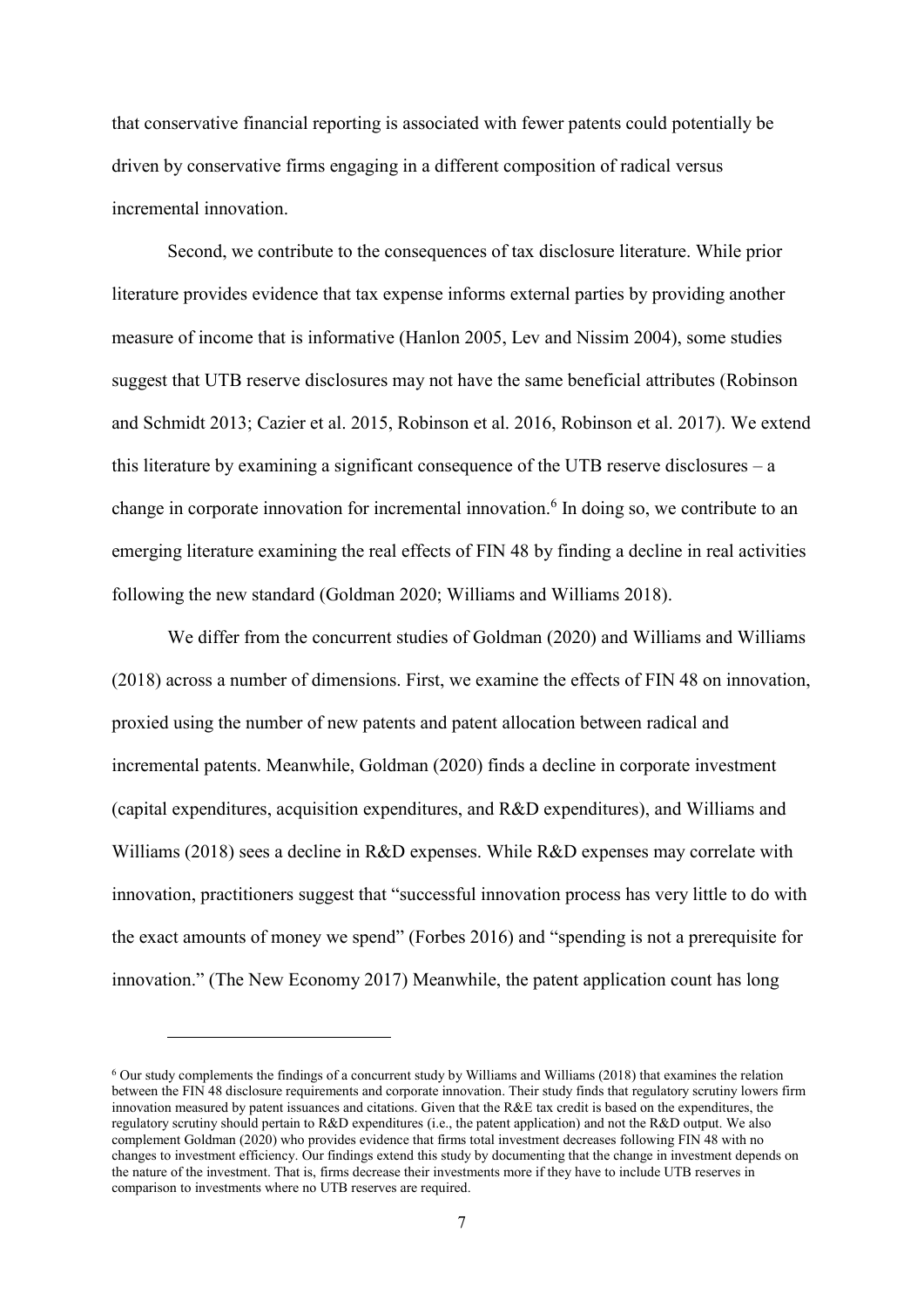been established and validated as a measure of innovation (Acs et al. 2002). Second, by examining a difference in behavior for public versus private firms, our study holds constant the changes in accounting measurement and allows us to examine the real effects of disclosure more directly. This methodology diverges from Goldman (2020) and Williams and Williams (2018), who have to employ quasi-natural experiments using cross-sectional variation (Williams and Williams 2018) or a multinational setting (Goldman 2020) to indirectly draw inferences on whether their findings are due to disclosure versus measurement. Lastly, by employing a new methodology to identify patents as radical and incremental, we can yield inferences on the level of changes in innovation and the nature of the innovation. As a result, our findings complement and extend the concurrent literature by providing evidence that FIN 48 results in lower incremental innovation activities and helps answer the call from Blouin and Robinson (2014) to examine the real effects of FIN 48.<sup>7</sup>

Lastly, we extend the literature that examines corporate innovation. The literature suggests that firm innovation leads to future growth (Kogan and Papanikolaou 2013, Kogan et al. 2017). Prior studies also document that firms change their innovation practices in response to real external shocks such as credit supply (Amore et al. 2013), obtaining equity financing (Bena and Li 2014, Bernstein 2015, Ferreira et al. 2014), firm underperformance (Yu et al. 2019), increases in tax burden (Mukherjee et al. 2017), and changes in investor protection (Contigiani et al. 2018). We extend this literature by showing the consequences of disclosures on the nature of innovation on patent applications.

 $7$  Also related to our study is Jacob et al. (2019), who provide evidence that following the staggered adoption of Schedule UTP starting in 2010, firms delayed large capital expenditures. While their findings of a decline in investment due to tax uncertainty disclosures complement our findings, their study also cannot speak to the effect on corporate innovation nor public disclosure.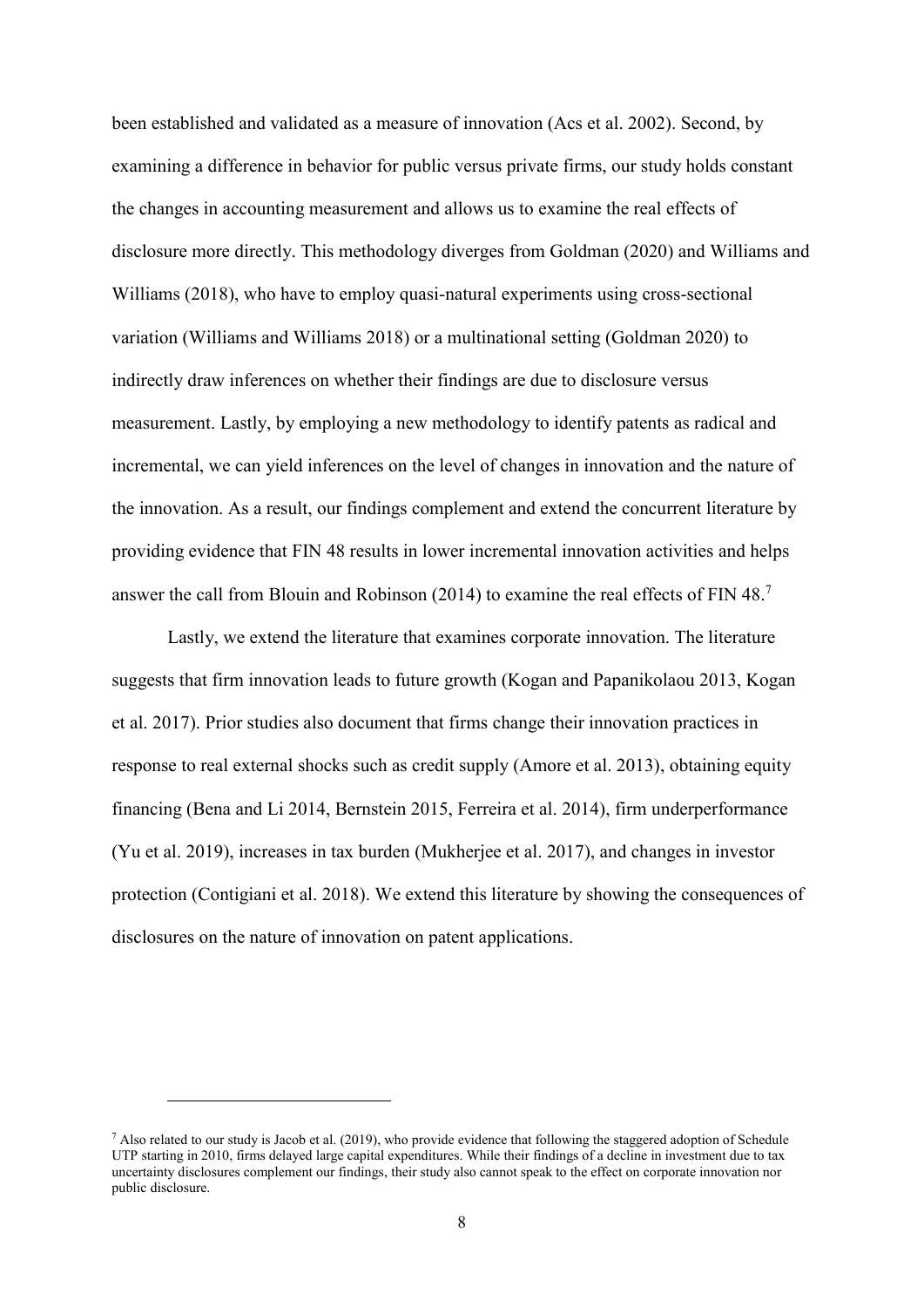### **2. Background and Hypothesis Development**

### **2.1 Background**

Our research objective is to examine the real effects of disclosure on corporate innovation, as measured by patent applications. The disclosure regime is the new standard on tax financial statement disclosure promulgated in FIN 48.

#### *2.1.1 Financial Interpretation Number (FIN) 48*

The FASB issued FIN 48 in July 2006; the standard covers the recognition, measurement, and disclosure of unrecognized tax benefits (UTB) effective from fiscal years after December 15, 2006 (Blouin et al. 2007, Blouin et al. 2010). Under FIN 48, firms must use a two-step process for each UTB. The first step involves recognition: firms must examine each tax position and determine if the position is "more likely than not" to be overruled or upheld upon IRS audit. The second step is measurement: for each position that is "more likely than not" to be overruled upon audit, the firm must establish a reserve/provision for the expected value of the potential amount owed. Positions remain in reserve for the lesser of the IRS audit process's conclusion or three years, which is the statute of limitations for these corporate tax activities.

Important for our study, FIN 48 *mandates the disclosure* of the reserves for UTBs. Before FIN 48, under Statement of Financial Accounting Standard (SFAS) No. 5 for Contingent Liabilities, even though in principle UTBs were required to be recognized and measured, separate disclosures were not required. In particular, FIN 48 requires firms to disclose the UTBs as a full tabular reconciliation in the footnotes to the financial statements. The reconciliation includes the beginning balance, current year increases to the reserve, changes to the reserve relating to prior year positions, and the amount of UTB reserves that roll off the reconciliation due to a settlement with the tax authorities or a lapse in the statute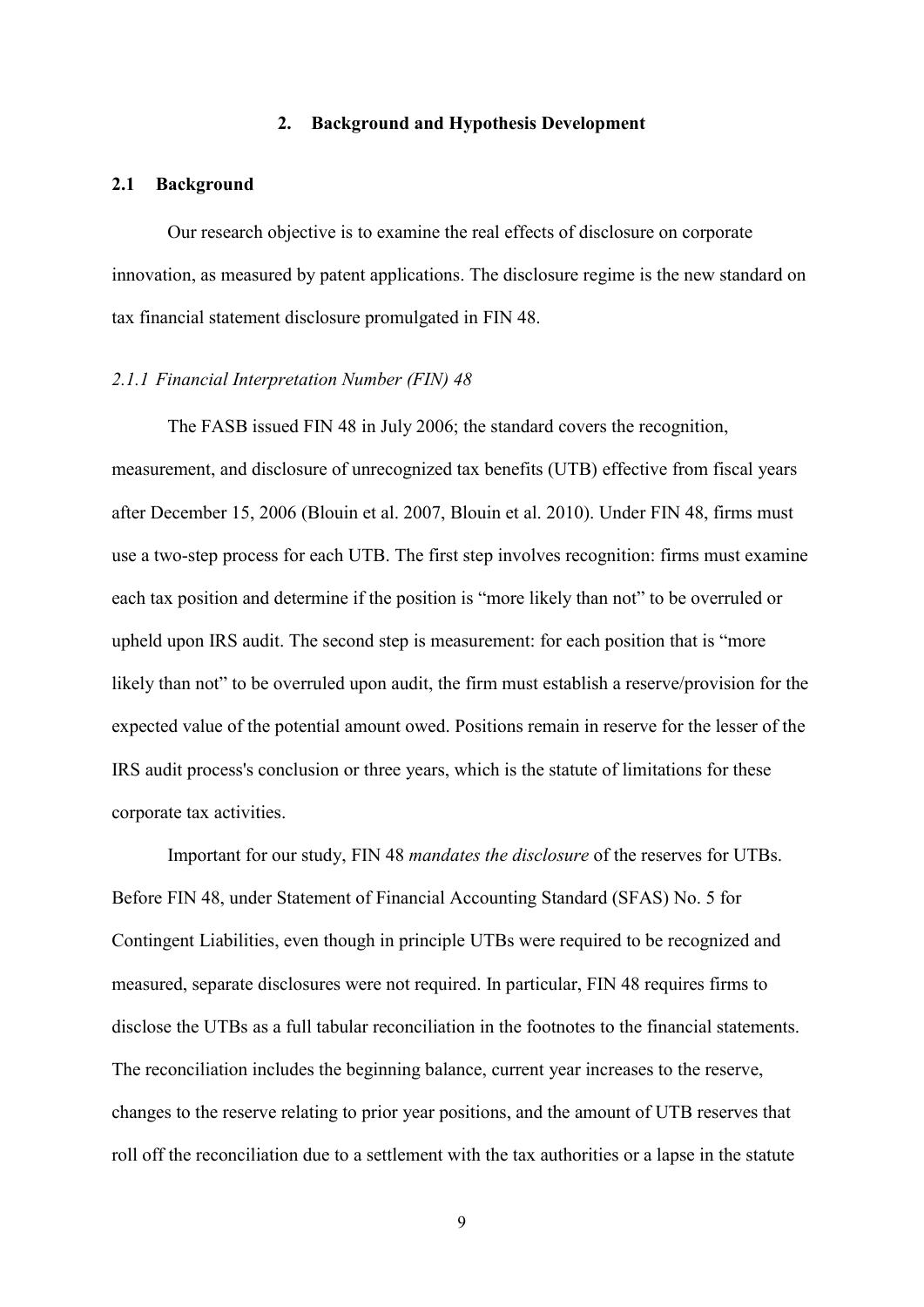of limitations.<sup>8</sup> Additionally, many firms include discussions about the roll forwards and explicitly reference the nature and circumstances of their reserves that predominantly have their innovation projects (Robinson and Schmidt 2013, see Appendix A for examples of such disclosures under FIN 48).

Many studies examine the consequences of FIN 48. Frischmann et al. (2008) fail to find a significant market reaction to the events leading up to the issuance of FIN 48. This finding is consistent with the notion that, in principle, FIN 48 is similar to the previous standard, i.e., SFAS 5; and as such, the new standard is firm value-neutral. Subsequent studies document the many benefits of the UTB disclosures: specifically, UTB disclosures (a) are informative about firms' tax sheltering activity (Lisowsky et al. 2013); (b) reduce earnings management (Gupta et al. 2016), and (c) decrease information asymmetry between managers and external stakeholders (Chung et al. 2019). Other studies, however, show adverse consequences of these disclosures: specifically, UTB disclosures (a) lower the informativeness and value relevance of tax disclosures (Robinson and Schmidt 2013; Robinson et al. 2016, Robinson et al. 2017); (b) temporarily increase external audit costs (Erickson et al. 2016); (c) decrease the information advantage spillover for external auditors who provide tax services to their clients (Gleason et al. 2018), (d) lower investment (Goldman 2020), and (e) lower R&D expenditures.

In this paper, we use FIN 48 as a quasi-natural experiment to examine the real effects of disclosure. Specifically, provided the effect of the accounting standard governing the measurement of UTBs affects both our treatment and control observations similarly in the pre

<sup>8</sup> During the standard-setting process, numerous entities publicly commented to the FASB that they were not in favor of the enhanced disclosure requirements and that the new standard may have unintended effects, probably because it could curtail inefficient investments in their pet projects. Consistent with this notion, Goldman (2020) examines how FIN 48 affects the information provided to external stakeholders and finds a decline in total investment.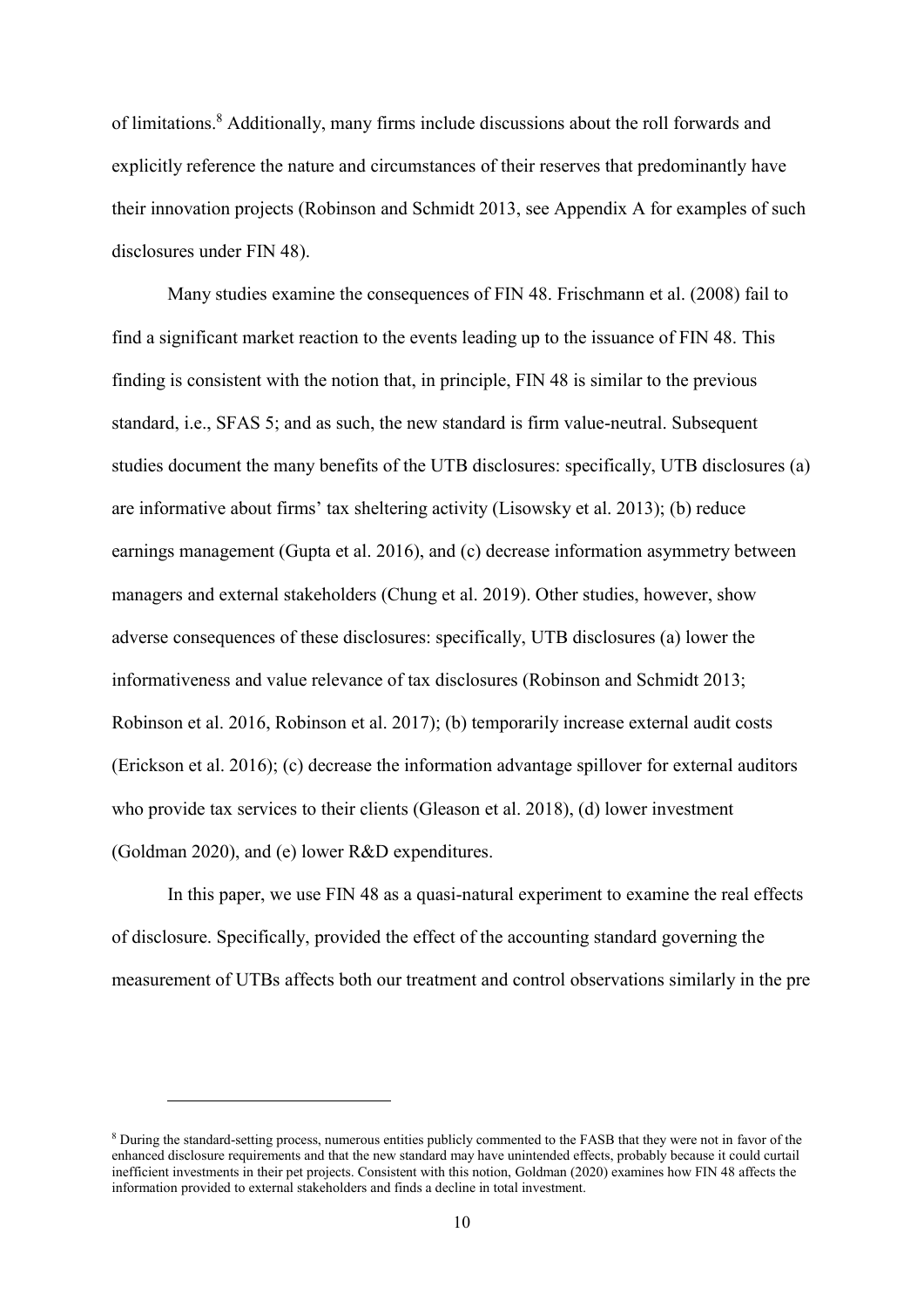versus post-period, we examine whether the mandated disclosures of UTB reserves affect corporate innovation.

## *2.1.2 Effects of Financial Reporting and Disclosure on Corporate Innovation*

Kanodia and Sapra (2016) develop a theoretical framework and show that financial reporting and disclosure entails real effects on firms' decisions. They summarize their main idea in the following statement:

"The measurement and disclosure rules that govern the functioning of accounting systems – which economic transactions are measured and which are not measured, how they are measured and aggregated, what is disclosed to capital markets and how frequently disclosures are made – have significant effects on the real decisions that firms make […]. The accounting regime is an integral and important component of the economic environment that determines how firms allocate resources. A change in the accounting regime, just like other changes in the economic environment, will result in a new equilibrium with different decisions and prices" (Kanodia and Sapra 2016, p. 624).

In essence, theoretical studies show that financial statement reporting and disclosures affect real firm decisions. Accordingly, many concurrent studies examine the interplay of financial reporting and innovation. Chang et al. (2015) find that more conservative financial reporting is associated with fewer patents. Lin et al. (2020) examine the association between shareholder litigation and corporate innovation; specifically, they use a difference-indifference research design to examine whether the staggered change in universal demand laws affects corporate innovation and find that reduction in shareholder litigation exposure helps to increase corporate innovation activity, especially those associated with radical innovations. Chircop et al. (2020) find that better financial statement comparability is associated with more efficient investments (both tangible and R&D investments).<sup>9</sup> Overall,

<sup>9</sup> Other studies have examined the legal regime and within firm information environment on corporate innovation, which are conceptually related to information/disclosures affecting investments. Specifically, Gao and Zhang (2019) find that compared to firms that are not required to disclose internal control weakness, firms that are subject to disclose internal control weakness after the Sarbanes Oxley Act exhibit a decrease in patent activity; however, Miller et al. (2018) find that firms with better *ex post* internal controls are associated with more patenting activity.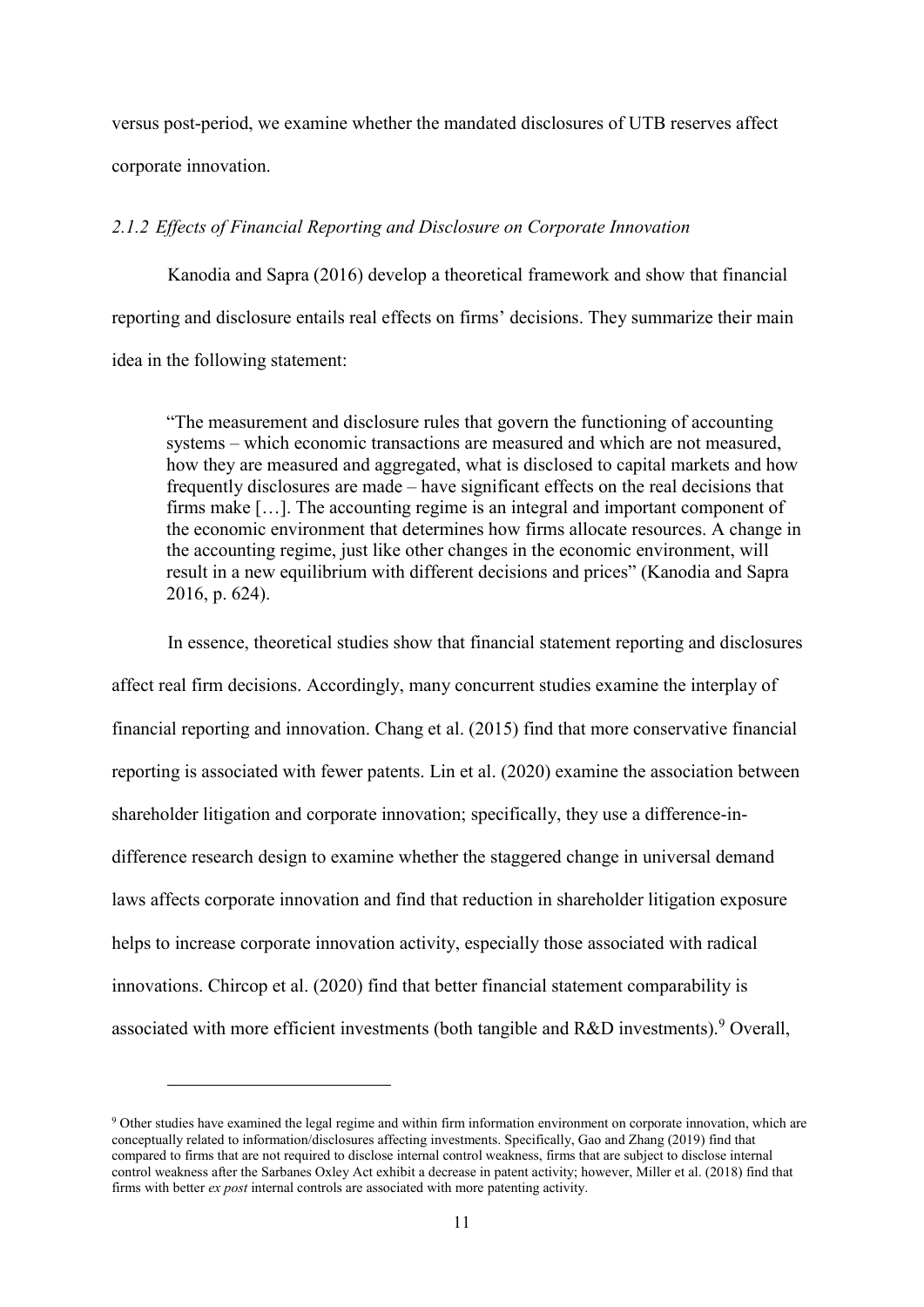consistent with the theoretical studies, the empirical studies document the relation between financial reporting and corporate innovation. In contrast to these studies, the onset of FIN 48 for public versus private firms provides a setting for isolating the disclosure effects on real decisions.

### **2.2 Hypothesis Development**

<u>.</u>

### *2.2.1 Radical Innovation Versus Incremental Innovation*

The economics and strategy literature classifies the nature of innovation into radical versus incremental (Dewar and Dutton 1986, Nelson 1959, Nelson and Romer 1996, Rosenberg 1997). Radical innovation refers to disruptive or discontinuous innovations that either enable introducing a new product category or change existing product categories in substantive ways.<sup>10</sup> Radical innovation is likely to result in fewer (albeit more impactful) patents than incremental innovation because typically, many incremental projects result from one successful radical project. Intuitively, a single high impact radical innovation project and patent could lead to many new products and development related patents.

Dahlin and Behrens (2005) posit that radical innovations have three characteristics: they are novel, unique, and impact future technology (similar to the qualifying expenses tests laid out by the IRS for R&E tax credits). The authors apply this framework to 581 patents granted to tennis racket firms between 1971 and 2001, and identify six patents based on the criteria, out of which two – the oversized and wide body rackets, are considered as radical patents by industry experts. Thus, Dahlin and Behrens (2005) provide evidence that most patents are related to incremental innovation. However, two patents resulting from radical innovation lead to hundreds of additional incremental innovation patents. Consistent with

<sup>&</sup>lt;sup>10</sup> Conceptually, and more loosely another way to look at this bifurcation is that radical innovation is the "research" portion of innovation and incremental innovation is the "development" portion of innovation. The management literature refers to radical innovation as explorative research and to incremental innovation as exploitive research.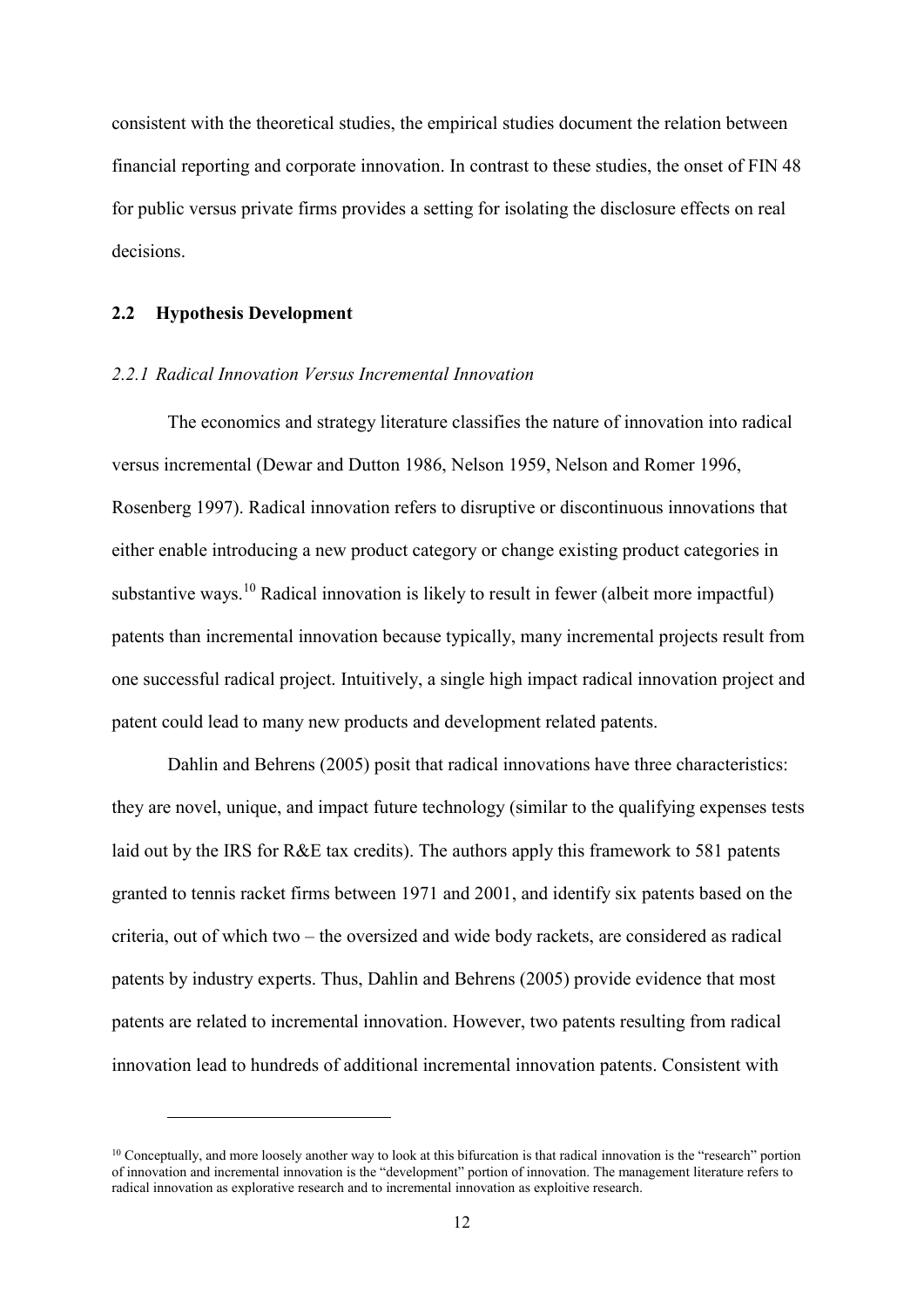these points, Peeters and Potterie (2006) survey 1,301 CEOs of firms in Belgium and find that firms engaged in radical innovation are more active with patenting activity. Still, most patents pertain to incremental innovation projects (also see Artz et al. 2010). Lin et al. (2020) examine the universal demand law adoption and corporate innovation and provide evidence that patents on incremental innovation are roughly ten times more likely than patents on radical innovation. Overall, these studies provide evidence that incremental innovation is expected to generate more patents than radical innovation.

# 2.2.2 *Innovation and UTB Disclosure*

The Internal Revenue Code permits tax credits for innovation expenditures. Section 41(d) of the Internal Revenue Code defines qualified research that is eligible for an R&E tax credit as an innovation activity that is "technological in nature" and "the application of which is intended to be useful in the development of a new or improved business component." Consistent with the high level of uncertainty of R&E tax credits, Towery (2017) uses proprietary IRS data and identifies R&E tax credits as the most common tax position that constitutes firms' uncertain tax positions, and thus, is a common inclusion in the UTB reserve.

The UTB reserve disclosures provide information on the uncertainty of the firm's tax positions. While firms are not necessarily required to discuss their R&E tax credits in their UTB reserve disclosures (Towery 2017), Robinson and Schmidt (2013) provide evidence that firms often do include extensive discussions of these reserves. Appendix A provides some examples of the uncertain tax benefit disclosures.<sup>11</sup> Many firms (e.g., Boeing and Celgene) explicitly state that R&E tax credits are a substantial portion of their UTB reserve. Furthermore, in their UTB disclosures, firms like Cisco and Dow Chemical discuss court

<sup>&</sup>lt;sup>11</sup> Firms often use "R&E" and "R&D" interchangeably when referring to the R&E tax credit.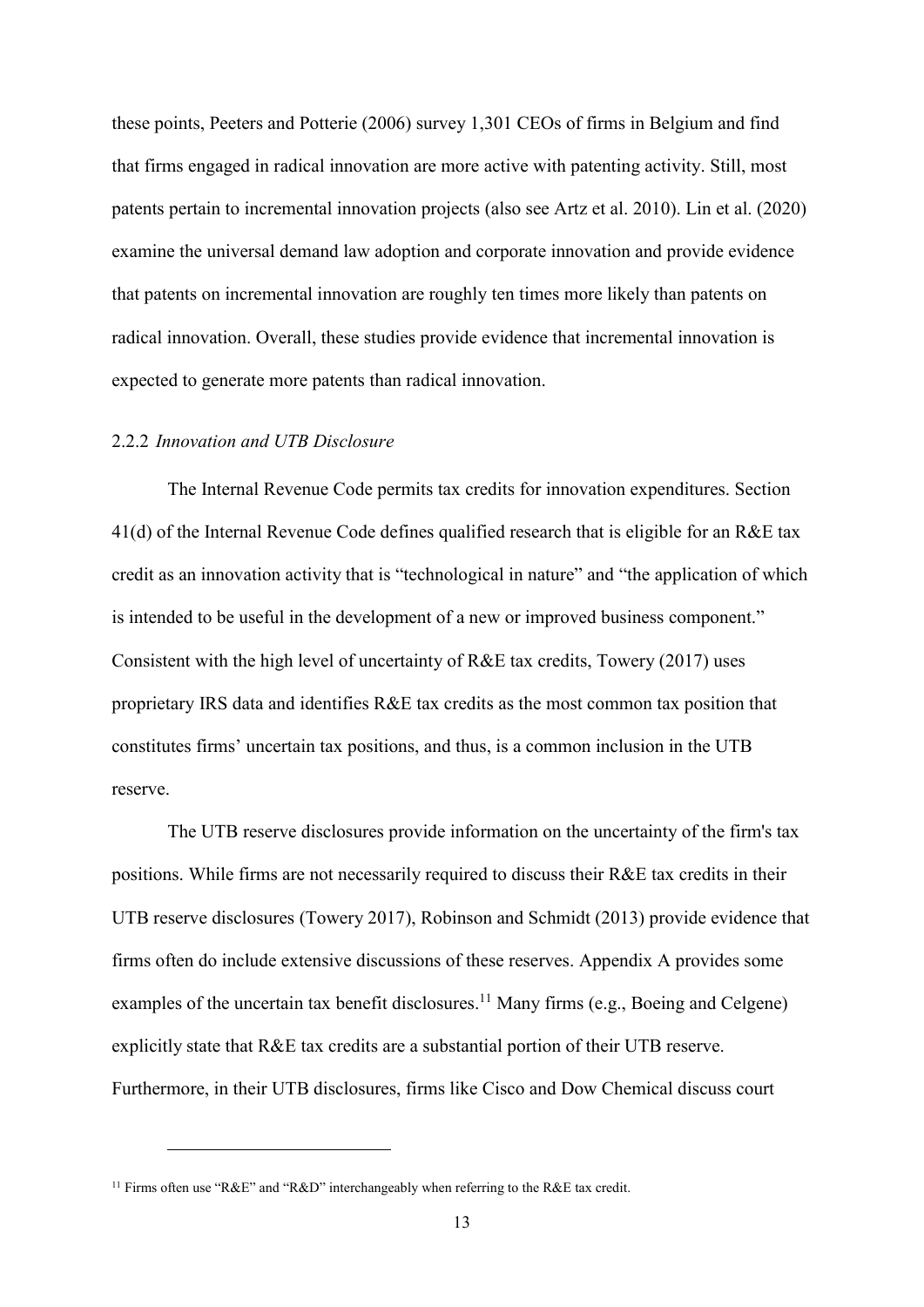cases that could affect the likelihood that they will obtain the R&E tax credit. Raytheon discusses how tax legislation affects their R&E tax credits.<sup>12</sup> Given that R&E tax credits form a substantive portion of UTBs, we posit that the disclosure requirements under FIN 48 are likely to provide information on the nature of innovation that is not available in the financial statements.<sup>13</sup>

As firms publicly disclose UTB reserve information in their financial statements, they also inherently provide this information to the IRS, an adversarial party charged with examining the legitimacy of the qualified expenses (Goldman 2020). Bozanic et al. (2017) document that following the onset of FIN 48, the IRS increased financial statement downloads. Survey evidence from Graham et al. (2011) shows that executives were concerned that the new disclosures would become a roadmap used by the IRS during tax audits. Discussions with practitioners suggest that, upon the onset of FIN 48, managers reevaluated investment decisions by considering the incremental detection risk imposed by the new UTB reserve disclosures (i.e., a real effect of disclosure (Kanodia and Sapra 2016)). Simply put, in a cost-benefit framework, under the FIN 48 regime, the cost of conducting innovation increases because it is more likely that R&E tax credit claims will be overturned. Thus, the probability of choosing an innovation project decreases because it is less likely to be a positive net present value project.

While the UTB reserve disclosures provide general information on the firm's innovation activities, it also provides useful information regarding the nature of innovation. The IRS audit guidelines for R&E tax credits emphasize that the critical criteria to pass the "qualified research" test are that the project is developing new products and services. Noting

<sup>&</sup>lt;sup>12</sup> We note that not every firm explicitly discusses R&E tax credits in their UTB disclosures. However, to the extent that firms mention that R&E constitutes a substantial portion of the UTB, it indirectly provides information that the firm is engaged in a substantial amount of incremental R&E projects. This additional information disclosed in the UTB reserve results in the real effects of disclosure hypothesis as posited by us.

<sup>&</sup>lt;sup>13</sup> Even though firms disclose R&D expenditures in the financial statements, they disclose almost no information on the nature of innovation, i.e., radical versus incremental.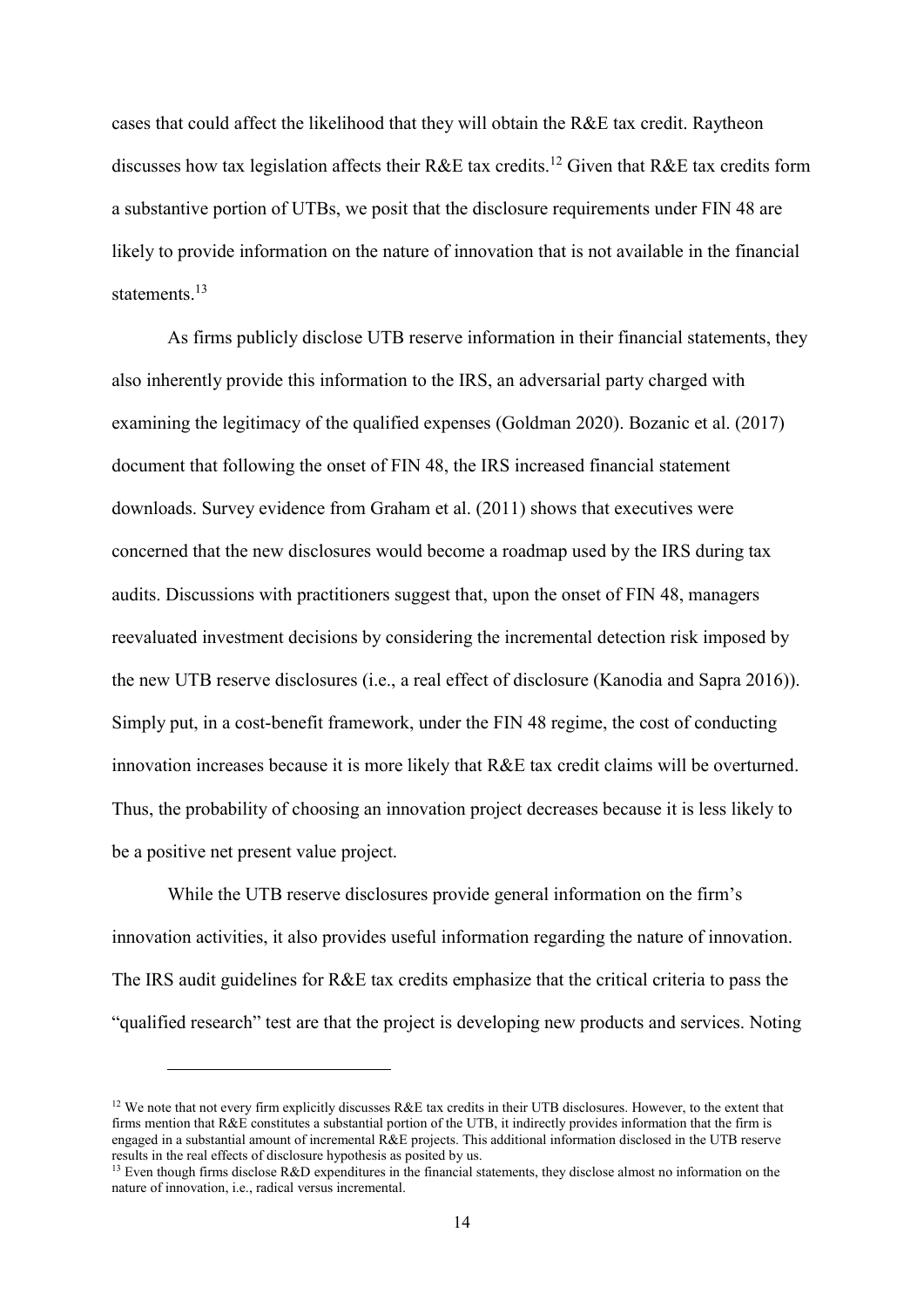that radical innovation is more likely related to basic research (i.e., new technologies, extending battery life, non-technology-based material science research) and that incremental innovation generally pertains to development projects that focus on building-upon and commercializing radical innovation, radical innovation projects are more likely to meet the qualifying research criteria than incremental. The IRS audit guidelines emphasize the intent of R&E tax credits for radical projects by stating that even if a firm has obtained a patent, the research activity may not satisfy the definition of qualified research. In effect, the key criteria that govern qualified research for the R&E tax credit are based on the intent of the innovation activity.

To summarize, since incremental innovation is likely to be related to the development and not basic research, such projects are *less* likely to pass the qualified research test. If firms reserve tax credits for most of their innovation projects and if the IRS audits the tax return, the incremental innovation projects are more likely to constitute UTBs relative to radical innovation [for example, see FedEx v. United States, Dkt. No. 08-2423 (W.D. Tenn. 2009)].<sup>14</sup> This effect would lead to fewer incremental innovation projects passing the positive net present value criterion in the post-FIN 48 period. Thus, fewer funds would be allocated to incremental innovation projects. Because incremental innovation typically generates more patent applications (e.g., Dahlin and Behrens 2005, Lin et al. 2020) than radical innovation, we predict that the patenting activity of firms affected by FIN 48 (required to disclose UTB reserves), relative to firms unaffected by FIN 48 (not required to disclose UTB reserves), will be lower in the post-FIN 48 period, relative to the pre-FIN 48 period.

<sup>14</sup> Se[e http://www.technologytax.com/fedex-v-united-states-dkt-no-08-2423-w-d-tenn-2009/](http://www.technologytax.com/fedex-v-united-states-dkt-no-08-2423-w-d-tenn-2009/). The IRS rejected FedEx's claim that a software project with the objective of eliminating revenue leakage was qualified research project. FedEx challenged IRS's ruling arguing that the project is radical because it faced considerable technological challenge and that is why it "failed."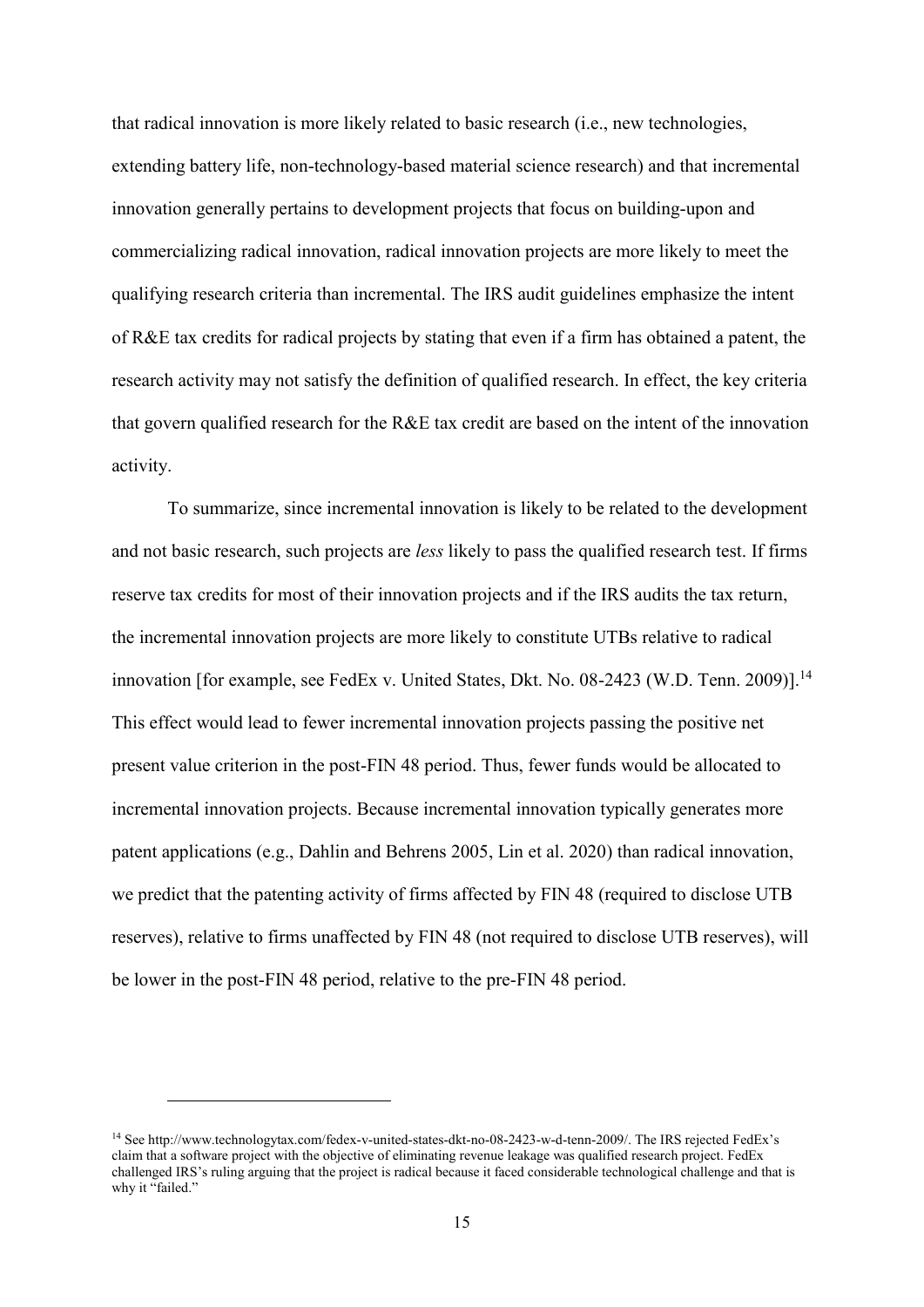# *Hypothesis: Compared to the pre-FIN 48 period, firms disclosing UTB reserves have fewer patent applications in the post-FIN 48 period.*

Despite our prediction that innovation may decrease following the onset of FIN 48, in untabulated analysis, R&D expenditures in firms' financial statements among public firms increase throughout our sample period. Given that R&D expenses increase rather than decrease, we would expect this to bias us against finding results. Additional tension to the hypothesis arises from the neo-classical notion that disclosures, in general, will not affect real decisions. Since FIN 48 only governs the disclosure and does not change the principles to recognize created reserves for UTBs, firms may not change their innovation investment strategy. However, we choose to state the hypothesis as above because various empirical studies have documented investment strategy changes due to financial reporting (Biddle and Hilary 2006, McNichols and Stubben 2008, Biddle et al. 2009).

### **3. Research Design**

### **3.1 Identification Strategy**

To exploit the shock in mandated disclosure without a fundamental change in recognition requirements, we use private firms as the control group and public firms as the treatment group. FIN 48 is a U.S. GAAP reporting requirement that changes the accounting for UTBs for all firms but only changes the disclosure of UTBs for publicly-traded firms. In effect, we use a difference-in-difference research design to isolate the effects of the UTB reserve *disclosure* requirements on corporate innovation, as measured through patent applications.

### **3.2 Empirical Model**

To test our hypothesis, we estimate the following model: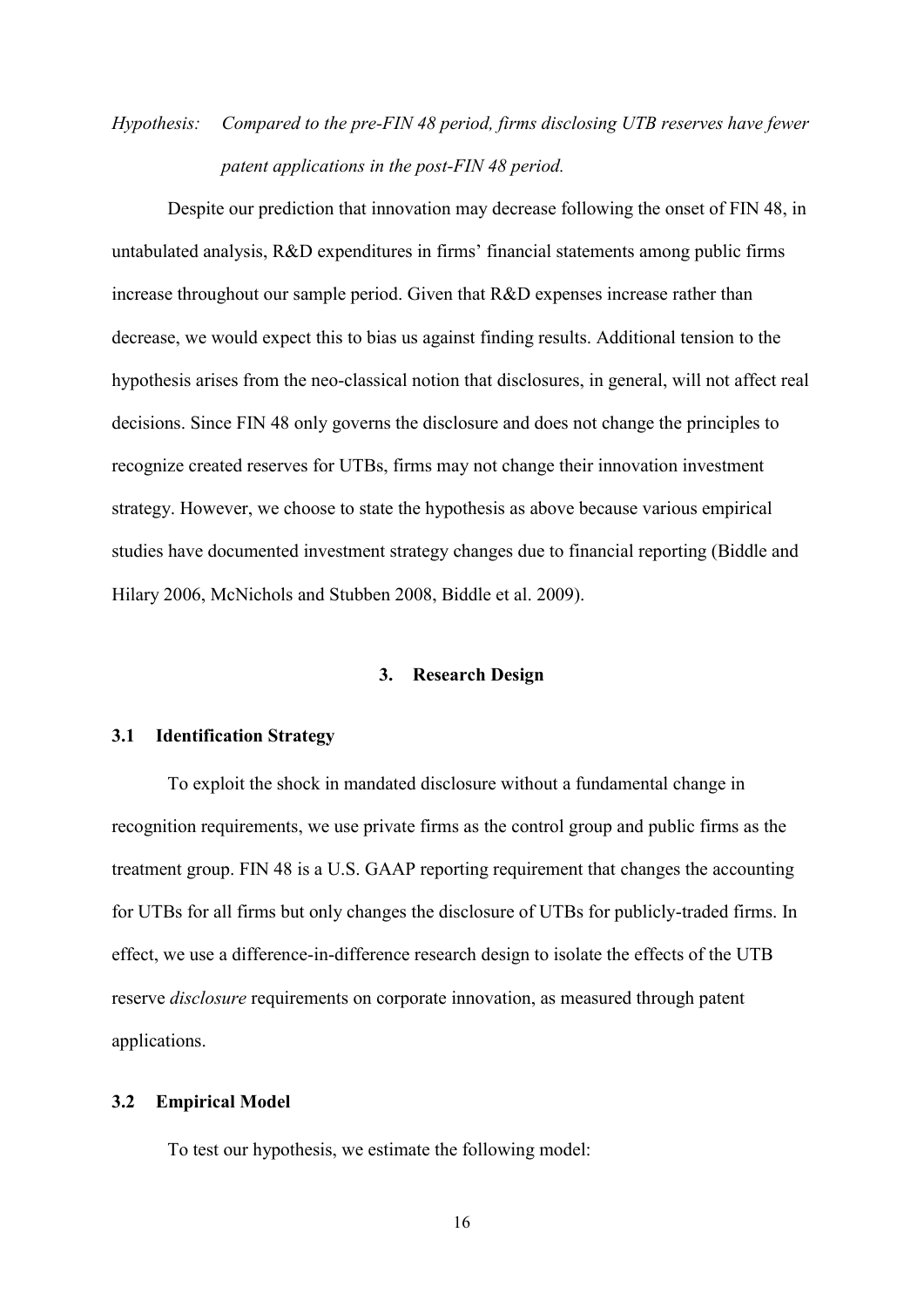$$
Pattern\_Count_{i,t} = \alpha + \beta_1 Public_i + \beta_2 Post-FIN48_t + \beta_3 Public_i \times Post-FIN48_t + \beta_4 Size_{i,t} + \beta_5 ROA_{i,t} + \beta_6 \Delta Sales_{i,t} + \beta_7 NegROA_{i,t} + \beta_8 Neg\Delta Sales_{i,t} + Year F.E. + \varepsilon_{i,t}
$$
\n(1)

Following Fang et al. (2014), Seru (2014), and Agarwal et al. (2018), the dependent variable in Equation (1), *Patent\_Count*, is the natural logarithm of one plus the total number of patent applications filed by the firm in a year.<sup>15</sup> Equation  $(1)$  incorporates a difference-indifference research design. The first difference separates the treatment firms, i.e., the public firms, from the control firms, i.e., the private firms. For this purpose, we create an indicator variable denoted *Public* that equals one if the firm is a public firm, and 0 otherwise. The second difference separates the treatment years from the control years: FIN 48 went into effect for fiscal years following December 15, 2006, and thus firm-year observations 2007 or later. As such, we create an indicator variable denoted *Post-FIN48* that equals one if the observation's fiscal-year is 2007 or later, and 0 otherwise. To test the hypothesis, the variable of interest is the interaction of these two indicator variables, i.e., *Public*×*Post-FIN48.* Based on the hypothesis, we expect the interaction coefficient, i.e., *Public*×*Post-FIN48*, to be negative  $(\beta_3 < 0)$ .

We control for firm size, profitability, and growth (see, for example, Ciftci and Cready 2011, Curtis et al. 2020). The control for size is especially important since we use patent activity. For example, Cohen and Klepper (1996) show that smaller sized firms have disproportionately more patenting activity (see Stylized Fact 4, p. 930). We calculate size (*Size*) using the natural log of total assets, profitability (*ROA*) calculated as net income (NI) scaled by average total assets (AT), and growth (*ΔSales*) calculated as the change in sales

<sup>&</sup>lt;sup>15</sup> We do not consider the input measure R&D expenditure provided in firms' financial statements for three reasons. First, R&D expenses are not generally available for privately held firms. Second, firms exhibit variation in the way they allocate R&D to projects and apply for R&E tax credits. Third, we cannot separate R&D expenses into radical and incremental research expenses.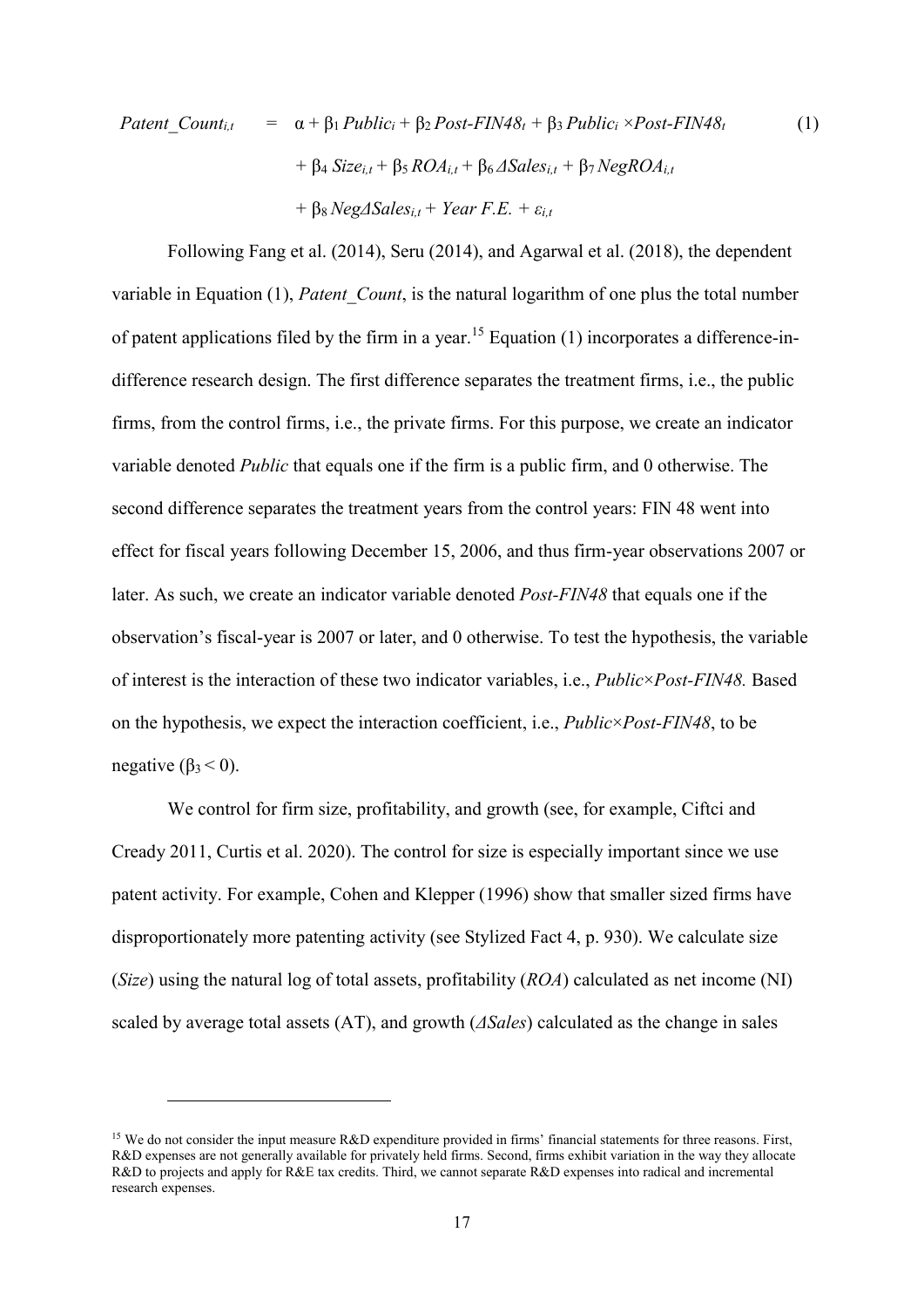scaled by prior year sales. We winsorize continuous variables. Furthermore, we control for loss firms (*NegROA*) and firms with negative growth (*NegΔSales*). *NegROA* (*NegΔSales*) is an indicator variable that equals one if *ROA* (*ΔSales*) is negative and zero otherwise. We include these controls because firms that face financing constraints due to poor performance are likely to adversely affect their innovation activities (Li 2011, Nanda and Rhodes-Kropf 2013). Given that FIN 48 went into effect around the Great Recession of 2008, it is especially important to control for firms' financial constraints.<sup>16</sup> We correct the standard errors used to compute the t-statistic by clustering by firm (Petersen 2009). See Appendix B for a detailed description of the variables included in our analysis.

### **4. Empirical Analyses**

### **4.1 Sample Selection and Descriptive Statistics**

<u>.</u>

The sample selection begins with firms with patent data available in the Bureau Van Dijk's (BvD) Orbis dataset. The Orbis dataset covers worldwide firm patent activity based on patent applications from the European Patent Office's Worldwide Patent Statistical Database (PATSTAT). PATSTAT information is linked to individual company names by the OECD and BvD (see Ribeiro et al. 2010).<sup>17</sup> We use the patent application date instead of the patent grant date since the application time is more closely related to the period of innovative activity of a firm than when the patent is granted. Given the difference-in-difference design, it is important for our purpose that patents granted in the post-FIN 48 period should not be attributable to innovation expenditures and projects undertaken in the pre-FIN 48 period.

<sup>&</sup>lt;sup>16</sup> Even though prior studies include additional control variables such as cash holdings, percentage of institutional ownership, managerial ability, among many others, data on these variables are not available in the Orbis database. In robustness tests, to help mitigate possible concerns related to correlated omitted variables we include firm fixed effects and find qualitatively similar results.

 $17$  The Orbis data represents approximately 83 million patents representing approximately 270,000 active and inactive public and private firms.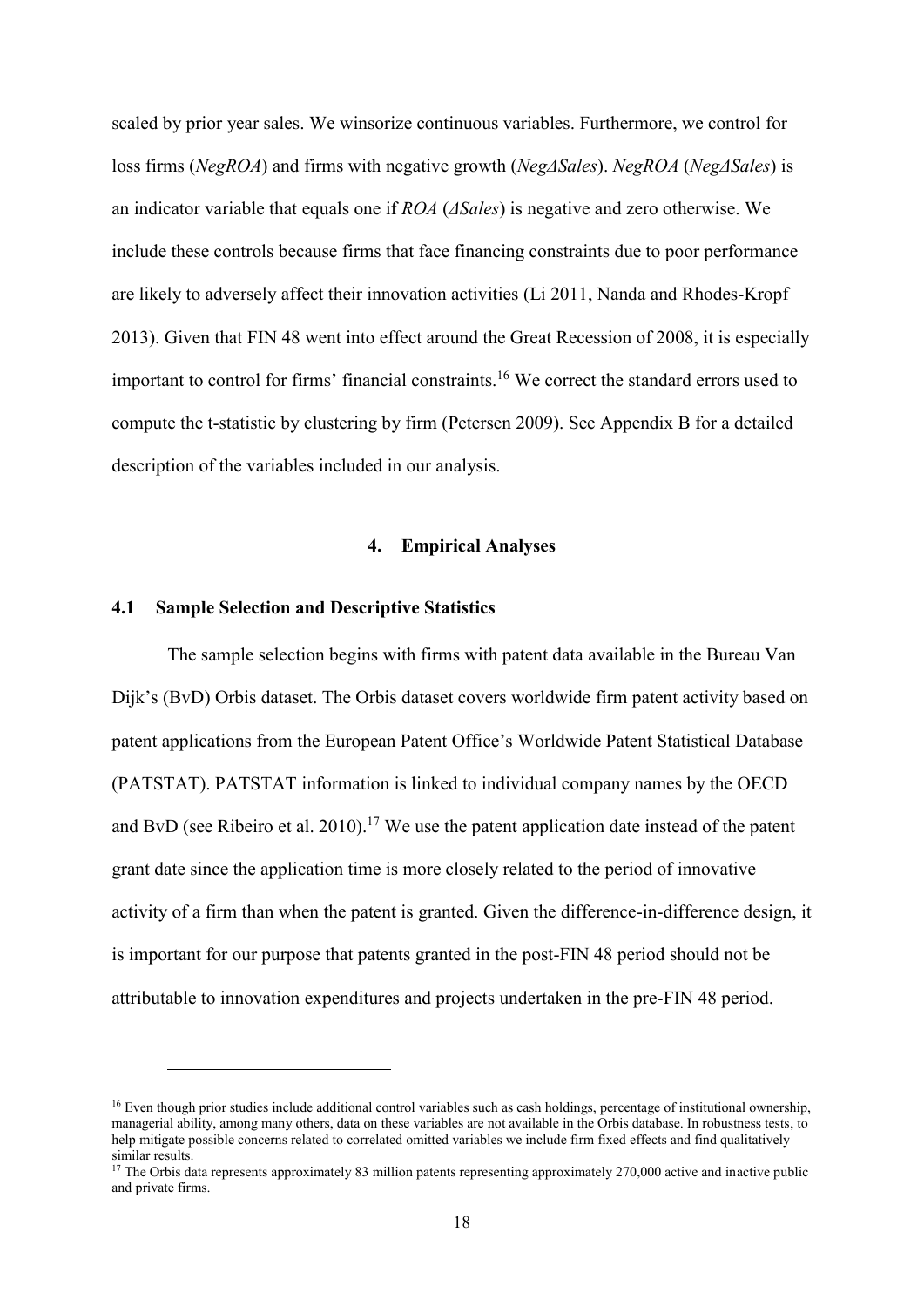While the Orbis dataset includes firms across numerous countries, we specifically focus on the U.S. to mitigate concerns that differences in innovation activities and tax laws across various countries could confound our results. We match the Orbis patent dataset to Compustat financial data for U.S. public firms and S&P Capital IQ financial data for private firms. After matching the three datasets we are left with an initial sample size of 20,383 firmyear observations over 4,205 firms. We first remove firms with missing total assets or firms with total assets of less than 10 million. This restriction is particularly important when examining private firms because we do not want small private firms to bias our inferences (Farre-Mensa and Ljungqvist 2016). We next exclude financial firms because the framework for radical innovation and incremental innovation may not be appropriate for such firms. Next, we exclude firm-year observations pertaining to 2007 because that was the year FIN 48 went into effect. Removing this year allows sufficient time for firms to adjust their innovation decisions. We also require that sample firms exist in both the pre-FIN 48 and the post-FIN 48 period to mitigate potential bias due to new firms entering the sample in the post-FIN 48 period, especially for the control group. Specifically, we exclude firms that entered the sample after FIN 48. We also exclude U.S. private firms with a listed U.S. parent. Finally, we exclude firms with no patent applications during the sample period because these may not be firms with any innovation activities and drop all observations where control variables are missing. We further require that firms have control variables at least once in the post-FIN 48 period. After making these sample cuts, we are left with 7,586 public and private firm-year observations, representing 1,150 firms. Table 1, Panel A details the sample selection procedure. <sup>18</sup>

<sup>&</sup>lt;sup>18</sup> The number of firms is higher in the post-FIN 48 period than the pre-FIN 48 period because more of the control variables are available for the post-FIN 48 period than for the pre-FIN48 period. In Table 8 Panel A, we estimate Equation (1) without requiring the existence of the control variables for an expanded sample of 319,018 firm-year observations and find qualitatively similar results.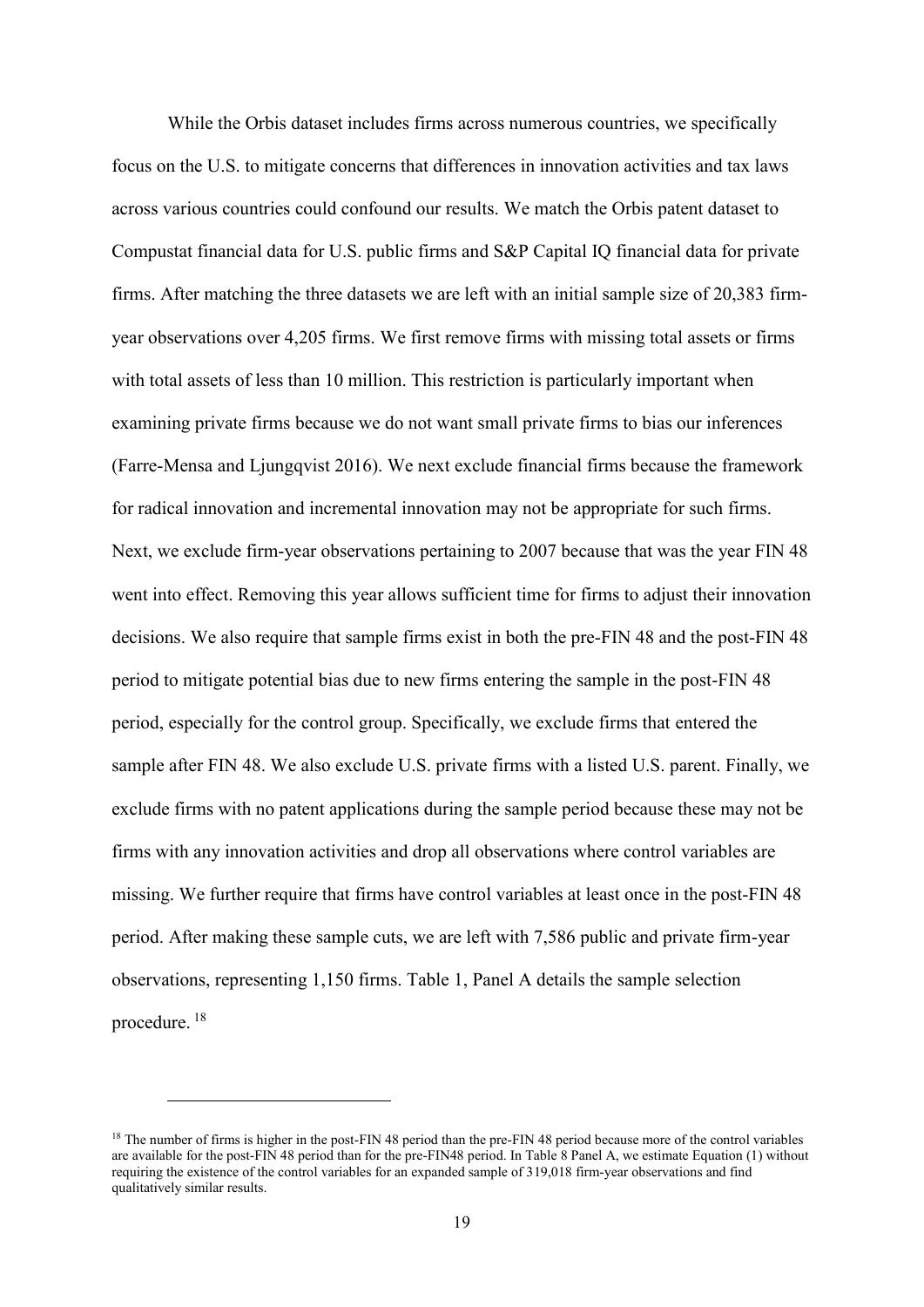Table 1, Panel B, presents the sample's breakdown by the treatment group, i.e., the public firms, and the control group, i.e., the private firms. The public sample contains 3,339 (885) and 3,679 (975) firm-year observations (firms) in the pre- and post-FIN 48 periods, respectively; and the private sample contains 165 (107) and 403 (175) firm-year observations (firms) in the pre- and post-FIN 48 periods, respectively. Given the sample selection criteria, the observations are distributed evenly across the pre-FIN 48 period  $(46.2\% = 3,504 / 7,586)$ and post-FIN 48 period  $(53.8\% = 4.082 / 7.586)$ .

Table 1, Panels C and D present the descriptive statistics for the explanatory variables in Equation (1): Panel C presents the descriptive statistics for the overall sample, and Panel D presents the descriptive statistics separately for the public firms and private firms across the pre- and post-FIN 48 periods. Overall, both the public and private firms' characteristics are different across the pre- and post-FIN 48 periods, emphasizing the importance of controlling for these factors. The mean ROA for the public firms and private firms in the pre-FIN 48 (post-FIN 48) period are 0.070 and 0.114 (0.059 and 0.087), respectively; both the public firms and private firms exhibit lower profitability in the post-FIN 48 period than in the pre-FIN 48 period possibly due to the recession. Furthermore, public firms exhibit lower profitability potentially because of lower risk or more conservative accounting standards.

### **4.2 Difference-in-Difference Analysis Results**

We examine the parallel trend assumption embedded in the difference-in-difference analysis. In Figure 1, we map out the trend in patent application activity over our sample period for our treatment group of U.S. public firms and our control group of U.S. private firms. To do so, we estimate conditional year-dummy effects and a 95 percent confidence interval for each year, with the year 2006 denoting the base as a reference point and benchmark. In the pre-FIN 48 period, we document that estimated coefficients and their confidence interval for all three groups from 2003-2005 are not significantly different from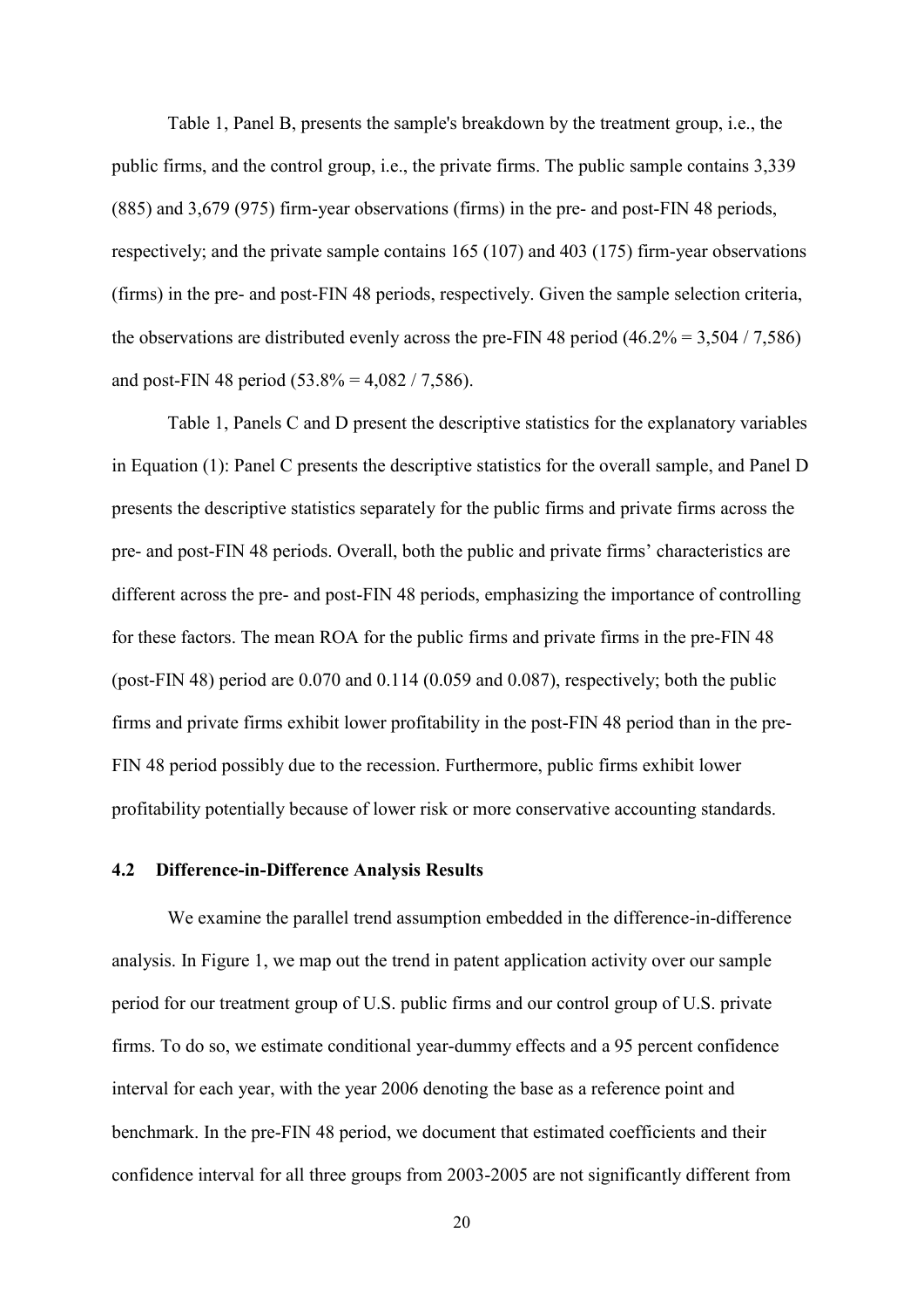zero, i.e., we find no significant differences to the values relative to the base year, 2006. The lack of significant differences provides evidence of a parallel-trend in the pre-FIN 48 period between our treatment and control firms. Furthermore, following the onset of FIN 48, the treatment firms, i.e., U.S. public firms, display significantly lower patent application activity, but U.S. private firms no significant decrease, which is consistent with our hypothesis.

Table 2, Panel A, presents the univariate test of the hypothesis. The mean *Patent Count* for public firms decreases from 1.468 before FIN 48 to 1.309 after FIN 48 which is statistically significant (t-statistic  $= -4.222$ ,  $p < 0.01$ ). Conversely, the mean *Patent Count* for private firms increases from 0.500 before FIN 48 to 0.613 after FIN 48, which is not statistically different from zero (t-statistic  $= 1.553$ ). This evidence supports the hypothesis.

### *4.2.1 Primary Results*

Table 2, Panel B presents the results of estimating Equation (1) without control variables in column (1) and with control variables in column (2), where both show similar results, and we discuss the latter. The coefficient estimate on *Public* is 0.219 (t-statistic = 2.077,  $p < 0.05$ ), suggesting that in the pre-FIN 48 period, the public firms' innovation activity is higher than the innovation activity of private firms, as measured through patent applications. The coefficient on *Post-FIN48* is non-significant, which suggests that after 2007, private firms did not exhibit a substantial change in patent activity. The coefficient on the interaction between *Public* and *Post-FIN48* is -0.224 (t-statistic = -3.229,  $p < 0.01$ ). This statistic supports the hypothesis: specifically, following the onset of FIN 48, firms affected by these disclosure requirements (i.e., public firms) exhibit a greater decrease in innovation than firms unaffected by the disclosure requirements (i.e., private firms).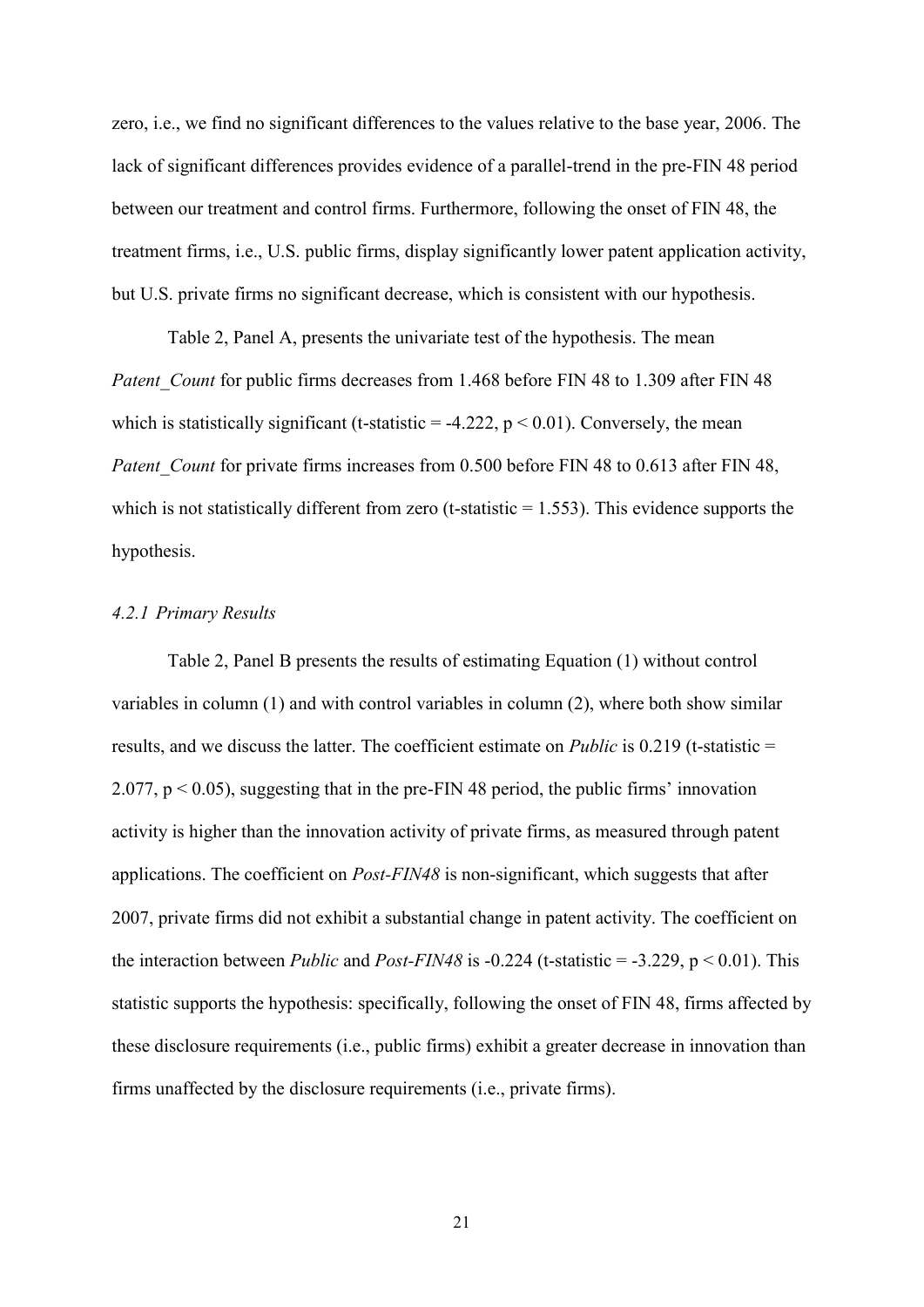### *4.2.2 Radical Versus Incremental Innovation*

Our hypothesis is predicated on a decrease in innovation activities because incremental innovation projects are not likely to receive the R&E tax credit, thereby decreasing the expected net present value of such projects. We examine this presumption in our hypothesis by classifying patent applications as incremental or radical. Because firms do not directly disclose the classification of patents as "Radical" or "Incremental", we use the idea embedded in Hall et al. (2001) to classify patent applications as incremental or radical innovation (see also, Balsmeier et al. 2017, Brav et al. 2016).<sup>19</sup> In particular, we use the "References Cited" in the patent application, which we refer to as backward citations in the patent applications to classify patents as incremental or radical.<sup>20</sup> Using this framework, we classify a patent as a radical patent if there is no backward citation in the patent application; correspondingly, we classify a patent as an incremental patent if there is at least one backward citation. Based on the hypothesis, we expect that incremental innovation patents drive our results reported in Table 2.

Table 3 presents the results when patent applications are classified as radical or incremental using zero backward citations as the cut-off. Table 3, Panel A provides the mean radical (*Radical\_Patent\_Count)* and incremental (*Incremental\_Patent\_Count) Patent\_Count* for public and private firms in the pre- and post-FIN48 periods. The means for *Radical Patent Count* for the public (private) firms in the pre- and post-FIN 48 periods are 0.574 and 0.568 (0.102 and 0.112), respectively, and statistically not different from each

<sup>&</sup>lt;sup>19</sup> The description in this section draws upon Hall et al. (2001).

<sup>&</sup>lt;sup>20</sup> Backward citations serve an important legal role in that it demarcates the sphere of new innovation that the firm lays claim to as its intellectual property. In the U.S., the applicant has a legal duty to disclose the prior knowledge; however, the patent examiner who approves/grants the patents is the ultimate arbiter of existing knowledge, i.e., the backward citations and new knowledge. Trajtenberg et al. (1997) examine patents generated by universities and corporations and use the backward citation measure on the premise that "basic patents would have fewer and/or less important predecessors…" (p. 29): here the term basic patents pertains to radical innovation. They find that university patents that are more likely to be radical exhibit fewer backward citations than corporation patents, especially for older patents. Simply put, radical innovation is likely to push the knowledge envelope and thus does not rely on prior knowledge as measured by old patents. Conversely, incremental patents build upon prior knowledge, either radical or incremental, and as such are likely to have more backward citations.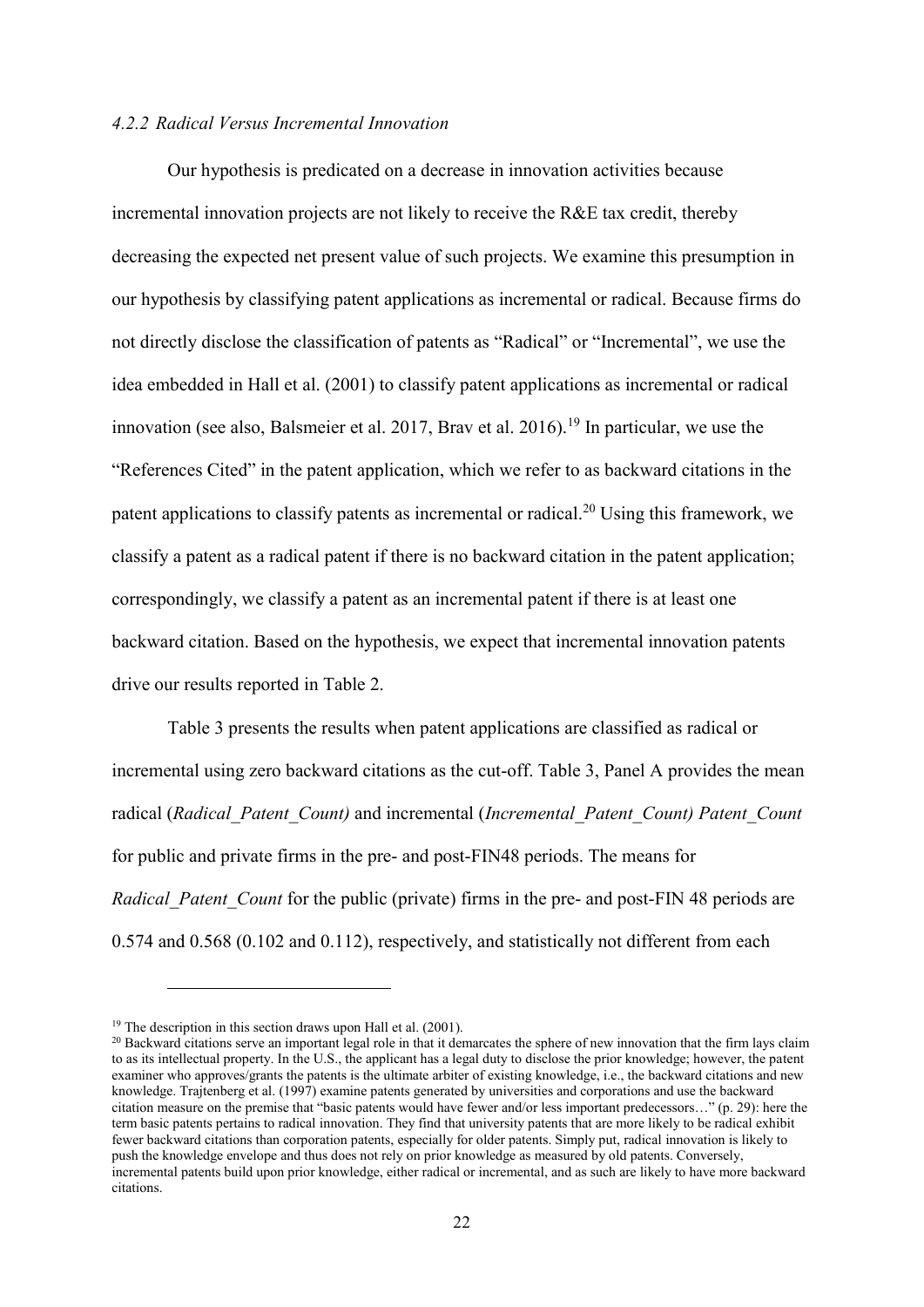other. However, patent applications on radical innovation are statistically higher for public firms than for private firms before and after FIN 48. The pattern of incremental innovation is starkly different from that of radical innovation. The mean *Incremental\_Patent\_Count* for public (private) firms in the pre- and post-FIN 48 periods are 1.543 and 1.359 (1.160 and 1.248). While the decrease in incremental innovation for public firms is statistically significant (difference =  $-0.183$ , t-stat =  $-4.597$ , p < 0.01), the increase for private firms is insignificant. The decrease in public firms' incremental innovation is consistent with our expectations that FIN 48 adversely affects innovation activities amongst firms required to disclose UTBs publicly.

Table 3, Panel B provides the estimate of Equation (1), when we classify patent applications as radical versus incremental based on zero backward citations. Column (1) provides the results when the dependent variable is *Radical\_Patent\_Count*, and Column (2) provides the results when the dependent variable is *Incremental\_Patent\_Count*. For Column (1), the coefficient on the interaction between *Public* and *Post-FIN48* is not significant. In Column (2), the coefficient on the interaction term is significant and is  $-0.218$  (t-statistic  $=$  -3.073, p < 0.01). In untabulated analysis, when the *Radical\_Patent\_Count* and *Incremental Patent Count* are stacked in one regression with an interaction term to test the difference across the two columns, we find that the two estimated coefficients on the interaction between *Public* and *Post-FIN48* (*Public*×*Post-FIN48*) are significantly different from each other (-0.211, t-statistic = -2.662,  $p < 0.01$ ). Thus, our multivariate evidence is consistent with the univariate statistics in that the new disclosure requirements under FIN 48 are associated with a decrease in incremental innovation.<sup>21</sup>

<sup>&</sup>lt;sup>21</sup> The zero cut-off of zero backward citations for radical innovation may not be appropriate because radical innovation is also likely to depend on some prior knowledge; that is, even though the patent examiner and the firm are required to provide the appropriate backward citations, they may not do so. As such, in unreported analysis, we also use patents with few backward citations and classify them as radical as well. Specifically, we use the empirical distribution of the backward citations and classify patents in the bottom 10%, 20% and 30% of backward citations and those with zero backward citations as radical patents and find qualitatively similar results.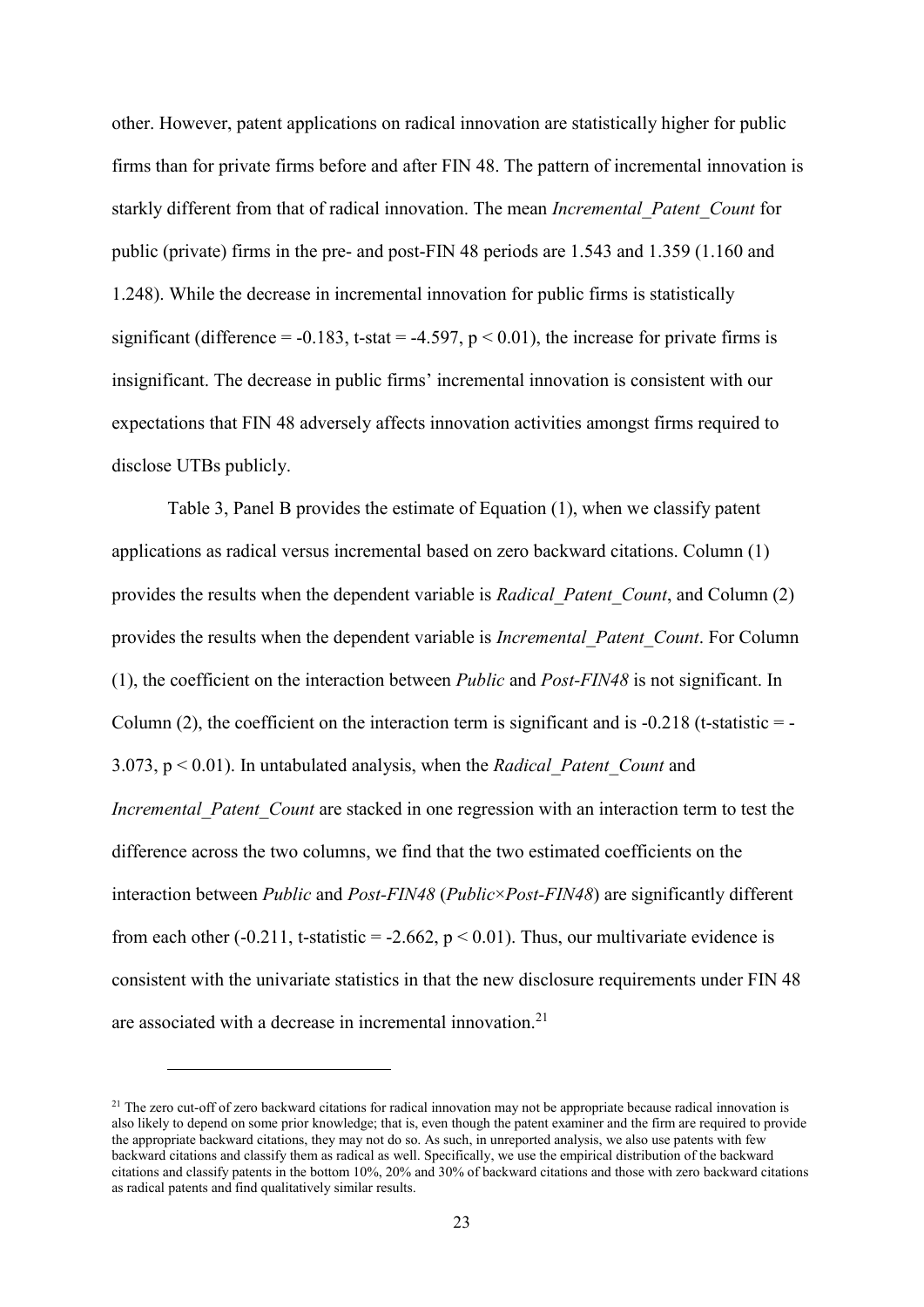### **4.3 Cross-Sectional Analyses**

1

We perform cross-sectional tests to examine important presumptions in our hypothesis, such as the underlying disclosure mechanism and the likelihood of a firm facing IRS audit. We also perform tests to mitigate concerns related to the potential confounding effect of the Great Recession of 2008, potentially imposing financial constraints that adversely impact corporate innovation.

### *4.3.1 Underlying Mechanism: Disclosure vs. Measurement*

FIN 48 imposes two significant changes on UTBs: (1) disclosure of tabular reconciliation of the UTB reserve and (2) more conservative reporting of the reserve. An advantage of our setting is that we use treatment (public) and control (private) observations that face the same changes to the reporting of the reserve and only differ in what firms publicly disclose. Thus the exogenous variation derives from firms' disclosures. To provide additional clarity on the underlying mechanism, we perform two tests. First, we use textual analysis to examine cross-sectional variation in firms' tax footnote disclosures. Second, we use FIN 48 restatement data to identify cross-sectional variation in firms' change in accounting estimates when adopting FIN 48. Should the disclosure mechanism be the predominant channel, we expect firms with greater disclosure to drive our findings.<sup>22</sup>

Table 4, Panel A, presents our disclosure analysis. Column (1), (2), (3), and (4) present our analysis when our cross-sectional variation is *Disclosure,* which takes a value of 1 if the observation has a high amount of disclosure (high sentence count, high words per paragraph, paragraph complexity, and sentence complexity, respectively), and 0 otherwise. Consistent with expectations, we find that firms with more substantial and complex tax

<sup>&</sup>lt;sup>22</sup> We perform our disclosure and measurement cross-sectional tests on our public subset of firms Table 4, Panel A, given no disclosure information for private firms and both private firms and firms with missing restatement data in Table 4, Panel B.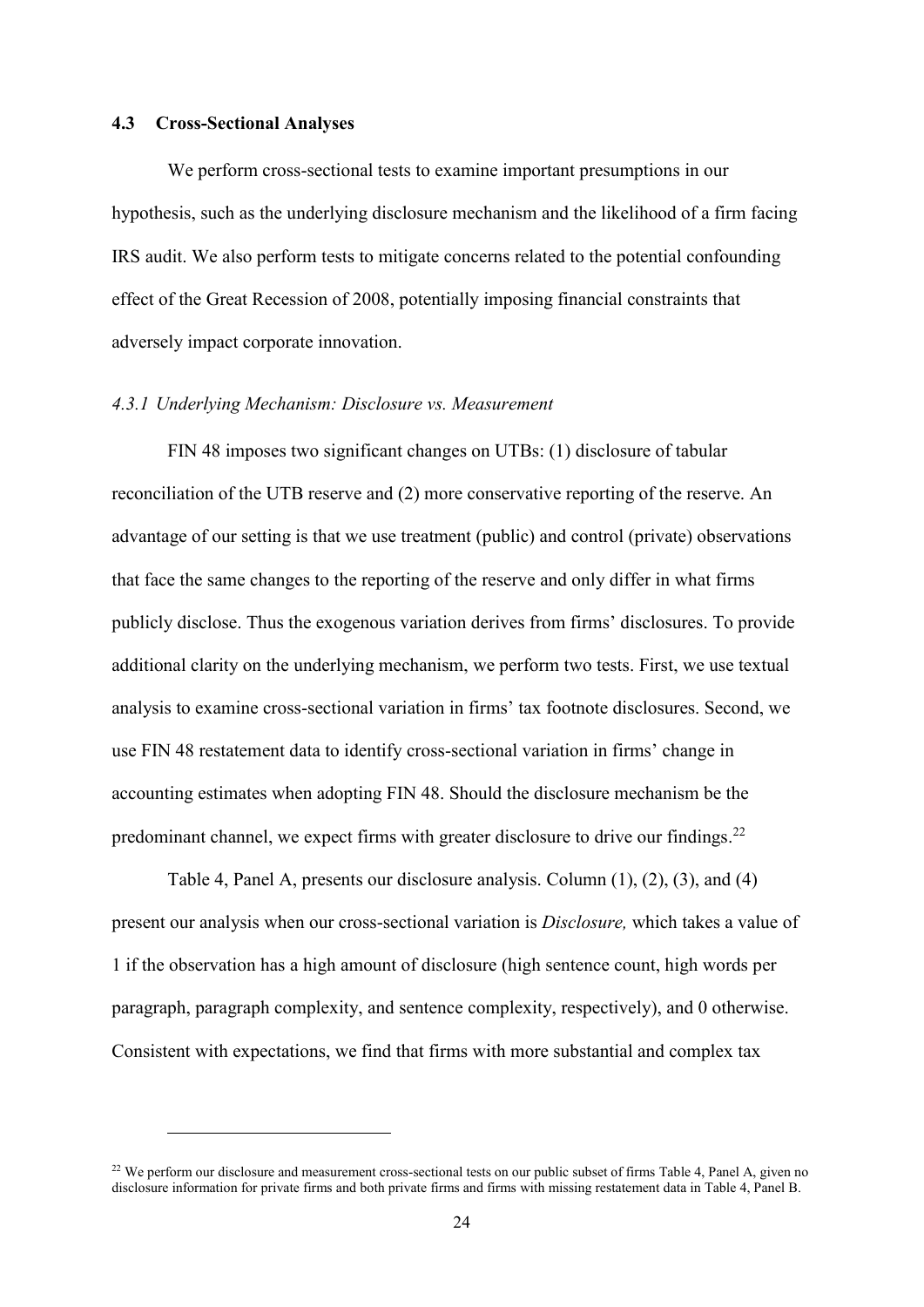footnote disclosures have significantly lower innovation following the onset of FIN 48, relative to firms with less substantial or complex tax footnote disclosures (Column (1): coef.  $= -0.211$ , t-stat  $= -2.817$ ,  $p < 0.01$ ; Column (2): coef.  $= -0.192$ , t-stat  $= -2.301$ ,  $p < 0.05$ ; Column (3): coef. =  $-0.188$ , t-stat =  $-1.980$ , p < 0.05; Column (4): coef. =  $-0.163$ , t-stat -2.101,  $p < 0.05$ ).

Meanwhile, for our test examining a change in accounting estimation, we obtain data on the restatements due to FIN 48 directly from Audit Analytics. Following FIN 48, many firms restated their tax footnote to include the updated UTB reserve calculation. In doing so, most firms (67%, according to Audit Analytics (2008)), who restated their financials, for this reason, increased their UTB reserve. Using this dataset, we split our observations into those who had an increase in UTB reserve due to FIN 48 versus those that either decreased or did not change their reserve. We expect that if the decline in innovation is a function of the higher UTB reserves given the accounting estimation changes (see Graham et al. 2005 and Williams and Williams 2018), then our findings would be more significant for the group that significantly increases their UTB reserve. This effect would be further pronounced because the affected firms are taking both a one-time increase to their reserves plus are more likely to have higher reserves moving forward. Table 4, Panel B, presents our bifurcated analysis with our firms that increase their UTBs due to FIN 48 in Column (1) and our firms that decrease or do not change their UTBs due to FIN 48 in Column (2). We find that both firms with increases (Column (1):  $\text{coef.} = -0.173$ , t-stat = -3.546,  $p < 0.01$ ) and decreases or no change (Column (2): coef. =  $-0.299$ , t-stat =  $-4.819$ , p < 0.01) exhibit a decline in innovation following FIN 48. Using an F-test, we do not find a significant difference between the coefficients, i.e., firms with increases in UTB reserve changes and decreases or no change in UTB reserves show a similar effect after FIN 48.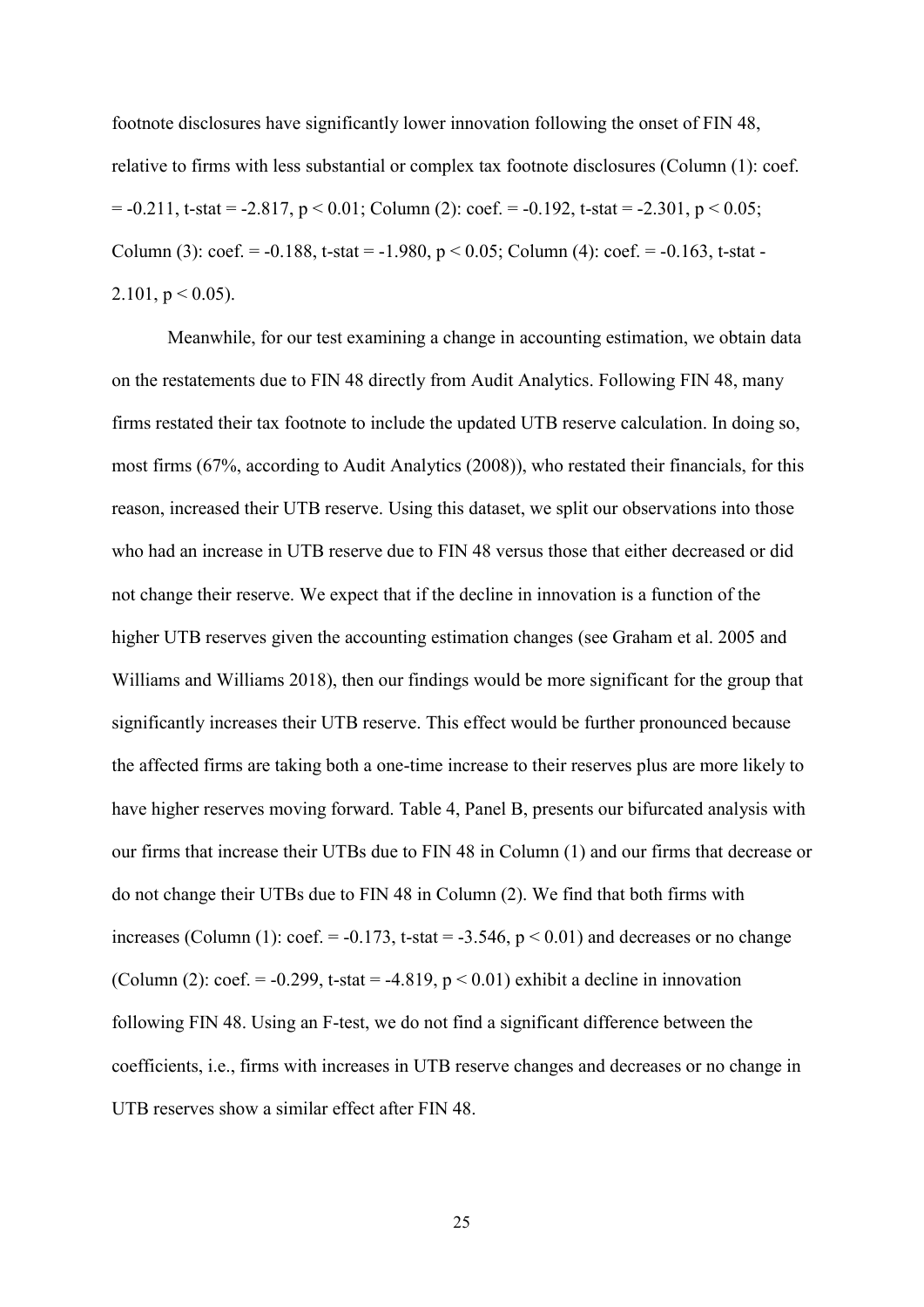The results in Table 4 provide consistent evidence that our results are a function of the change in disclosure rather than the accounting estimation change.

### *4.3.2 Firms More versus Less Likely to Face IRS Audit*

Whether a firm faces IRS audit before the onset of FIN 48 likely influences the effect of UTB disclosures on firm innovation because firms that are already under audit in the pre-FIN 48 period would be already providing significant amounts of information to the IRS (Hoopes et al. 2012; Ayers et al. 2019). Put differently, for firms audited by the IRS in the pre-FIN 48 period or under continuous audit, the new information released to the tax authorities after the onset of FIN 48 is likely smaller than the information released for firms that are not audited in the pre-FIN 48 period. As a result, we expect the impact of UTB reserve disclosures on corporate innovation activities to be lower for firms that were audited or under continuous audit by the tax authorities in the pre-FIN 48 period.

Even though data on whether a firm is or is not audited by the IRS is not publicly available, recent studies provide insights into the likelihood of an IRS audit. Hoopes et al. (2012) examine TRAC data to analyze the role of IRS audit probability on tax avoidance. Furthermore, Beck and Lisowsky (2014) and Ayers et al. (2019) use special access to data on the Compliance Assurance Process (CAP) audit program and Coordinated Industry Case (CIC) program, respectively, to understand the effects of being audited continuously by the IRS on firm attributes. A common insight across all three studies is that firm-size is a significant driver of IRS audit probability.

Using size as an indicator for the probability of an IRS audit, we bifurcate our sample into small versus large firms, based on a median split of the average *Size*. Table 5, Panel A, Columns (1) and (2) present the results from estimating Equation (1) for small-sized (*SmallFirm* = 1) and large-sized firms (*SmallFirm* = 0), respectively. Consistent with expectations, the results suggest that the findings in Table 2 are attributable to small-sized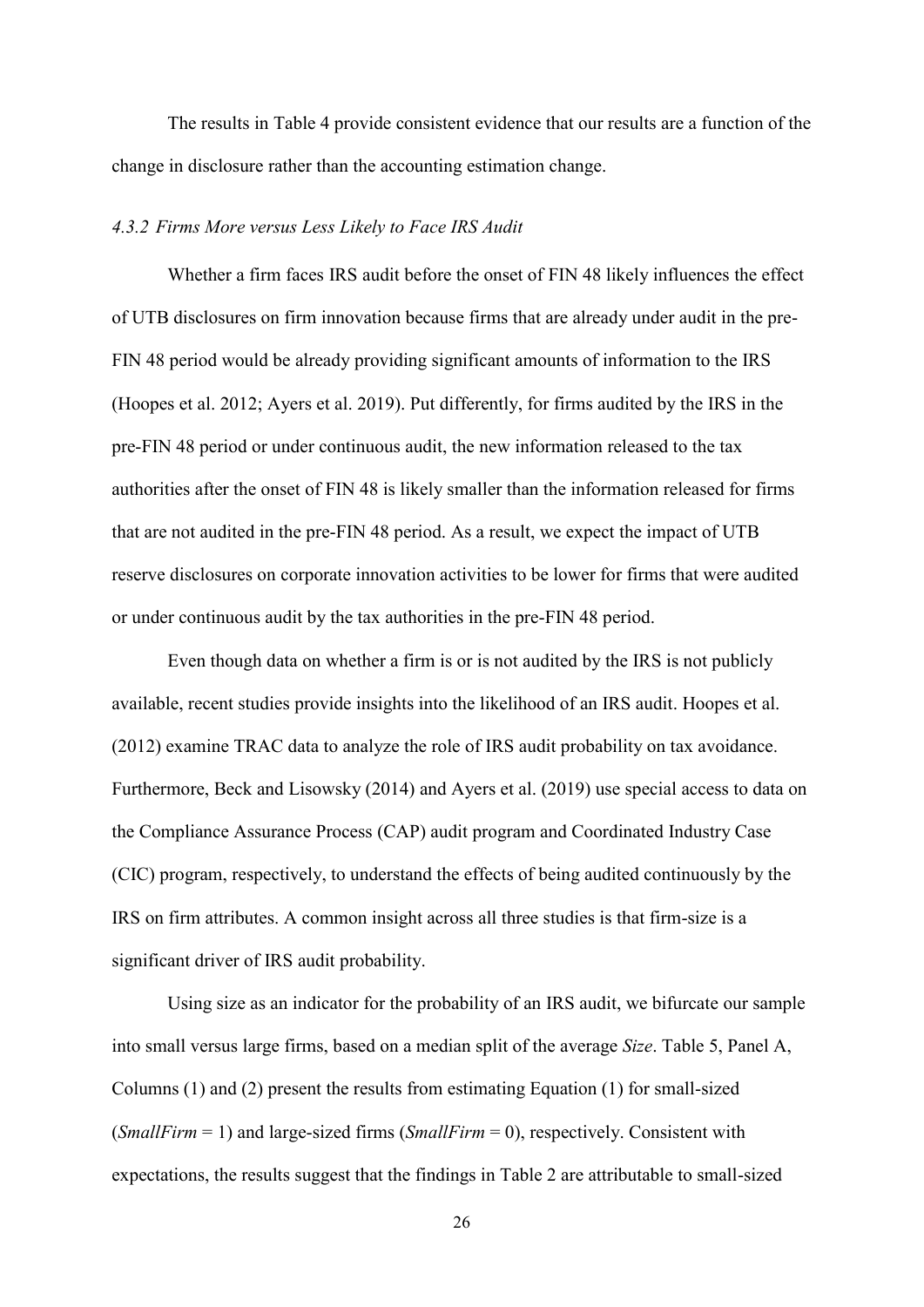firms. Specifically, the coefficient on *Public*×*Post-FIN48* is negative for small-sized firms (β<sup>3</sup>  $= -0.194$ , t-statistic  $= -2.583$ ,  $p \le 0.05$ ) and statistically insignificant for large-sized firms on Table 5, Panel A. 23

A high UTB reserve level is likely indicative of a firm with many uncertain tax positions (Scholes et al. 2014, Drake et al. 2016, Towery 2017), which likely draws IRS attention. Accordingly, we expect that firms with a larger UTB reserve disclosure have a more significant decrease in patent applications than firms with a smaller UTB reserve disclosure.<sup>24</sup> For this test, we examine only public firms since private firms do not have UTB disclosures. We eliminate firms without UTB data available in Compustat as it is not clear whether these firms have zero UTBs or if their UTB information is not available in the data set (Lisowsky et al. 2013).<sup>25</sup> We average the firm's UTB reserve levels per firm over post FIN 48 years for our remaining observations. We split our sample at the median and separately examine firms that have high  $(LowUTB = 0)$  and low UTB  $(LowUTB = 1)$  reserve disclosures.

Table 5, Panel B provides the results of estimating a modified version of Equation (1) with firms with a low UTB reserve in Column (1) and firms with a high UTB reserve in Column (2).<sup>26</sup> Across both columns, the coefficient on *Post-FIN48* is negative and significant (coefficient =  $-0.165$ , t-statistic =  $-4.016$ , p < 0.01 in Column (1), coefficient =  $-0.302$ , tstatistic =  $-6.414$ , p < 0.01 in Column (2)). An F-test for equality of the two coefficients suggests that the 0.137 difference is statistically significant (t-statistic = 2.189,  $p < 0.05$ ). This finding suggests that firms with larger UTB reserve disclosures have significantly greater

<sup>&</sup>lt;sup>23</sup> In untabulated analysis, we separately examine incremental and radical patent counts, and find that the results are attributable to incremental innovation patent count for small-sized firms.

 $^{24}$  In untabulate analyses, we substitute UTB reserves with cash ETR volatility to measure tax uncertainty (Guenther et al. 2017) and split between low versus high cash ETR volatility. Our inferences remain unchanged.

<sup>&</sup>lt;sup>25</sup> In untabulated analysis, we replace missing UTB data with zero and find qualitatively similar results.

<sup>26</sup> Because UTB reserves are only available for *Public* firms, we adjust Equation (1) to remove the *Public* and *Public×Post-FIN48* terms, and our variable of interest is *Post-FIN48*.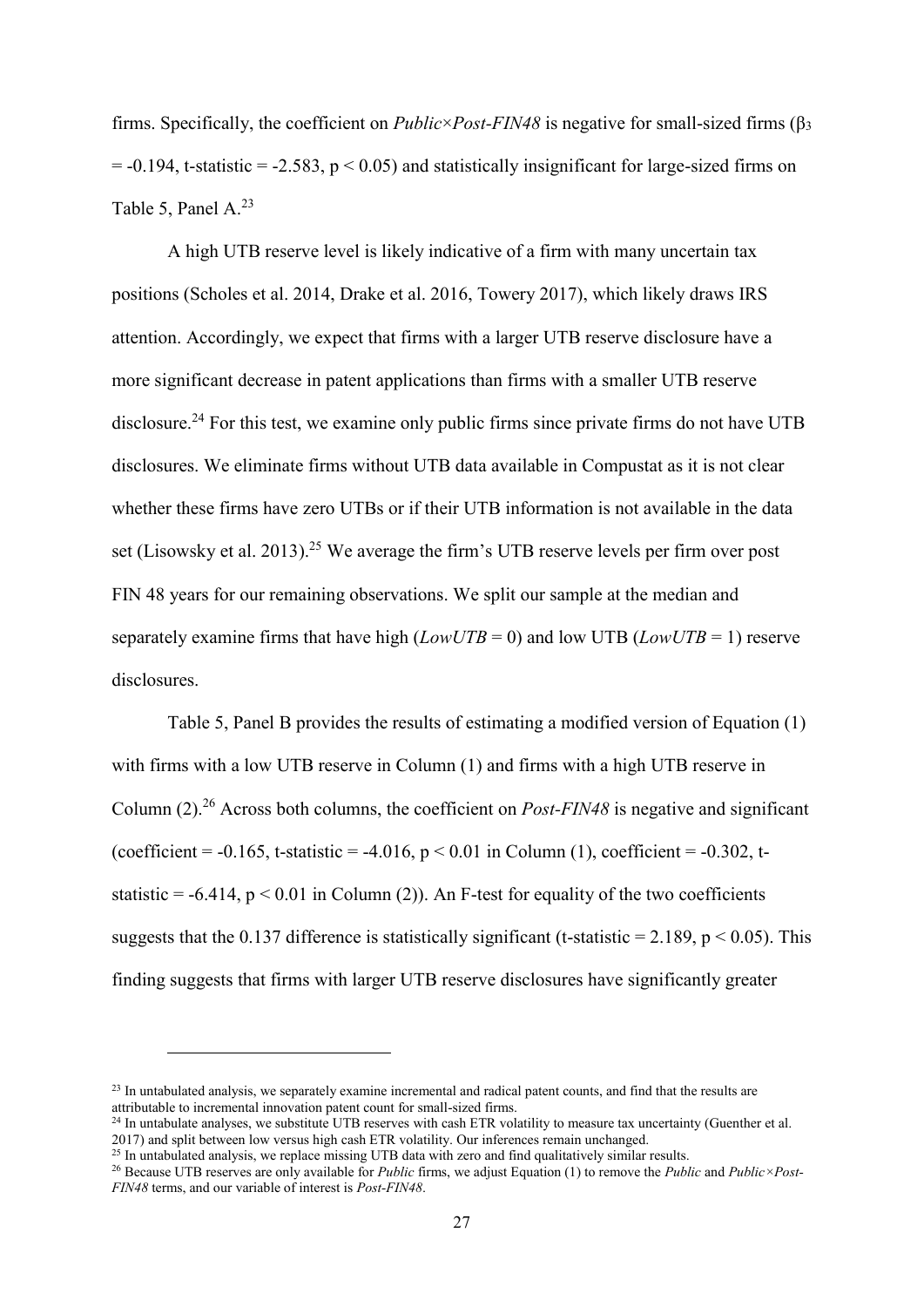decreases to patent applications following FIN 48, relative to firms with smaller UTB reserve disclosures.<sup>27</sup>

### *4.3.3 Profit versus Loss Firms*

The onset of FIN 48 disclosure requirement roughly coincides with the Great Recession of 2008. The results that we infer as supporting our hypothesis could be attributed to recession because public firms could have faced a greater financial constraint than private firms, which in turn could have decreased patent applications for public firms more so than for private firms. We re-estimate Equation (1) by bifurcating the sample into profit and loss firms in Table 5, Panel C. On the one hand, loss firms are likely to be more susceptible to financing constraints than profit firms, and hence, such firms are likely to exhibit a decrease in innovation. However, on the other hand, loss firms are not likely to be subjected to tax strategies as much as profit firms. These opposing effects suggest that our results should not be attributable to either profit or loss firms.

We present our results in Table 5, Panel C, and find support for our hypothesis for both profit and loss firms. Specifically, the coefficient on *Public×Post-FIN48* for both loss firms (coefficient =  $-0.476$ , t-statistic =  $-2.569$ , p < 0.05) and profit firms (coefficient =  $-$ 0.215, t-statistic = -2.754,  $p < 0.01$ ) is negative and significant, and the coefficients are statistically similar for the two groups. Thus, our results are not attributable to the differences across profit and loss firms, i.e., the recession.<sup>28</sup>

### **4.4 Alternative Control Group: Canadian Public Firms**

<u>.</u>

Private firms provide an excellent control group because FIN 48 disclosures do not apply to them. At the same time, they are subject to the same patent application requirements

 $27$  In untabulated analysis, we separately examine incremental and radical patent counts, and we document that our findings are driven by the incremental patent count.

<sup>&</sup>lt;sup>28</sup> In untabulated analysis, we find that the results for both profit and loss firms are attributable to incremental patent count.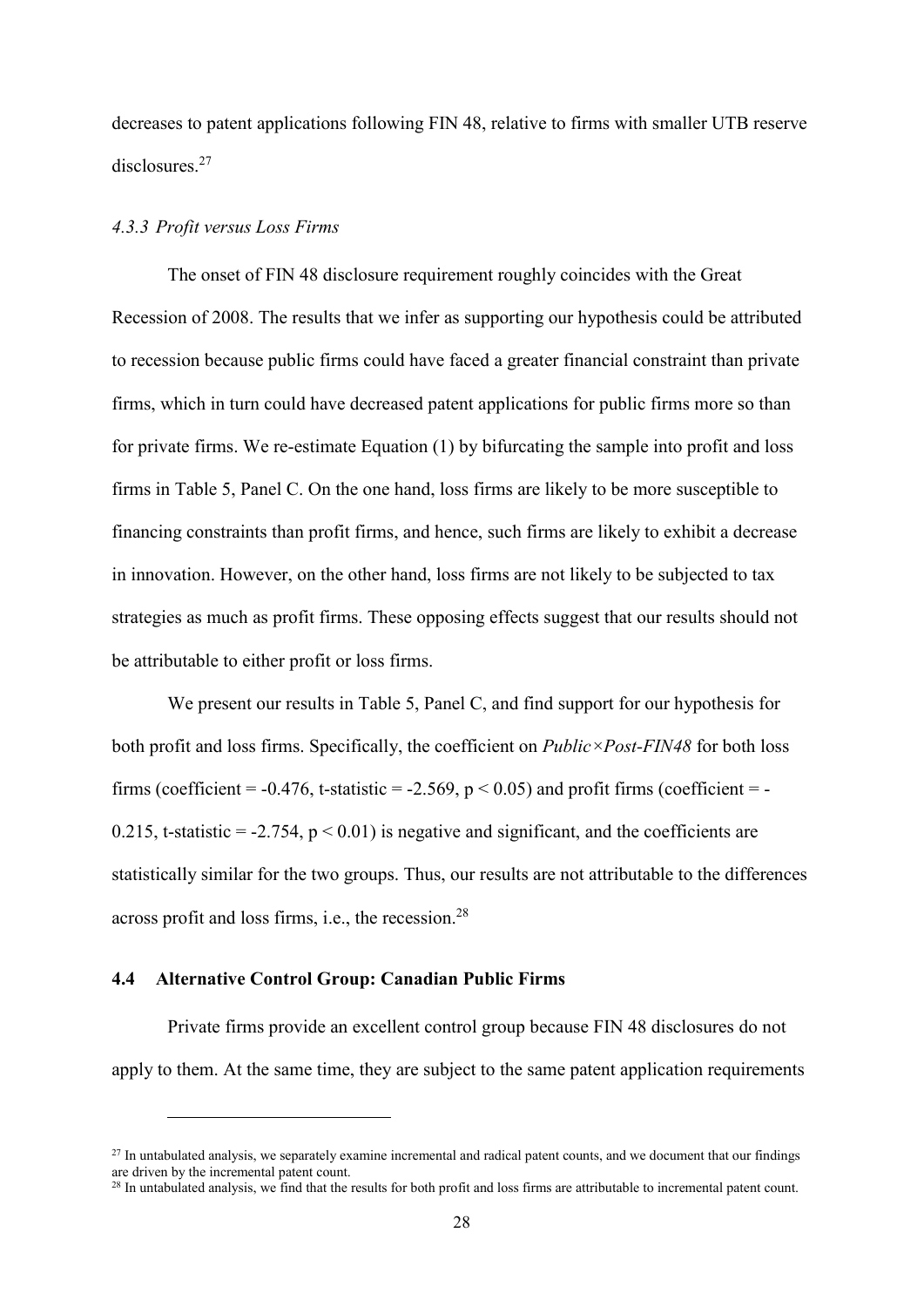by the U.S. Patent and Trademark Office as U.S. public firms. Private firms could also be affected by other factors related to innovation that are different from public firms for which we do not control. For this reason, we consider an alternative control group that consists of Canadian public firms.<sup>29</sup>

Using Canadian public firms as the control group has the advantage of being able to control for several additional factors that have been shown in the prior literature to be associated with corporate innovation and could be correlated with the time-varying effects of FIN 48. Specifically, in addition to the control variables in Equation (1), we follow Guo et al. (2019) and control for debt (*Leverage*), cash holdings (*Cash*), Property, Plant & Equipment (*PPE*), Capital expenditures (*CAPEX*), R&D expenses (*R&D*), performance-matched discretionary accruals (*DACC*), the Kaplan and Zingales index (*KZ Index*), Tobin's Q (*BTM*), firm age (*Age*), and the Herfindahl-Hirschman Index (*HHI*) to control for industry competition (also squared HHI to control for any non-linear effects). See Appendix B for the definition of these variables.<sup>30</sup>

Table 6, Panel A, presents a breakdown of our sample size when Canadian public firms are the control group.<sup>31</sup> Table 6, Panel B, presents the univariate test of the hypothesis that U.S. public firms display significantly lower patent application activity after FIN 48 using the alternative control group of Canadian public firms. The mean *Patent*\_*Count* for Canadian public firms decreases from 0.746 before FIN 48 to 0.663 after FIN 48, which is statistically insignificant from zero (t-statistic = -0.919), while the mean *Patent\_Count* for U.S. public firms significantly decreases from 1.468 before FIN 48 to 1.309 after FIN 48 (t-

<sup>&</sup>lt;sup>29</sup> We only consider Canada as a control group in our alternative analysis, rather than our primary analysis because, like the U.S., Canadian patent laws are often subject to change which could affect our inferences. While no significant changes that would affect our results occurred during our sample period, the use of cross-country analysis may have drawbacks, e.g., institutional differences between the U.S. and Canada. Despite these concerns, the use of Canadian public firms as our control group helps provide assurance that our primary inferences are not biased by our control group.

<sup>30</sup> We replace all missing continuous control variables with zero.

 $31$  In untabulated analysis, we also examine a comparison of the control variables for this sample in a manner similar to Table 1, Panel D. We note no unusual patterns.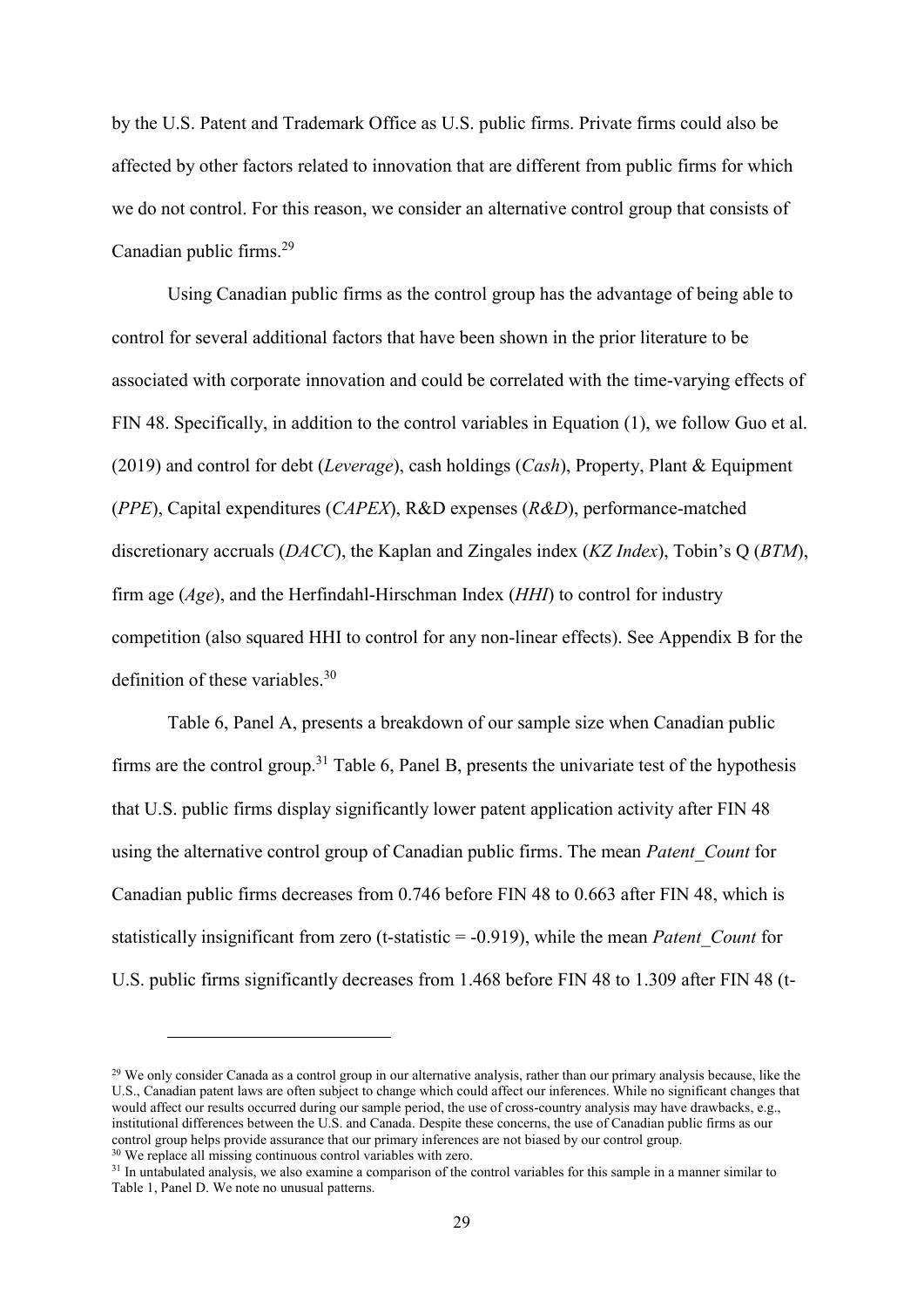statistic = -4.222,  $p < 0.01$ ), as also shown in Table 2, Panel A. This evidence supports our hypothesis.

Table 6, Panel C, provides the result of estimating the modified Equation (1) with all the additional control variables in Column (1). The coefficient on the interaction term *USA* × *Post-FIN48* is -0.168 (t-statistic = -2.062,  $p$  < 0.05), which supports our hypothesis that U.S. public firms display significantly lower patent application activity after FIN 48.<sup>32</sup>

# **4.5 Entropy Balancing and Coarsened Exact Matching**

Private and public firms are likely to be intrinsically different because becoming a publicly listed firm is a choice that likely depends on various unobservable factors that could generate non-linearity. Even though the difference-in-difference design mitigates such concerns, we use the entropy balancing method (Hainmuller 2012, Shipman et al. 2017) to weight the covariates. Furthermore, private firms represent about 8.5% of the sample, and as such, the parallel trend assumption could be seemingly satisfied because of the low statistical power of the control group. To mitigate this concern, we use the coarsened exact matching procedure to match private and public firms on the covariates (Iacus et al. 2012).

First, we entropy balance on all covariates for the first two moments, i.e., mean and variance. Table 7, Panel A provides the mean and variance of the control variables for public and private firms before and after entropy balancing. After entropy balancing the mean and variance of control variables for the private firm observations are similar to those of the public firms. Table 7, Panel B, column (1) provides the results of estimating Equation (1) after the private firm observations are entropy balanced. We find that the coefficient of the interaction term (*Public*  $\times$  *Post-FIN48*) remains negative and statistically significant (-0.346,

<sup>&</sup>lt;sup>32</sup> In untabulated analysis, we document a parallel-trend in the pre-period when examining Canadian firms as our control group.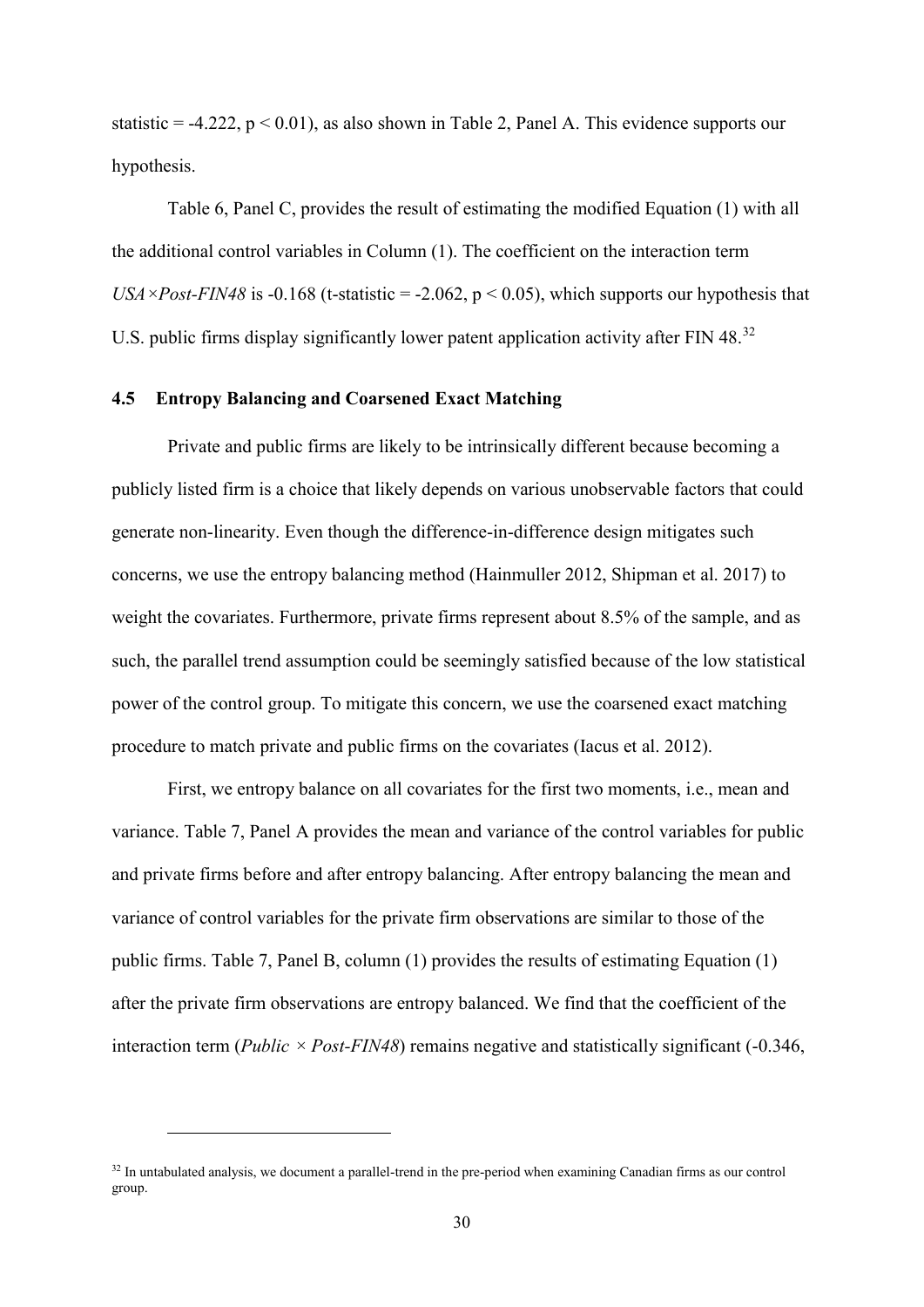t-statistic  $= -2.785$ ,  $p < 0.01$ ). More importantly, all covariates (other than firm-size) are not statistically significant, showing that the weighting of the private firm's observations "matches" those of public firms in profitability and growth dimensions.

Second, we employ a coarsened exact matching procedure (Iacus et al. 2012). Specifically, we coarse exact match on our non-transformed and winsorized control variables, i.e., total assets, return on assets, lagged change in sales and the dummy variables for a negative return on assets and a lagged change in sales, and choose the strata based on the terciles of each variable. This technique reduces the L1 imbalance distance in covariates between U.S. public and U.S. private firms by 20.45% from 0.44 to 0.35. The coarsened exact matching deletes 156 unmatched U.S. private observations and 5,266 U.S. public observations. This removal lowers our sample size to 2,164, consisting of 412 private firm observations and 1,752 public firm observations. Thus, private firm observations represent roughly 20% of the sample size, mitigating concern about the control group's relatively smaller sample size driving our results. Table 7, Panel B, column 2, provides the results of estimating Equation (1) after balancing our sample's covariates by coarsened exact matching. We find that the coefficient of the interaction (*Public*  $\times$  *Post-FIN48*) is negative and statistically significant (-0.438, t-statistic = -2.293,  $p < 0.05$ ), which supports our hypothesis.

Third, we combine the previous matching approaches, as suggested by Hainmuller (2012). Specifically, we first employ the coarsened exact matching procedure and then entropy balance all control variables for U.S. public and U.S. private firms on the first two moments. Table 7, Panel B, column 3, provides the results of estimating Equation (1) after balancing our sample's covariates by coarsened exact matching and entropy balancing the control variables. We find that the coefficient on the interaction term (*Public × Post-FIN48*)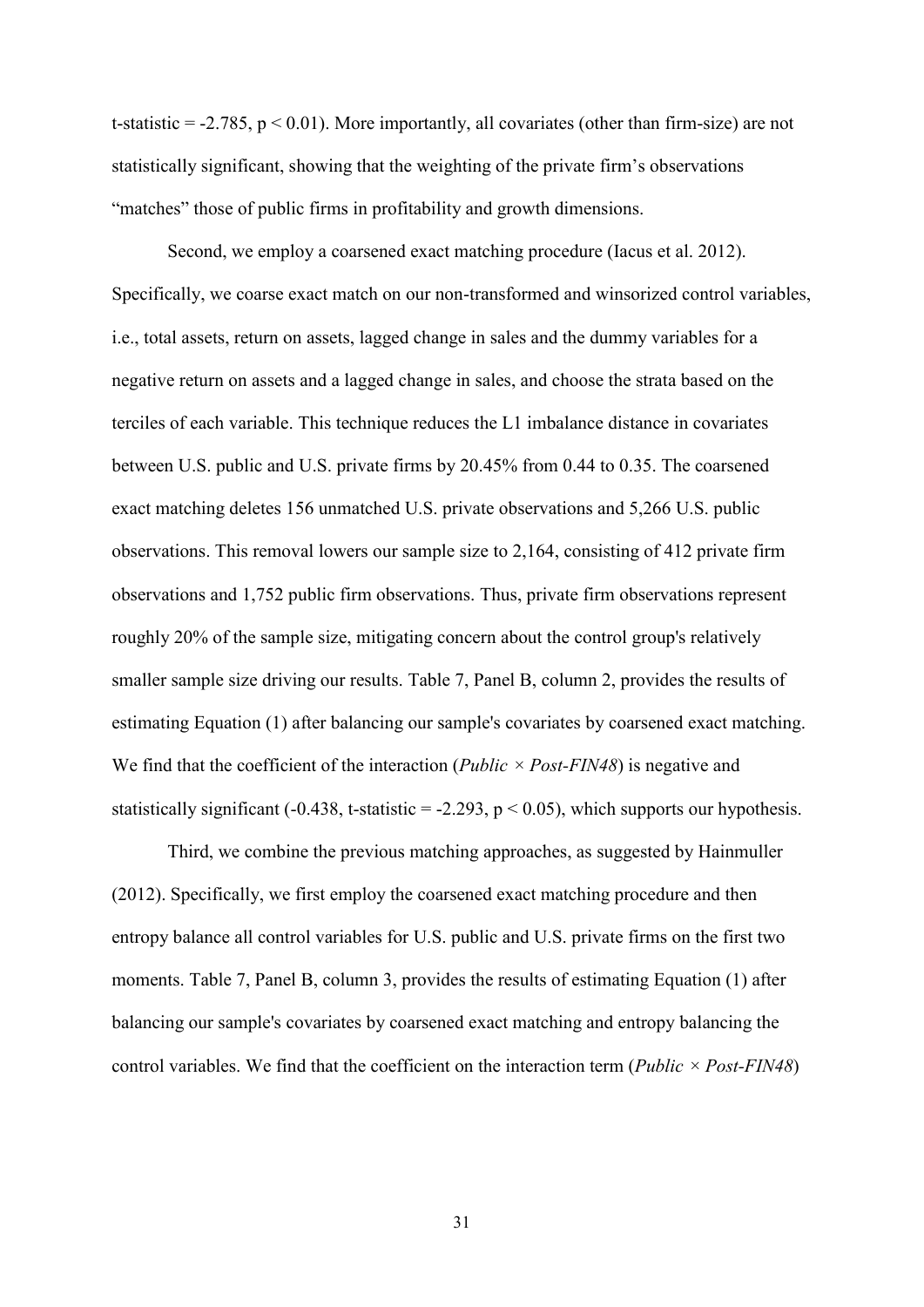is negative and statistically significant  $(-0.271, t\text{-statistic} = -2.806, p \lt 0.01)$ . This finding supports our hypothesis.<sup>33</sup>

### **4.6 Robustness Tests**

1

### *4.6.1 Expanded Sample and Firm-Year Fixed Effects*

In Equation (1), we include control variables that prior studies associate with innovation activity. We do so to control for firm-specific factors that could change from the pre-FIN 48 to the post-FIN 48 periods; however, the shortage of financial data available for private firms limits the set of such control variables. As such, instead of financial data, we consider firm fixed effects.<sup>34</sup> The inclusion of firm and year fixed effects allows for only within-firm and within-year variation to affect the relation between innovation and the interaction of *Public* and *Post-FIN48*. It thus mitigates concerns that time or firm-specific invariant factors drive the results. Not requiring the firm-specific control variables increases the sample size substantially: the number of firm-year observations is 319,018, representing 40,350 unique firms. Table 8, Panel A reports the results of estimating a modified Equation (1) for this sample. The results are qualitatively similar to those discussed earlier: specifically, the coefficients on the interaction of *Public*×*Post-FIN48* are -0.212 (t-statistic =  $-8.247$ ) and  $-0.0694$  (t-statistic =  $-3.001$ , p < 0.01) with no fixed Effects and with year and firm fixed effects, respectively.

<sup>&</sup>lt;sup>33</sup> In untabulated analysis, we examine the analysis where the Canadian public firms are our control group using the entropy balanced and coarsened exact matching procedures. We document that our inferences are qualitatively the same. <sup>34</sup> Because firms in our sample are either always public and always private, the inclusion of both the year and firm fixed effects perfectly correlated with the main effect of *Public* and *Post-FIN48.* As such, in this research design we include only the interaction between *Public* and *Post-FIN48.*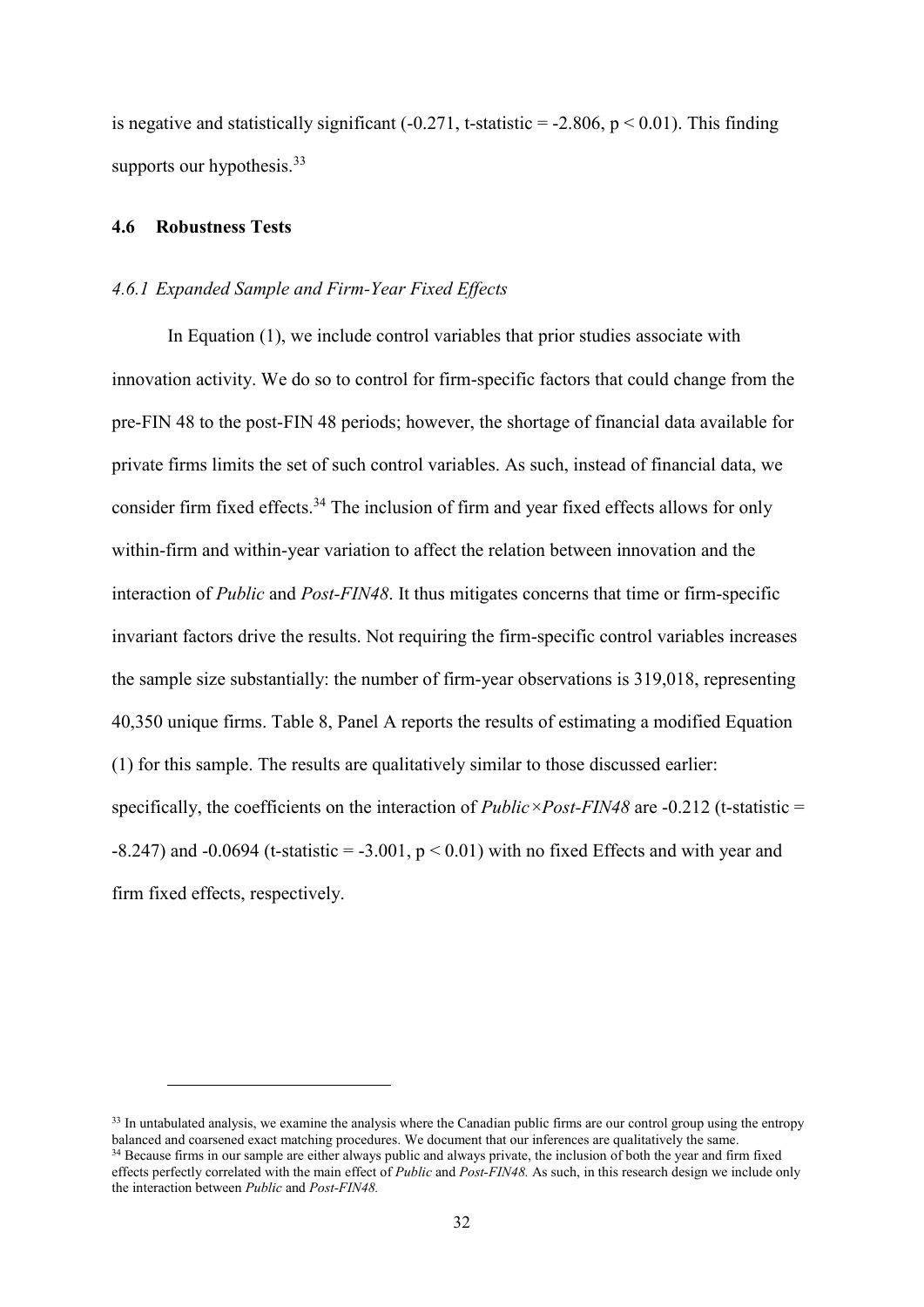### *4.6.2 Alternative Definition of Patent Activity*

Even though we control for firm-size in our analysis, it is possible that scale effects, as documented in Cohen and Klepper (1996) or Ciftci and Cready (2011) bias the inferences. To mitigate this concern, we consider scale effects directly: We compute *ScaledPatent\_Count*  by scaling the number of patent applications by total assets. We replace *Patent\_Count* with *ScaledPatent Count* and estimate Equation (1) and find qualitatively similar results (see Table 8, Panel B).

### *4.6.3 Alternative Testing Window*

Instead of using the four-years before and after the onset of FIN 48, we use two years before (2005-2006) and two years after (2008-2009) the onset of FIN 48. The sample decreases to 1,947 firm-year observations. We re-estimate Equation (1), and report the results in Table 8, Panel C, and find qualitatively similar albeit statistically weaker results.

### **5. Conclusion**

We exploit the onset of the FIN 48 disclosure requirements for UTBs to examine whether disclosures affect corporate innovation, as measured through patent applications. We hypothesize that under FIN 48, firms are less likely to allocate towards incremental innovation projects, which will decrease the number of patent applications. As our identification strategy, we use a control group of private firms subject to FIN 48's changes to measure the UTB reserve but are not subject to the enhanced UTB disclosure requirements. Using a difference-in-difference research design, we provide evidence consistent with our expectations. Specifically, we find that following the onset of FIN 48, public firms decrease patent applications, and this decrease is more attributable to patent applications about incremental innovation than radical innovation.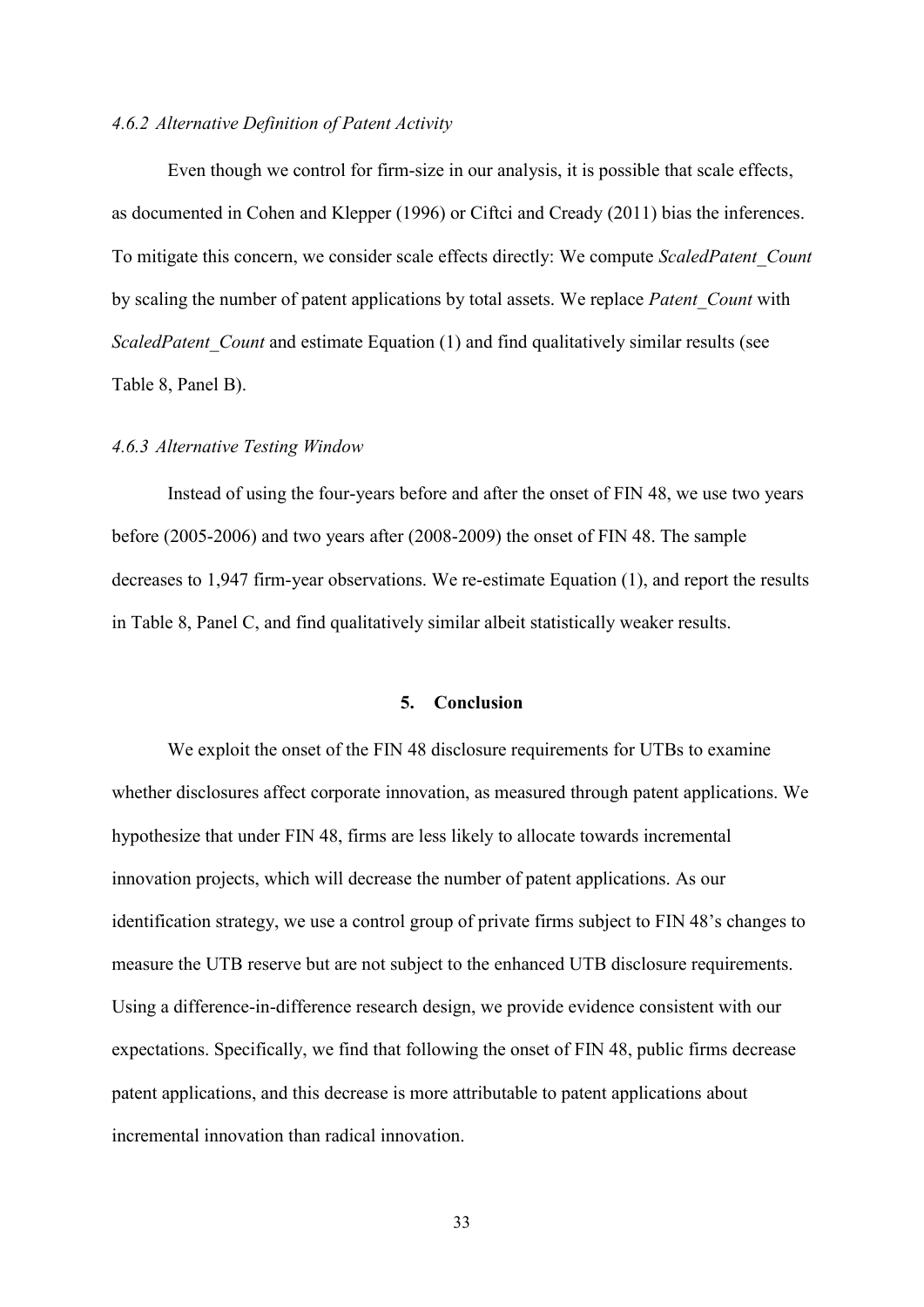These findings are robust to numerous alternative specifications, e.g., an alternative definition of innovation activities, a shorter time window, and using Canadian listed firms as an alternative control group. We provide evidence consistent with our proposed mechanism that the change in disclosures drives our findings. We also provide evidence that our results are more concentrated amongst firms less likely to be audited by the IRS before FIN 48 and firms that more likely face greater IRS scrutiny after FIN 48 due to having a large UTB reserve. Taken together, our evidence suggests that UTB disclosures under FIN 48 adversely affect corporate innovation.

Even though the number of patents decreases due to the disclosure, we are agnostic about its welfare effects. While corporate innovation is encouraged by the U.S. government via the R&E tax credit, it can also lead to wasteful spending by firms. Moreover, we document a decline in incremental innovation following FIN 48 while radical innovation is unaffected. Future research can examine the long-term effects of these actions.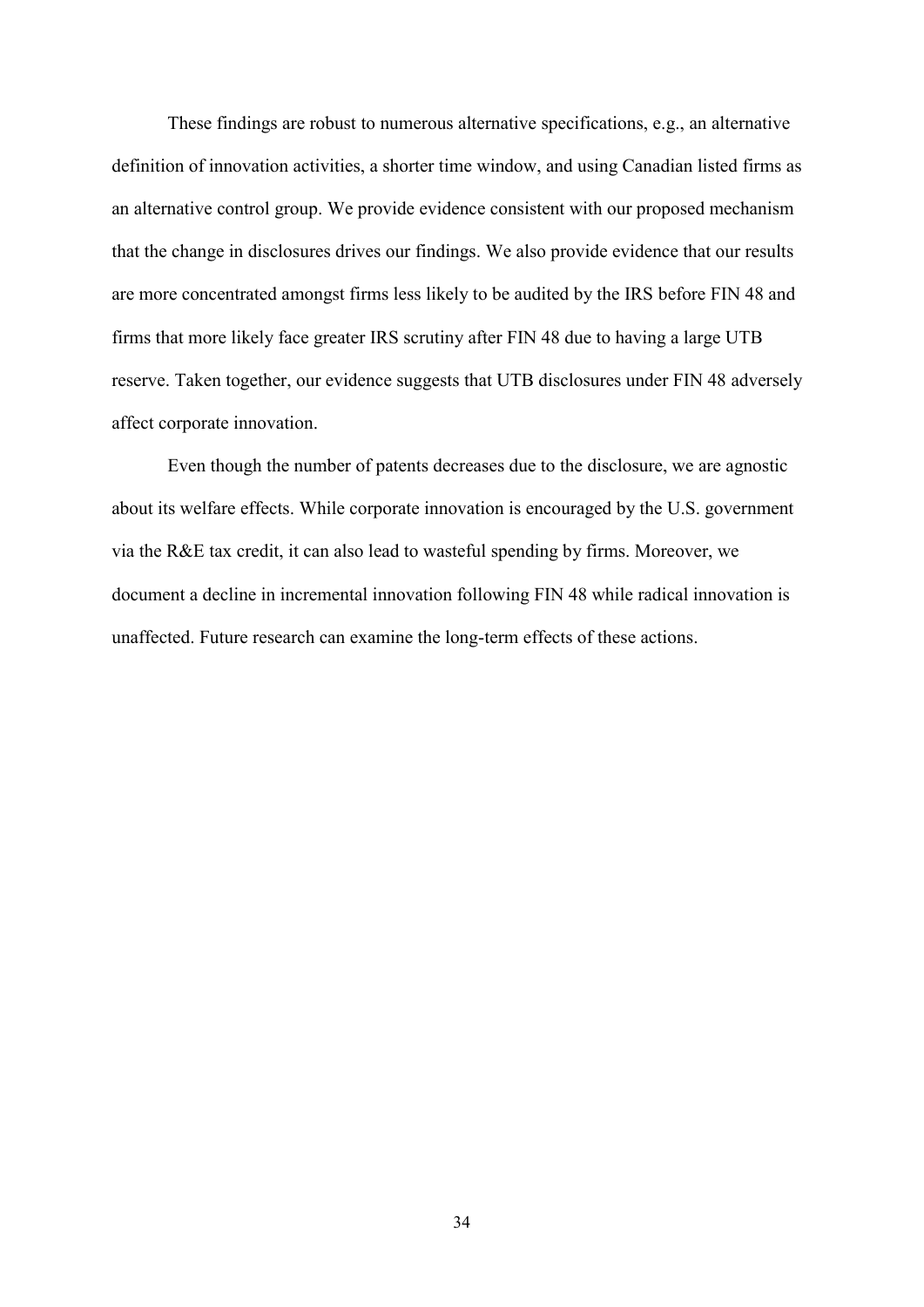#### **APPENDIX A**

#### **Examples of Disclosures following FIN 48**

#### **The Boeing Company: 10 –K 12/31/2009:**

A reconciliation of the beginning and ending amount of unrecognized tax benefits is as follows:

|                                                  | 2009    | 2008    |
|--------------------------------------------------|---------|---------|
| Unrecognized Tax Benefits - January 1,           | \$1.453 | \$1.272 |
| Gross increases - tax positions in prior periods | 219     | 88      |
| Gross decreases - tax positions in prior periods | (31)    | (28)    |
| Gross increases - current-period tax positions   | 148     | 132     |
| <b>Settlements</b>                               |         | (10)    |
| Lapse of statute of limitations                  |         |         |
| Unrecognized Tax Benefits - December 31,         | \$1.787 | \$1.453 |

As of December 31, 2009 and 2008, the total amount of unrecognized tax benefits was \$1,787 and \$1,453, of which \$1,452 and \$1,171 would affect the effective tax rate, if recognized. These amounts are primarily associated with U.S. federal tax issues such as the tax benefits from the and the state of the state of the state of the state of the state of the s taxation of foreign earnings, and valuation issues regarding charitable contributions claimed. Also included in these amounts are accruals for domestic state tax issues such as the allocation of income among various state tax jurisdictions and the amount of state tax credits claimed.

#### **Celgene Corporation: 10-K 12/31/2010:**

|                                                 | 2010                              | 2009                          |
|-------------------------------------------------|-----------------------------------|-------------------------------|
| Balance at beginning of year                    | \$442,489                         | \$385,840                     |
| Increases related to prior year tax positions   | 9.131                             | 16.322                        |
| Decreases related to prior year tax positions   |                                   |                               |
| Increases related to current year tax positions | 118,012                           | 76.110                        |
| Settlements                                     | (29, 292)                         | (35, 783)                     |
| Lapse of statute                                |                                   |                               |
| Balance at end of year                          | \$540,340                         | \$442.489                     |
|                                                 | the control of the control of the | and the state of the state of |

These unrecognized tax benefits relate primarily to issues common among multinational corporations. If recognized, unrecognized tax benefits of approximately \$504.7 million would have a net impact on the effective tax rate. The Company accounts for interest and penalties related to uncertain tax positions as part of its provision for income taxes. Accrued interest at December 31, 2010 and 2009 is approximately \$32.5 million and \$21.2 million, respectively.

The Company effectively settled examinations with various taxing jurisdictions in 2010 and 2009. These settlements resulted in decreases in the liability for unrecognized tax benefits related to tax positions taken in prior years of \$29.3 million in 2010 and \$35.8 million in 2009. The Company has recorded increases in the liability for unrecognized tax benefits for prior vears related to ongoing income tax audits in various taxing jurisdictions.

The Company's tax returns are under routine examination in many taxing jurisdictions. The scope of these examinations includes, but is not limited to, the review of our taxable presence in a jurisdiction, our deduction of certain items, our claim for research and development credits, our compliance with transfer pricing rules and regulations and the inclusion or exclusion of amounts from our tax returns as filed. Certain of these examinations are scheduled to conclude within the next 12 months. It is reasonably possible that the amount of the liability for unrecognized tax benefits could change by a significant amount during the next 12-month period. Finalizing examinations with the relevant taxing authorities can include formal administrative and legal proceedings and, as a result, it is difficult to estimate the timing and range of possible changes related to our unrecognized tax benefits. An estimate of the range of the possible change cannot be made until issues are further developed or examinations close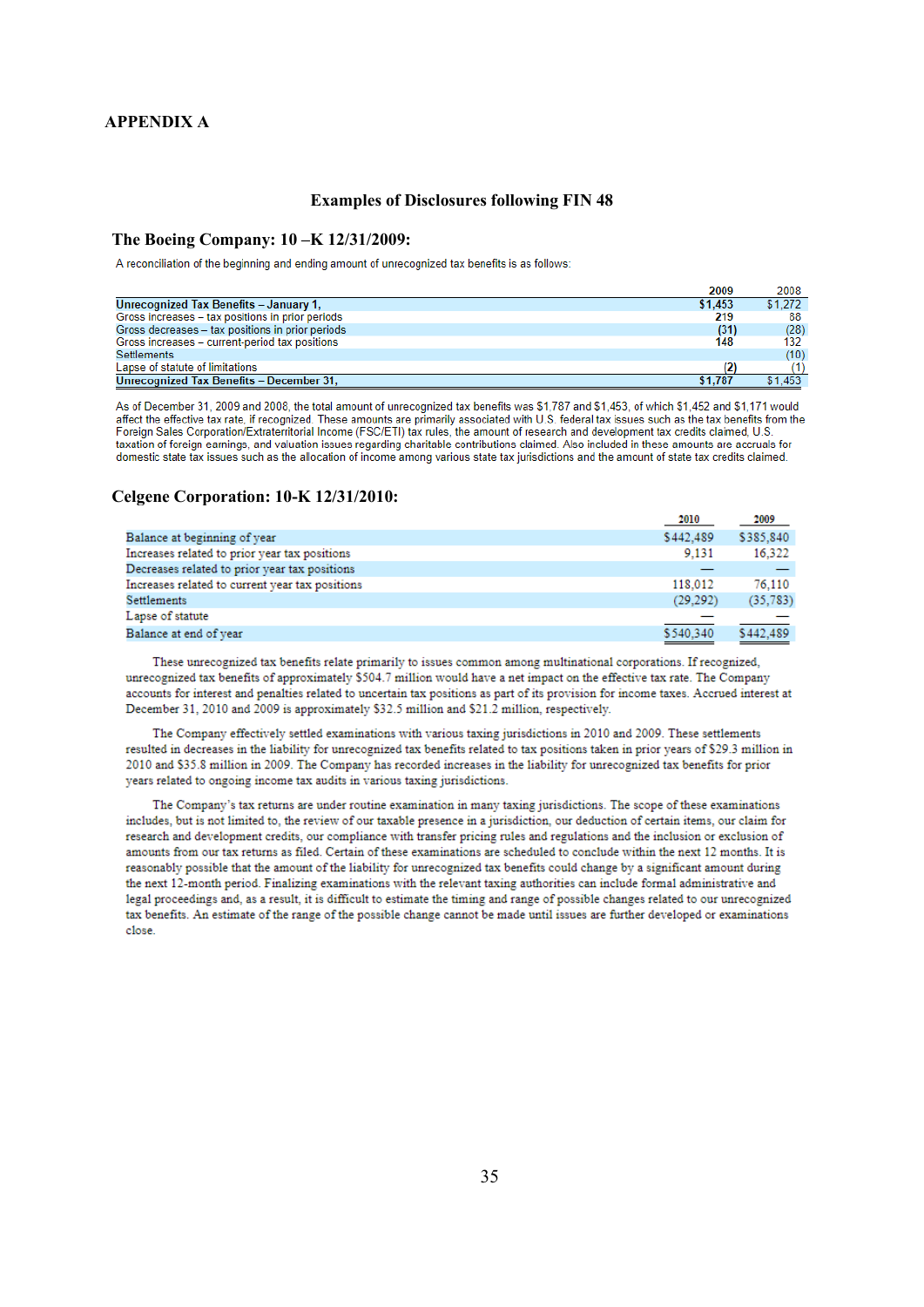#### **Cisco Systems Inc.: 10-K 7/30/2011**

#### (b) Unrecognized Tax Benefits

The aggregate changes in the balance of gross unrecognized tax benefits were as follows (in millions):

| Years Ended                                                  | July 30, 2011 |                   | July 25, 2009 |
|--------------------------------------------------------------|---------------|-------------------|---------------|
|                                                              |               | July 31, 2010     |               |
| Beginning balance                                            | 2,677         | 2.816             | 2.505         |
| Additions based on tax positions related to the current year | 374           | 246               | 190           |
| Additions for tax positions of prior years                   | 93            | 60                | 307           |
| Reductions for tax positions of prior years                  | (60)          | (250)             | (17)          |
| <b>Settlements</b>                                           | (56)          | (140)             | (109)         |
| Lapse of statute of limitations                              | (80)          | (55)              | (60)          |
| Ending balance                                               | 2.948         | 2.67 <sup>2</sup> | 2.816         |

As of July 30, 2011, \$2.6 billion of the unrecognized tax benefits would affect the effective tax rate if realized. During fiscal 2011, the Company recognized \$38 million of net interest expense and \$9 million of penalties. During fiscal 2010, the Company recognized \$167 million of net interest income and \$5 million of penalties. The Company's total accrual for interest and penalties was \$214 million and \$167 million as of the end of fiscal 2011 and 2010, respectively. The Company is no longer subject to U.S. federal income tax audit for returns covering tax years through fiscal 2001. With limited exceptions, the Company is no longer subject to state and local or foreign income tax audits for returns covering tax years through fiscal 1997.

During fiscal 2010, the Ninth Circuit withdrew its prior holding and reaffirmed the 2005 U.S. Tax Court ruling in Xilim; Inc. v. Commissioner. As a result of this final decision in fiscal 2010, the Company decreased the amount of gross unrecognized tax benefits by approximately \$220 million and decreased the amount of accrued interest by \$218 million, which effectively reversed a similar amount that was recorded as an increase in the unrecognized tax benefits during fiscal 2009 as a result of the Ninth Circuit's initial decision.

#### **The Dow Chemical Company: 10-K 12/31/2015**

| <b>Total Gross Unrecognized Tax Benefits</b>                   |      |    |            |       |
|----------------------------------------------------------------|------|----|------------|-------|
| In millions                                                    | 2015 |    | 2014       | 2013  |
| Balance at January 1                                           | 240  | -S | 266<br>- S | 409   |
| Increases related to positions taken on items from prior years | 92   |    | 42         | 385   |
| Decreases related to positions taken on items from prior years | (6)  |    | (57)       | (137) |
| Increases related to positions taken in the current year       | 10   |    | 10         | 10    |
| Settlement of uncertain tax positions with tax authorities     | (56) |    | (13)       | (393) |
| Decreases due to expiration of statutes of limitations         |      |    | (8)        | $(8)$ |
| Balance at December 31                                         | 280  |    | 240        | 266   |

#### 136

#### Table of Contents

At December 31, 2015, the total amount of unrecognized tax benefits was \$280 million (\$240 million at December 31, 2014), of which \$206 million would impact the effective tax rate, if recognized (\$233 million at December 31, 2014).

Interest and penalties are recognized as components of the "Provision for income taxes," and totaled a charge of \$80 million in 2015, a charge of \$15 million in 2014 and a benefit of \$71 million in 2013. The Company's accrual for interest and penalties associated with uncertain tax positions was \$159 million at December 31, 2015 and \$109 million at December 31, 2014.

During 2013, court rulings on two separate tax matters resulted in the adjustment of uncertain tax positions. In February 2013, the U.S. District Court for the Middle District of Louisiana issued a ruling that disallowed, for tax purposes, transactions and partnerships associated with Chemtech, a wholly owned subsidiary. In March 2013, the U.S. Supreme Court denied certiorari in Union Carbide's research tax credit case. Through denial of certiorari, the decision issued by the U.S. Court of Appeals denying Union Carbide's tax credit claim for supplies used in process-related research and development at its manufacturing facilities became final. As a result of these rulings, the Company adjusted uncertain tax positions related to these matters, resulting in a tax charge of \$276 million in 2013.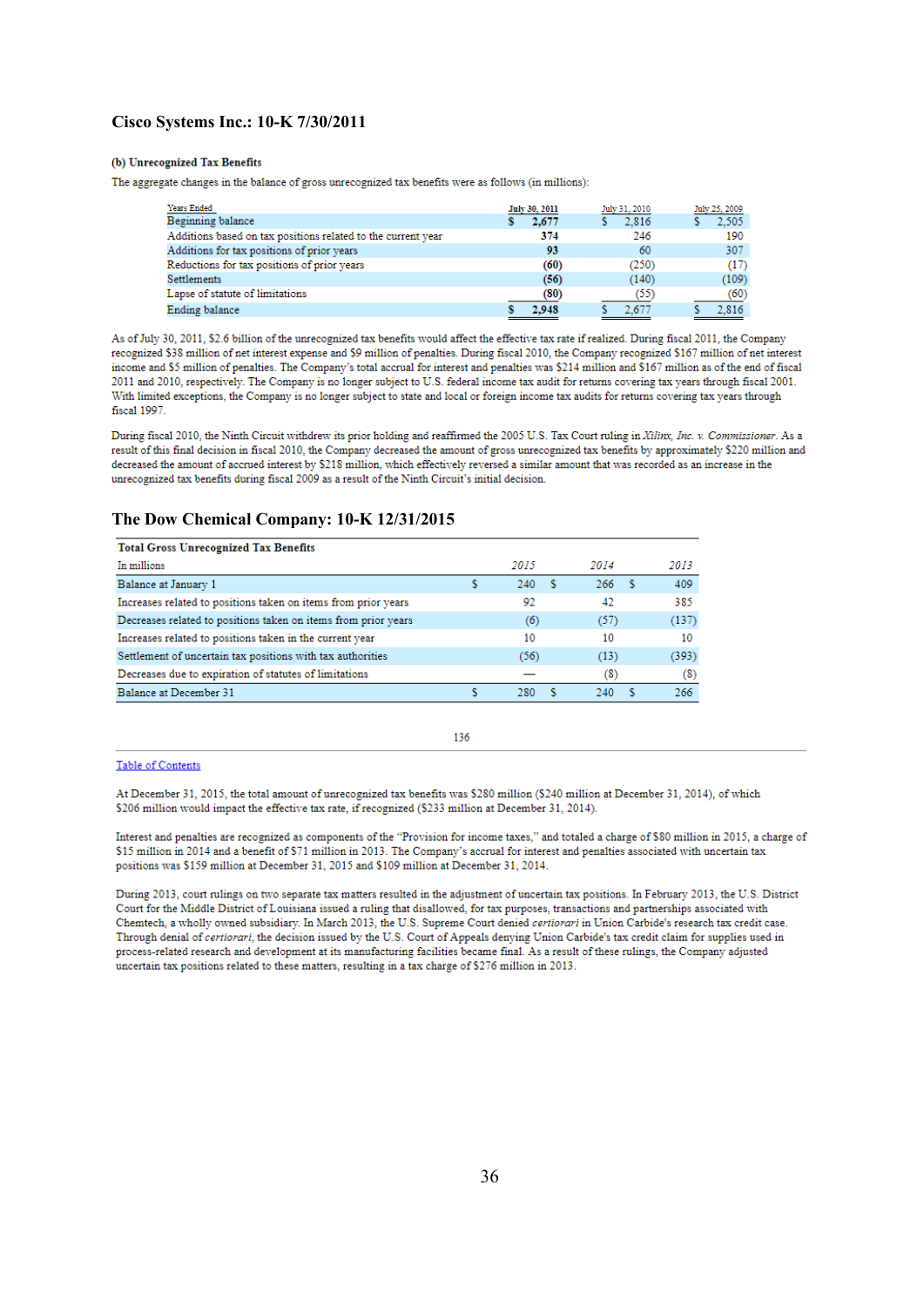### **Raytheon Company : 10-K 12/31/2010**

A rollforward of our unrecognized tax benefits was as follows:

| (In millions)                                 | 2010  | 2009  | 2008  |
|-----------------------------------------------|-------|-------|-------|
| Unrecognized tax benefits, beginning of year  | S 469 | \$415 | \$342 |
| Additions based on current year tax positions | 14    | 20    | 36    |
| Additions based on prior year tax positions   | 32    | 34    | 38    |
| Reductions based on prior year tax positions  | (317) |       |       |
| Settlements with taxation authorities         | (10)  |       |       |
| Unrecognized tax benefits, end of year        | \$188 | \$469 | \$415 |

109

#### **Table of Contents**

#### NOTES TO CONSOLIDATED FINANCIAL STATEMENTS (CONTINUED)

We generally account for our state income tax expense as a deferred contract cost, as we can generally recover this expense through the pricing of our products and services to the U.S. Government. We include this deferred contract cost in contracts in process until allocated to our contracts, which generally occurs upon payment or when otherwise agreed as allocable with the U.S. Government. Net state income tax expense allocated to our contracts was \$59 million, \$25 million and \$122 million in 2010, 2009 and 2008, respectively. We include state income tax expense allocated to our contracts in administrative and selling expenses.

The American Jobs Creation Act of 2004 provides a deduction for income derived from qualifying domestic production activities (the Domestic Manufacturing Deduction under Section 199 of the Internal Revenue Code (IRC)) that is phased in over the 2005-2010 period. The deduction was equal to 9% of qualified income in 2010, and 6% in 2009 and 2008.

In December 2010, the Tax Relief, Unemployment Insurance Reauthorization, and Job Creation Act of 2010 was enacted. This legislation retroactively reinstated the research and development tax credit for 2010 and extended it through December 31, 2011. As a result, we recorded a benefit of approximately \$26 million in the fourth quarter of 2010 representing the benefit of the research and development tax credit for the full vear.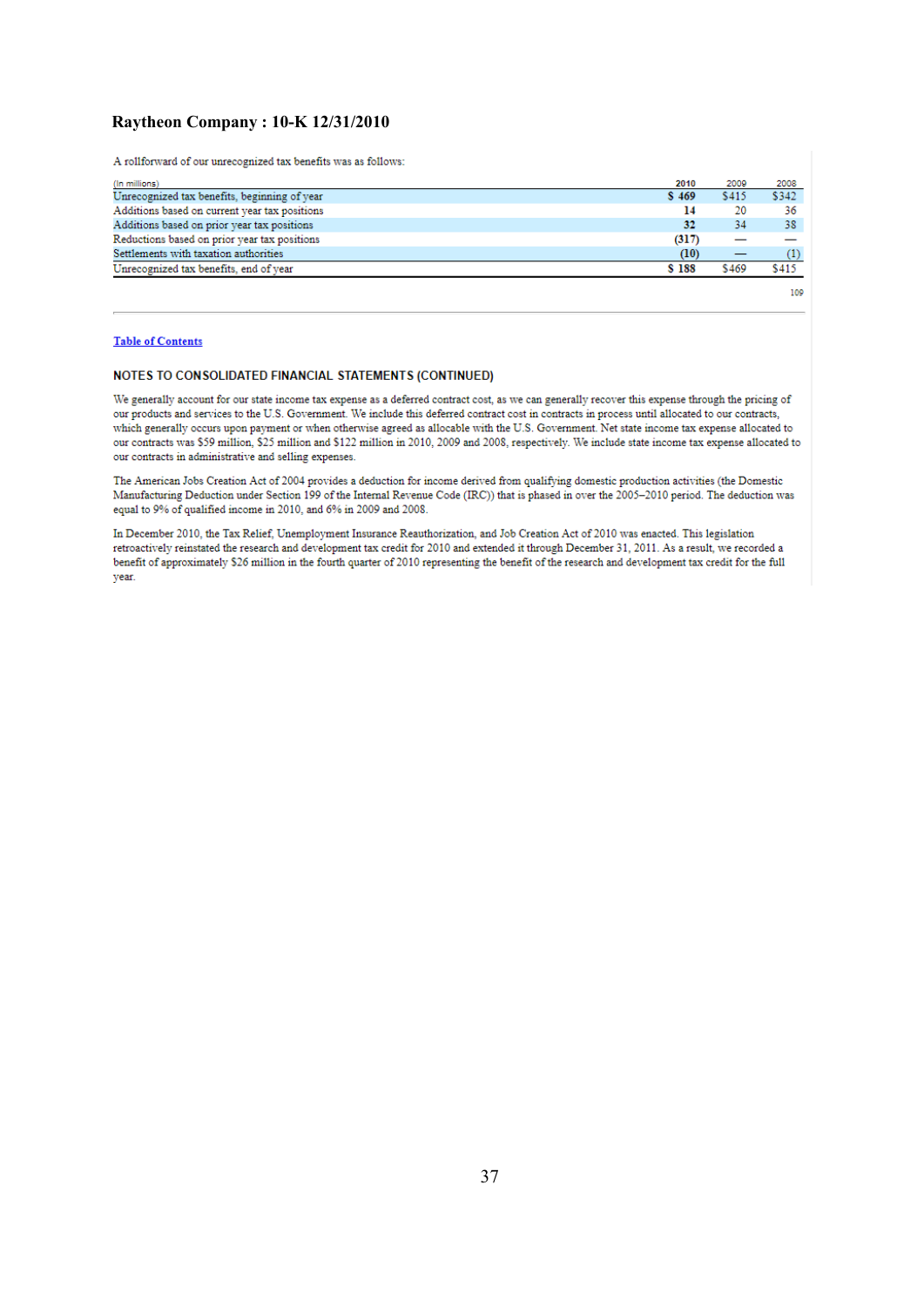# **APPENDIX B**

# **Variable Definitions**

| <b>Variable Name</b>                  | <b>Description</b>                                                                        |
|---------------------------------------|-------------------------------------------------------------------------------------------|
| Dependent Variables                   |                                                                                           |
| Patent Count                          | Natural logarithm of one plus the number of unique patents                                |
|                                       | based on data from the OECD Orbis database.                                               |
| Radical Count                         | Natural logarithm of one plus the number of unique patents most                           |
|                                       | likely to be considered radical innovation. A radical innovation                          |
|                                       | is a patent application (as obtained from the OECD Orbis                                  |
|                                       | database) with zero backward citations.                                                   |
| Incremental Count                     | Natural logarithm of one plus the number of unique patents most                           |
|                                       | likely to be considered incremental innovation. An incremental                            |
|                                       | innovation is a patent application (as obtained from the OECD                             |
|                                       | Orbis database) with one or more backward citations.                                      |
| ScaledPatent Count                    | Number of unique patents per year scaled by total assets of the                           |
|                                       | firm (in US\$ billions).                                                                  |
| <b>Independent Variables</b>          |                                                                                           |
| Public                                | Dummy variable that is equal to 1 for publicly held firms and 0                           |
|                                       | otherwise.                                                                                |
| Post-FIN 48                           | Dummy variable that is equal to 1 for years after 2006 and 0                              |
|                                       | otherwise.                                                                                |
| <b>USA</b>                            | Dummy variable that is equal to 1 for U.S. publicly held firms                            |
|                                       | and 0 otherwise. We use this dummy variable in the analysis                               |
|                                       | with Canadian public firms as an alternative control group                                |
|                                       | instead of the <i>Public</i> dummy variable.                                              |
| Control Variables Primary Analysis    |                                                                                           |
| Size                                  | Natural logarithm of total assets (AT). We winsorize size at the<br>1 and 99 percentiles. |
| ROA                                   | Return on assets, defined as operating income before                                      |
|                                       | depreciation (OIBDP) scaled by average total assets (AT) for                              |
|                                       | public firms and earnings over average total assets for private                           |
|                                       | firms. We winsorize <i>ROA</i> at -0.5 and 0.5.                                           |
| $\triangle Sales$                     | Growth, defined as change in sales (SALE) scaled by prior year                            |
|                                       | sales. We winsorize sales at -1 and 1.                                                    |
| NegROA                                | Dummy variable that equals 1 if ROA is negative and 0<br>otherwise.                       |
| Neg∆Sales                             | Dummy variable that equals 1 if $\Delta$ Sales is negative and 0                          |
|                                       | otherwise.                                                                                |
| Control Variables Additional Analysis |                                                                                           |
| R&D                                   | R&D expenses (XRD) divided by book value of total assets                                  |
|                                       | (AT)                                                                                      |
| Age                                   | Natural logarithm of 1 plus the age of the firm based on the year                         |
|                                       | the firm was founded from the OECD Orbis database, missing                                |
|                                       | values are replaced with 0                                                                |
| Leverage                              | Book value of debt ( $DLC + DLTT$ ) divided by book value of                              |
|                                       | total assets (AT)                                                                         |
| Cash                                  | Cash (CHE) at the end of fiscal year divided by book value of                             |
|                                       | total assets (AT)                                                                         |
| <b>PPE</b>                            | Property, plant, and equipment (PPENT) divided by book value                              |
|                                       | of total assets (AT)                                                                      |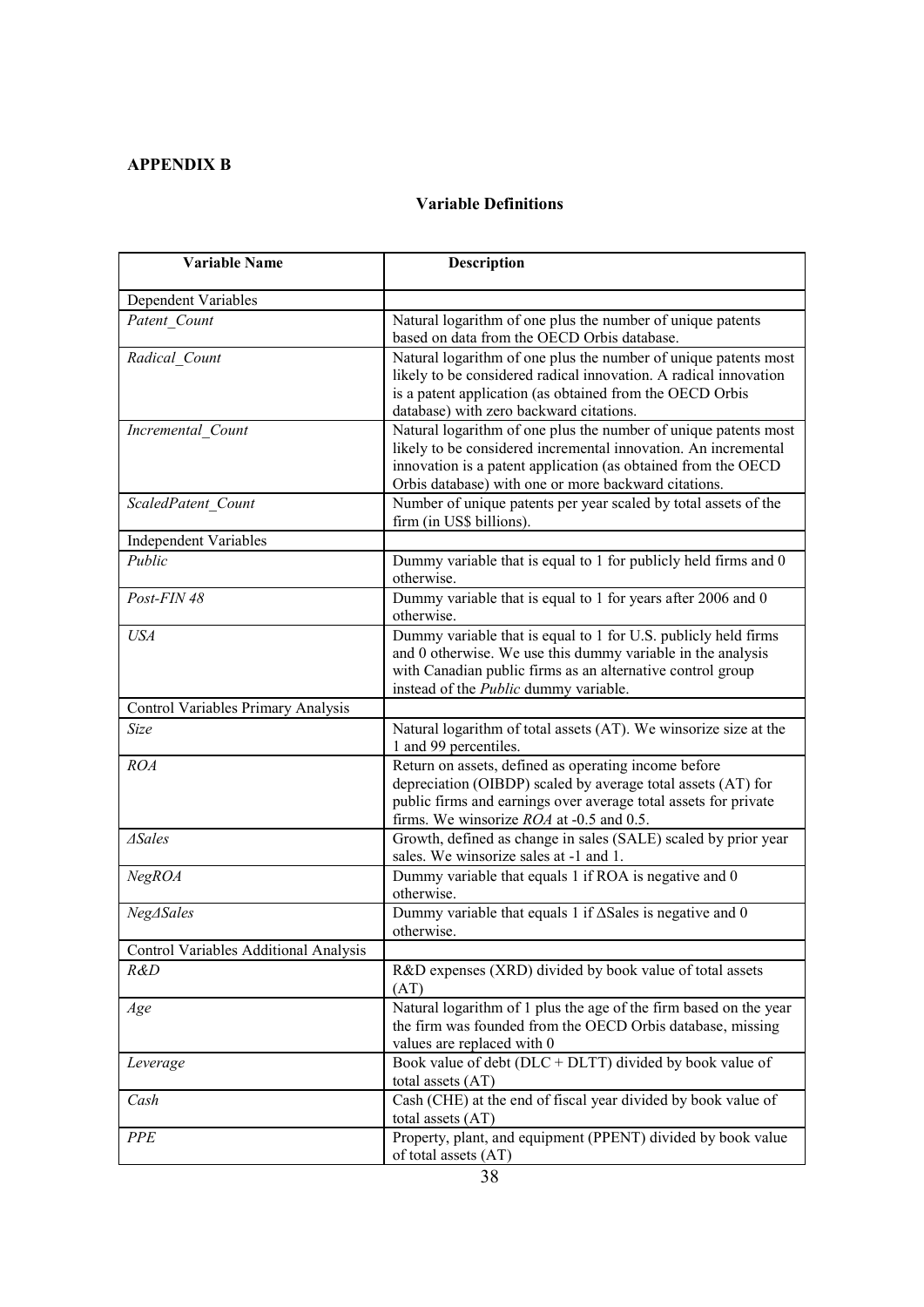| <b>CAPEX</b>                            | Capital expenditure (capx) divided by book value of total assets<br>(AT)                                                                                                                                                                                                                                                                                                                                                                                                                                                                                                                                                                                                                                                                                                                                                                                                                     |
|-----------------------------------------|----------------------------------------------------------------------------------------------------------------------------------------------------------------------------------------------------------------------------------------------------------------------------------------------------------------------------------------------------------------------------------------------------------------------------------------------------------------------------------------------------------------------------------------------------------------------------------------------------------------------------------------------------------------------------------------------------------------------------------------------------------------------------------------------------------------------------------------------------------------------------------------------|
| <b>BTM</b>                              | Book-to-market, defined as total assets (AT) over market value<br>(MKVALT)                                                                                                                                                                                                                                                                                                                                                                                                                                                                                                                                                                                                                                                                                                                                                                                                                   |
| KZ Index                                | Kaplan and Zingales Index calculated as $-1.002 \times$ cash flow [(IB<br>+ DP) /PPENT] plus $0.283 \times$ Tobin's Q plus<br>$3.139 \times$ leverage minus 39.368 $\times$ dividends [(DVC + DVP)<br>/PPENT] minus $1.315 \times$ cash holdings (CHE/PPENT), where<br>PPENT is lagged                                                                                                                                                                                                                                                                                                                                                                                                                                                                                                                                                                                                       |
| DAC                                     | Performance matched discretionally accruals, according to<br>(Kothari et al. 2005)                                                                                                                                                                                                                                                                                                                                                                                                                                                                                                                                                                                                                                                                                                                                                                                                           |
| <b>HHI</b>                              | Herfindahl-Hirschman-Index, calculated as the relative squared<br>sum of revenue (SALE) for industries based on SIC four-digit<br>codes per year.                                                                                                                                                                                                                                                                                                                                                                                                                                                                                                                                                                                                                                                                                                                                            |
| HHI <sup>2</sup>                        | Squared Herfindahl-Hirschman Index                                                                                                                                                                                                                                                                                                                                                                                                                                                                                                                                                                                                                                                                                                                                                                                                                                                           |
| <b>Additional Table 4 Variables</b>     |                                                                                                                                                                                                                                                                                                                                                                                                                                                                                                                                                                                                                                                                                                                                                                                                                                                                                              |
| <b>Disclosure</b><br><b>IncreaseUTB</b> | An indicator variable equal to 1 if the observation has high tax<br>footnote disclosures and 0 otherwise. We measure disclosure in<br>four ways:<br>(1) Sentence = above the median sentence count in the tax<br>footnote<br>(2) <i>Paragraph</i> = above the median in average words per<br>paragraph<br>(3) <i>ComplexParagraph</i> = above the median in average<br>words per paragraph and complex word count<br>(4) <i>ComplexSentence</i> = above the median in average words<br>per sentence and complex word count<br>Data obtained to determine Disclosure was formed using textual<br>analysis and obtained directly from firm's tax footnotes in the<br>annual 10-K SEC filing.<br>An indicator variable equal to 1 if the observation incurs an<br>increase in UTBs as a result of their FIN 48 adoption, and 0<br>otherwise. Data obtained to determine IncreaseUTB is obtained |
|                                         | directly from Audit Analytics and ties to the Audit Analytics<br>$(2008)$ report.                                                                                                                                                                                                                                                                                                                                                                                                                                                                                                                                                                                                                                                                                                                                                                                                            |
| DecNoChangeUTB                          | An indicator variable equal to 1 if the observation incures a<br>decrease or no change in UTBs as a result of their FIN 48<br>adoption, and 0 otherwise. Data obtained to determine<br>DecNoChangeUTB is obtained directly from Audit Analytics<br>and ties to the Audit Analytics (2008) report.                                                                                                                                                                                                                                                                                                                                                                                                                                                                                                                                                                                            |
| <b>Additional Table 5 Variables</b>     |                                                                                                                                                                                                                                                                                                                                                                                                                                                                                                                                                                                                                                                                                                                                                                                                                                                                                              |
| <b>SmallFirm</b>                        | Dummy variable equal to 1 if the observation is below the<br>median for Size, and 0 otherwise                                                                                                                                                                                                                                                                                                                                                                                                                                                                                                                                                                                                                                                                                                                                                                                                |
| <i>LowUTB</i>                           | Dummy variable that is equal to 1 for mean Uncertain Tax<br>Benefits (UTB) per firm below the sample median UTB and 0<br>otherwise, where we define UTBs as end-year UTB (txtubend)<br>over total assets (AT)                                                                                                                                                                                                                                                                                                                                                                                                                                                                                                                                                                                                                                                                                |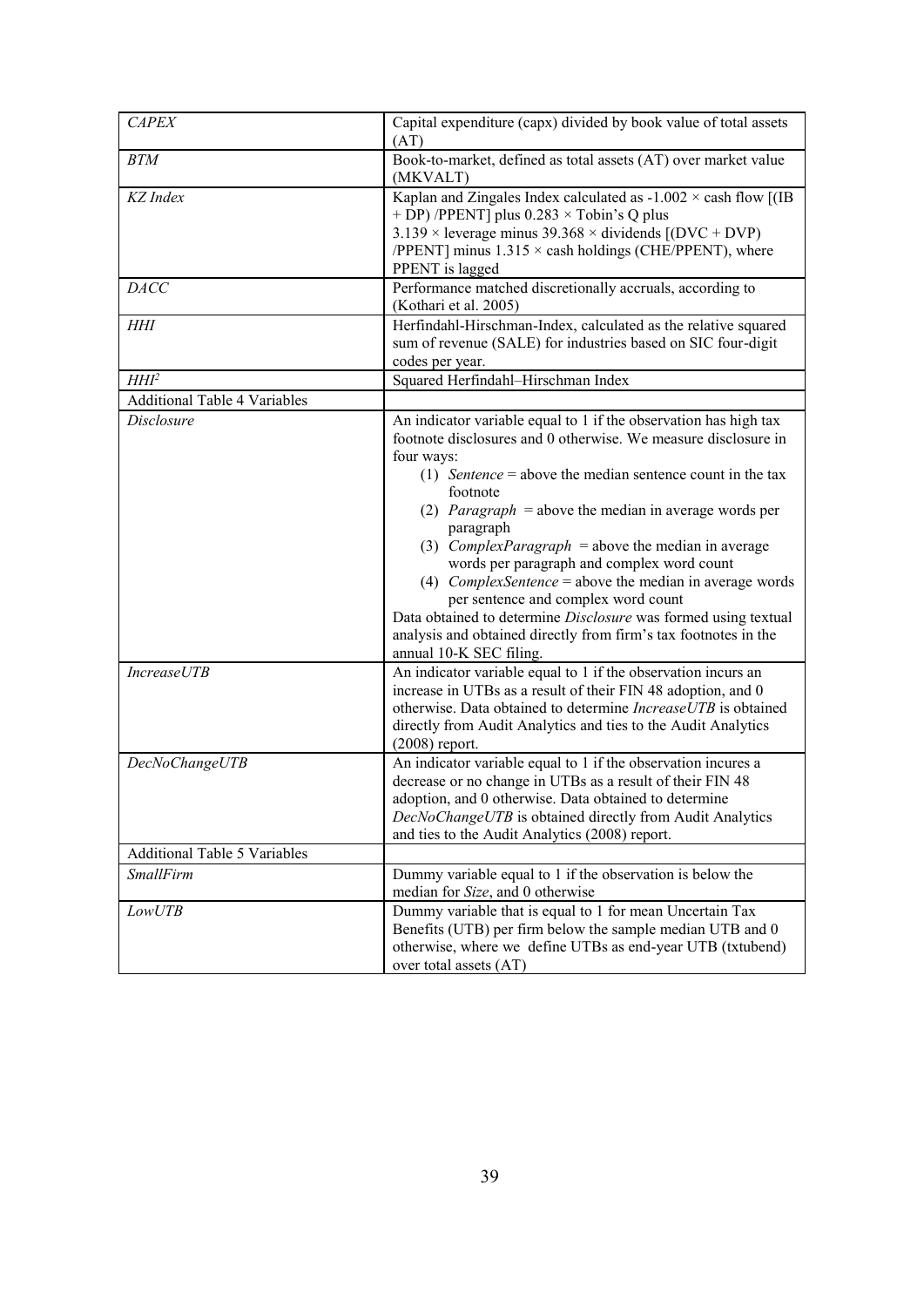#### **6. REFERENCES**

- Acs ZJ, Anselin L, Varga A (2002) Patents and innovation counts as measures of regional production of new knowledge. *Res Policy* 31(7): 1069-1085.
- Agarwal V, Vashishtha R, Venkatachalam M (2018) Mutual fund transparency and corporate myopia. *Rev. Financ. Stud.* 31(5):1966–2003.
- Amore MD, Schneider C, Zaldokas A (2013) Credit supply and corporate innovation. *J. financ. econ.* 109(3):835–855.
- Artz KW, Norman PM, Hatfield DE, Cardinal LB (2010) A Longitudinal Study of the Impact of R&D, Patents, and Product Innovation on Firm Performance. *J. Prod. Innov. Manag.* 27:725–740.
- Audit Analytics (2008). FIN 48 Briefing.<https://www.auditanalytics.com/doc/briefing-fin-48.pdf>
- Ayers B, Seidman J, Towery EM (2019), Tax Reporting Behavior Under Audit Certainty. *Contemp. Account. Res*. 36: 326-358.
- Balsmeier B, Fleming L, Manso G (2017) Independent boards and innovation. *J. financ. econ.* 123(3):536–557.
- Beck PJ, Lisowsky P (2014) Tax Uncertainty and Voluntary Real-Time Tax Audits*. Account. Rev.* 89(3): 867-901.
- Bena J, Li K (2014) Corporate Innovations and Mergers and Acquisitions. *J. Finance* 69(5):1923–1960.

Bernstein S (2015) Does Going Public Affect Innovation? *J. Finance* 70(4):1365–1403.

- Beyer A, Guttman I (2012) Voluntary Disclosure, Manipulation, and Real Effects. *J. Account. Res.* 50(5):1141–1177.
- Biddle G, Hilary G (2006) Accounting Quality and Firm Level Capital Investment. *Account. Rev.* 81(5):963–982.
- Biddle GC, Hilary G, Verdi RS (2009) How does financial reporting quality relate to investment efficiency? *J. Account. Econ.* 48(2–3):112–131.
- Blouin J, Gleason C, Mills L, Sikes S (2007) What Can We Learn about Uncertain Tax Benefits from FIN 48? *Natl. Tax J.* 60(3):521–535.
- Blouin J, Gleason C, Mills L, Sikes S (2010) Pre-Empting Disclosure? Firms' Decisions Prior to FIN No. 48. *Account. Rev.* 85(3):791–815.
- Blouin, JL, Robinson LA (2014). Insights from academic participation in the FAF's initial PIR: The PIR of FIN 48. *Account. Horiz* 28(3): 479-500.
- Bonaimé AA (2015) Mandatory disclosure and firm behavior: Evidence from share repurchases. *Account. Rev.* 90(4):1333–1362.
- Bozanic Z, Hoopes J, Thornock J, Williams B (2017) IRS Attention. *J. Account. Res.* 55(1):79–114.
- Brav A, Jiang W, Ma S, Tian X (2018) How does hedge fund activism reshape corporate innovation? *J. financ. econ.* 130(2):237–264.
- Cazier R, Rego S, Tian X, Wilson R (2015) The impact of increased disclosure requirements and the standardization of accounting practices on earnings management through the reserve for income taxes. *Rev. Account. Stud.* 20:436–469.
- Chang X, Hilary G, Kang J, Zhang, W (2015). Does accounting conservatism impede corporate innovation?. Working Paper, Georgetown University, Washington D.C, USA.
- Chircop J, Collins D, Hass L (2020) Accounting Comparability and Corporate Innovative Efficiency. *Account Rev.* 95(4): 127-151.
- Chuk EC (2013) Economic consequences of mandated accounting disclosures: Evidence from pension accounting standards. *Account. Rev.* 88(2):395–427.
- Chung SG, Goh BW, Lee J, and Shevlin T. (2019). Corporate Tax Aggressiveness and Insider Trading. *Contemp Account Res*. 36(2):230-258.
- Ciftci M, Cready WM (2011) Scale effects of R&D as reflected in earnings and returns. *J. Account. Econ.* 52(1):62–80.
- Cohen WM, Klepper S (1996) A Reprise of Size and R&D. *Econ. J.* 106(437):925.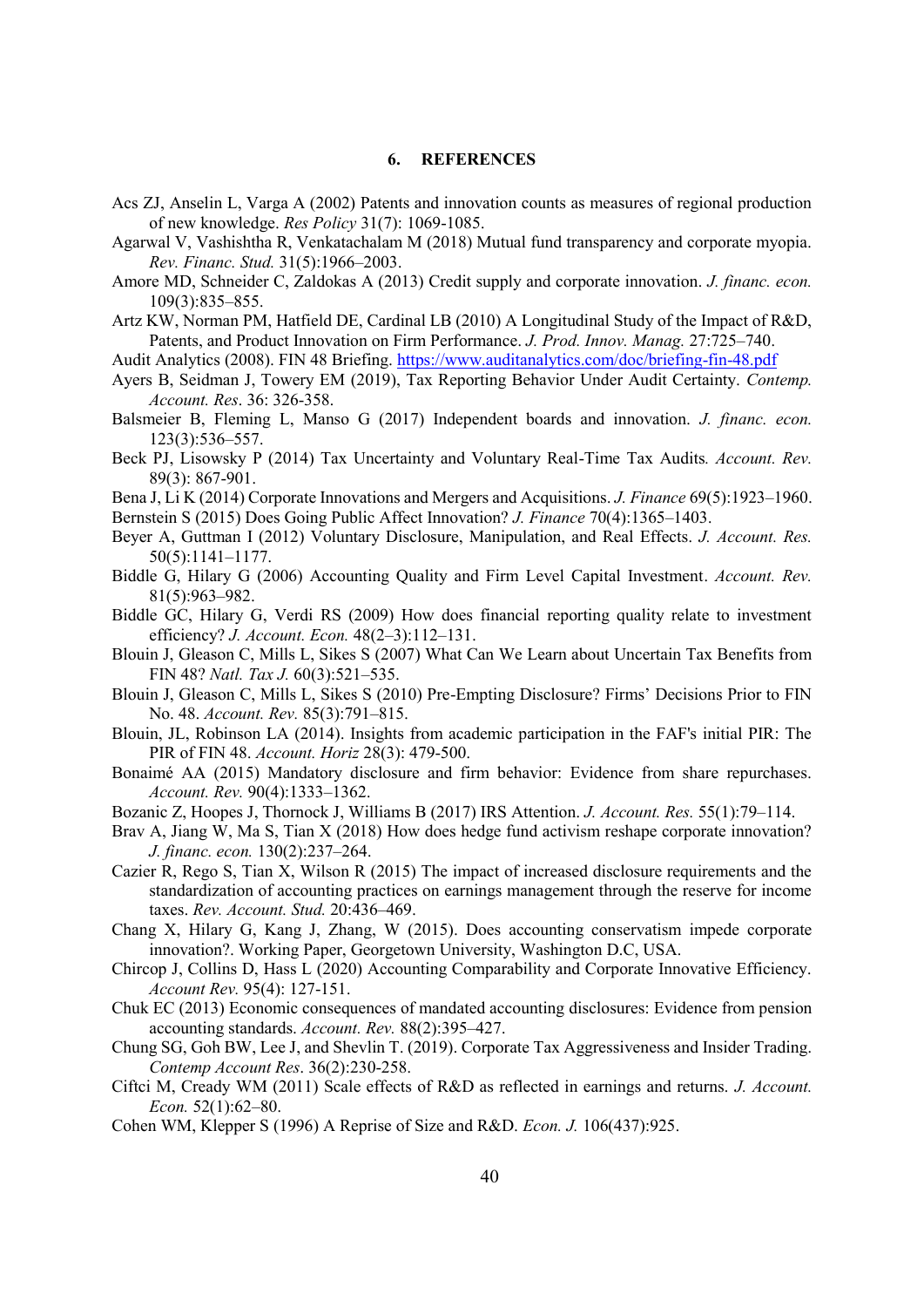- Contigiani A, Hsu DH, Barankay I (2018) Trade secrets and innovation: Evidence from the "inevitable disclosure" doctrine. *Strateg. Manag. J.* 39(11): 2921-2942.
- Curtis A, McVay S, Toynbee S (2020) The changing implications of research and development expenditures for future profitability. *Rev. Account. Stud.* 25: 405-437.
- Dahlin KB, Behrens DM (2005) When is an invention really radical?: Defining and measuring technological radicalness. *Res. Policy* 34(5):717–737.
- Dewar R, Dutton J (1986) The Adoption of Radical and Incremental Innovations : An Empirical Analysis. *Manage. Sci.* 32(11):1422–1433.
- Drake KD, Goldman NC, Lusch SJ (2016) Do income tax-related deficiencies in publicly disclosed PCAOB Part II reports influence audit client financial reporting of income tax accounts? *Account. Rev.* 91(5): 1411-1439.
- Dyreng S, Hanlon M, Maydew EL (2019) When Does Tax Avoidance Result in Tax Uncertainty? *Account. Rev* 94(2): 179-203.
- Erickson MJ, Goldman NC, Stekelberg J (2016) The cost of compliance: FIN 48 and audit fees. *J. Am. Tax. Assoc.* 38(2): 67-85.
- Fang VW, Tian X, Tice S (2014) Does stock liquidity enhance or impede firm innovation? *J. Finance* 69(5):2085–2125.
- Farre-Mensa J, Ljungqvist A (2016) Do Measures of Financial Constraints Measure Financial Constraints?, *The Review of Financial Studies* 29(2): 271–308.
- Ferreira D, Manso G, Silva AC (2014) Incentives to innovate and the decision to go public or private. *Rev. Financ. Stud.* 27(1):256–300.
- Forbes (2016) Why R&D Spending Is Not A Measure Of Innovation. [https://www.forbes.com/sites/tendayiviki/2016/08/21/why-rd-spending-is-not-a](https://www.forbes.com/sites/tendayiviki/2016/08/21/why-rd-spending-is-not-a-measure-of-innovation/#5384bfcac77d)[measure-of-innovation/#5384bfcac77d](https://www.forbes.com/sites/tendayiviki/2016/08/21/why-rd-spending-is-not-a-measure-of-innovation/#5384bfcac77d). 8/21/2016.
- Frischmann PJ, Shevlin T, Wilson R (2008) Economic consequences of increasing the conformity in accounting for uncertain tax benefits. *J. Account. Econ.* 46(2–3):261–278.
- Gao H, Zhang J (2019) SOX Section 404 and Corporate Innovation. *J. Financ. Quant. Anal.* 54(2):759– 787.
- Goldman N (2020) Did FASB Interpretation Number 48 (FIN 48) Affect Corporate Investment? Working Paper, North Carolina State University, Raleigh, NC, USA.
- Gleason CA, Mills LF, Nessa ML (2018) Does FIN 48 Improve Firms' Estimates of Tax Reserves? *Contemp. Account. Res.* 35(3):1395–1429.
- Graham JR, Hanlon M, Shevlin T (2011) Inside the corporate tax department: insights on corporate decision making and tax aggressiveness. Working paper, Duke University, Durham, NC, USA.
- Graham JR, Harvey CR, Rajgopal S (2005). The economic implications of corporate financial reporting. *J. Account. Econ.* 40(1-3): 3-73.
- Graham JR, Raedy JS, Shackelford D (2012) Research in accounting for income taxes. *J. Account. Econ.* 53(1–2):412–434.
- Guenther, D.A., Matsunaga, S.R., Williams, B.M., 2017. Is tax avoidance related to firm risk? Account. Rev. 92, 115–136.
- Guo B, Pérez-castrillo D, Toldrà-simats A (2019) Firms' innovation strategy under the shadow of analyst coverage. J. financ. econ. 131(2):456–483.
- Gupta S, Laux RC, Lynch DP (2016) Do Firms Use Tax Reserves to Meet Analysts' Forecasts? Evidence from the Pre- and Post-FIN 48 Periods. *Contemp. Account. Res.* 33:1–30.
- Hainmueller, J. (2012) Entropy Balancing for Causal Effects: A Multivariate Reweighting Method to Produce Balanced Samples in Observational Studies. *Political Analysis, 20*(1), 25-46.
- Hall BH, Jaffe AB, Trajtenberg M (2001) The NBER patent citations data file: Lessons, insights and methodological tools. Working paper, National Bureau of Economics Research.
- Hall BH, Jaffe AB, Trajtenberg M (2005) Market Value and Patent Citations. RAND J. Econ. 36:16– 38.
- Hanlon M (2005) The Persistence and Pricing of Earnings, Accruals, and Cash Flows When Firms Have Large Book-Tax Differences. *Account. Rev.* 80(1):137–166.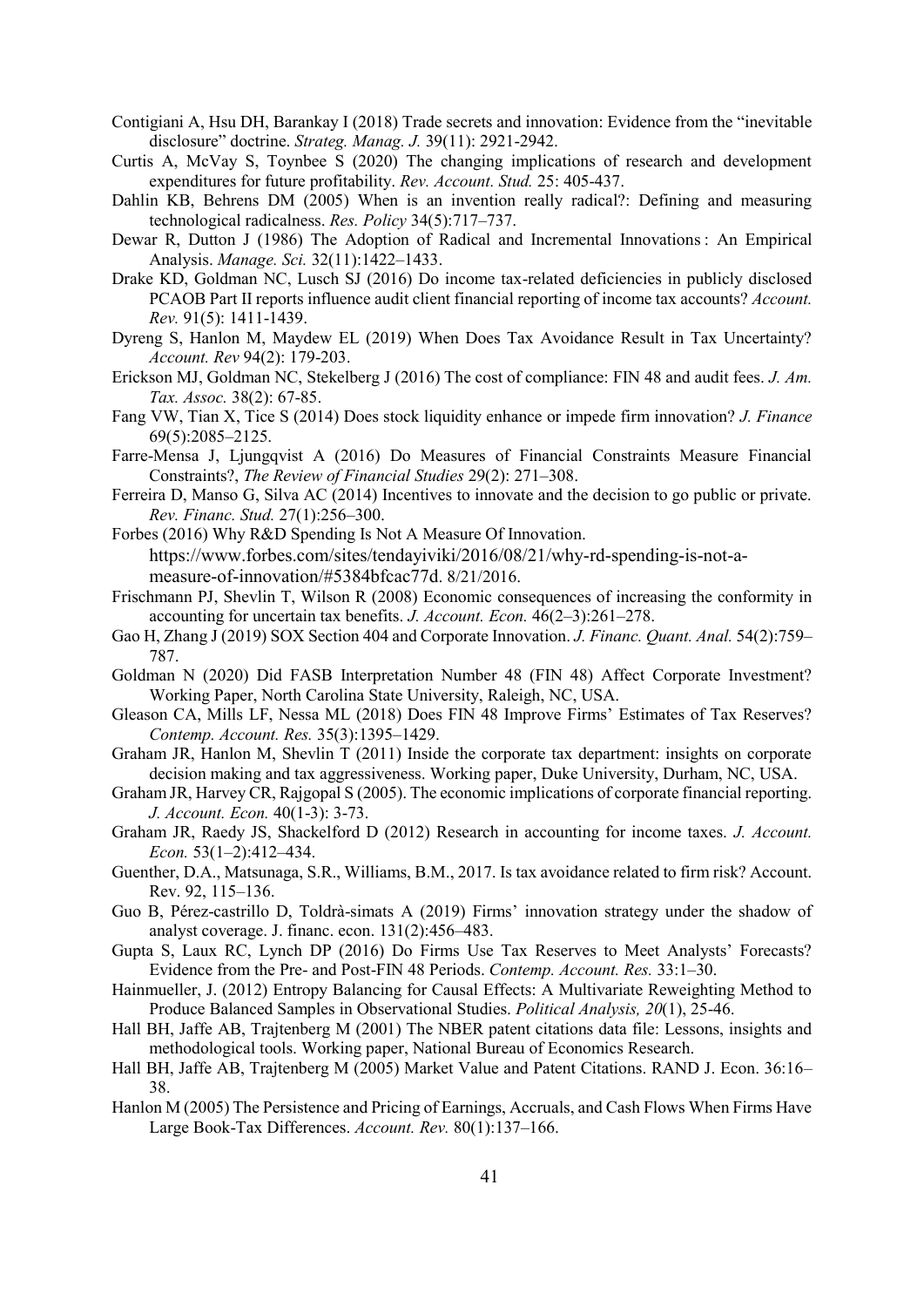- Hoopes J, Mescall D, Pittman J (2012) Do IRS Audits Deter Corporate Tax Avoidance? *Account. Rev.* 87(5):1603–1639.
- Iacus SM, King G, Porro G (2012) Causal Inference without Balance Checking: Coarsened Exact Matching. *Political Analysis* 20(1):1–24.
- Jacob M, Wentland K, Wentland S (2019) Real Effects of Tax Uncertainty: Evidence from Firm Capital Investment. Working Paper, George Mason University, Fairfax, VA.
- Kanodia C, Sapra H (2016) A Real Effects Perspective to Accounting Measurement and Disclosure: Implications and Insights for Future Research. *J. Account. Res.* 54(2):623–676.
- Kothari SP, Leone AJ, Wasley CE (2005) Performance matched discretionary accrual measures*. J. Account. Econ.* 39(1):163–197.
- Kogan L, Papanikolaou D (2013) Firm characteristics and stock returns: The role of investment-specific shocks. *Rev. Financ. Stud.* 26(11):2718–2759.
- Kogan, Papanikolaou, Seru, Stoffman (2017) Technological innovation, resource allocation, and growth. *Q. J. Econ.* (November):665–712.
- Leuz C, Wysocki PD (2016) The Economics of Disclosure and Financial Reporting Regulation: Evidence and Suggestions for Future Research. *J. Account. Res.* 54(2):525–622.
- Lev B, Nissim D (2004) Taxable Income, Future Earnings, and Equity Values. *Account. Rev.* 79(4):1039–1074.
- Li D (2011) Financial constraints, R&D investment, and stock returns. *Rev. Financ. Stud.* 24(9):2974– 3007.
- Lin C, Liu S, Manso G (2020) Shareholder litigation and corporate innovation. *Manage. Sci*. Published Online: 5 Oct 2020.
- Lisowsky P, Robinson L, Schmidt A (2013) Do Publicly Disclosed Tax Reserves Tell Us About Privately Disclosed Tax Shelter Activity? *J. Account. Res.* 51(3):583–629.
- McNichols MF, Stubben SR (2008) Does Earnings Management Affect Firms' Investment Decisions? *Account. Rev.* 83(6):1571–1603.
- Miller BP, Sheneman AG, Williams BM (2018) The Role of Effective Control Systems on Corporate Innovation. Working paper, Indiana University, Bloomington, IN, USA.
- Mukherjee A, Singh M, Zaldokas A (2017). Do corporate taxes hinder innovation? *J. finance. econ*. 124(1): 195-221.
- Nanda R, Rhodes-Kropf M (2013) Investment cycles and startup innovation. *J. financ. econ.* 110(2):403–418.
- Nelson RR (1959) The Simple Economics of Basic Scientific Research. *J. Polit. Econ.* 67(3):297–306.

Nelson RR, Romer P (1996) Science, economic growth, and public policy. *Challenge* 39: 9-21.

- Peeters C, Potterie B (2006) Innovation strategy and the patenting behavior of firms. *J. Evol. Econ.* 16(1–2):109–135.
- Petersen MA (2009) Estimating standard errors in finance panel data sets: Comparing approaches. *Rev. Financ. Stud.* 22(1):435–480.
- Ribeiro SP, Menghinello S, DeBacker K (2010) The OECD ORBIS database: Responding to the need for firm-level micro-data in the OECD. Working paper, OECD Statistics.
- Robinson LA, Savor P, Sikes S (2017) Do investors view income tax expense as less value-relevant. Working paper, Dartmouth College, Hanover, NH, USA.
- Robinson LA, Schmidt A (2013) Firm and Investor Responses to Uncertain Tax Benefit Disclosure Requirements. *J. Am. Tax. Assoc.* 35(2):85–120.
- Robinson LA, Stomberg B, Towery EM (2016) One Size Does Not Fit All: How the Uniform Rules of FIN 48 Affect the Relevance of Income Tax Accounting. *Account. Rev.* 91(4):1195–1217.
- Rosenberg N (1997) Uncertainty and technological change. The Mosaic of Economic Growth, 1<sup>st</sup> ed, Stanford University Press, CA.
- Roychowdhury S, Shroff N, Verdi RS (2019) The Effects of Financial Reporting and Disclosure on Corporate Investment: A Review. *J. Account. Econ.* 68(2).
- Scholes M, Wolfson M, Erickson M, Hanlon M, Maydew E, Shevlin T (2014) Taxes and Business Strategy: A Planning Approach, 5<sup>th</sup> ed, Pearson Publishing, Upper Saddle River, NJ.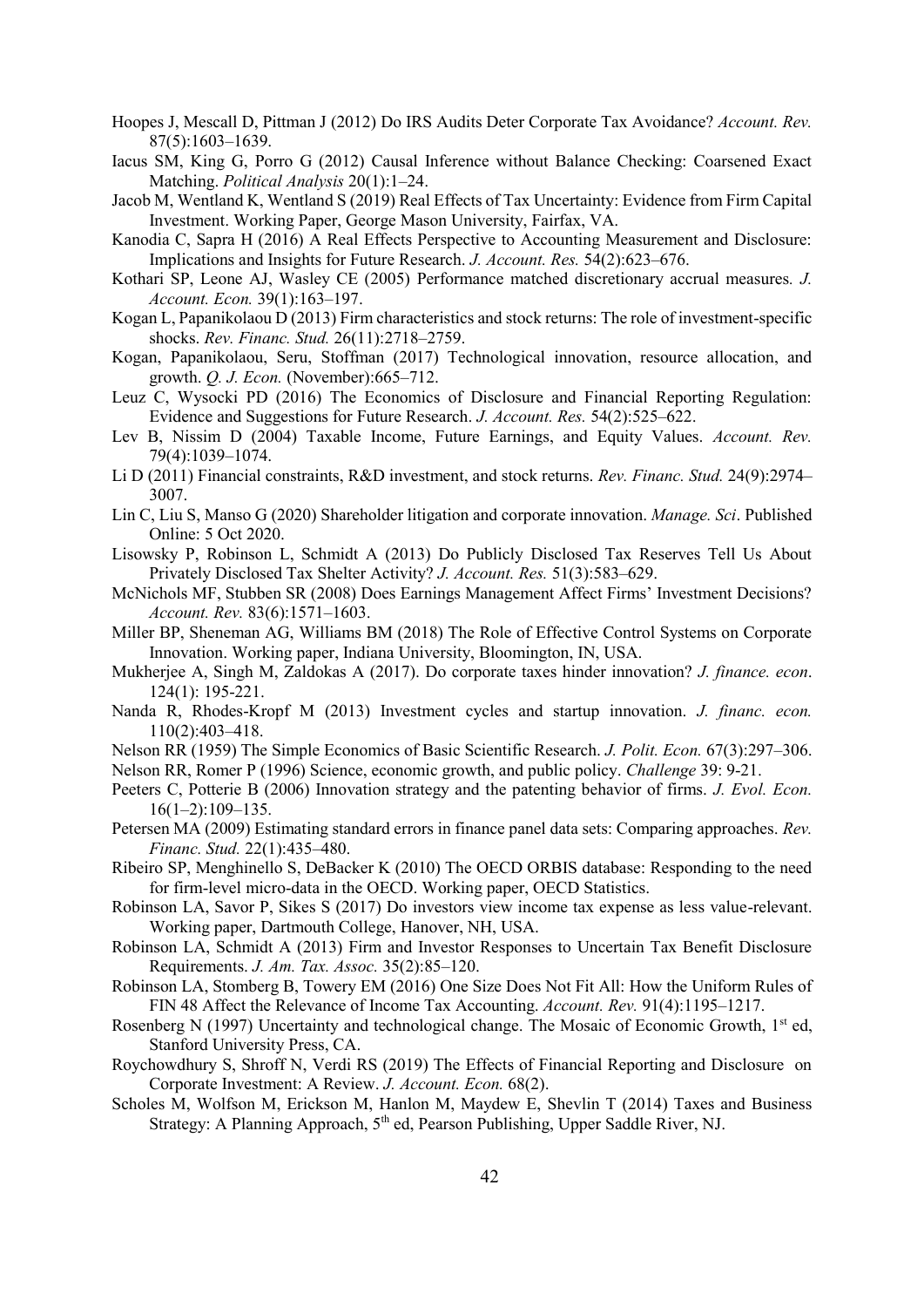- Seru A (2014) Firm boundaries matter: Evidence from conglomerates and R&D activity. *J. financ. econ.* 111(2):381–405.
- Shipman JE, Swanquist QT, Whited RL (2017) Propensity Score Matching in Accounting Research. *Account. Rev.* 92(1):213–244.
- Shroff N (2017) Corporate investment and changes in GAAP. *Rev. Account. Stud.* 22(1):1–63.

The New Economy (2017). Higher R&D spending doesn't mean greater innovation.

- <https://www.theneweconomy.com/strategy/money-cant-buy-innovation>. 6/6/2017.
- Towery EM (2017) Unintended consequences of linking tax return disclosures to financial reporting for income taxes: Evidence from Schedule UTP. *Account. Rev.* 92(5):201–226.
- Trajtenberg M (1990) A Penny for Your Quotes : Patent Citations and the Value of Innovations. *RAND J. Econ.* 21(1):172–187.
- Trajtenberg M, Henderson R, Jaffe A (1997) University versus corporate patents: A window on the basicness of invention. *Econ of Innov. And New Tech.* 5(1) 19-50.
- Williams B, Williams B (2018) Does diminishing the financial accounting benefits of innovative activities reduce innovation? Working paper, Indiana University, Bloomington, IN, USA.
- Yu W, Minniti M, Nason R. (2019) Underperformance duration and innovative search: Evidence from the high-tech manufacturing industry. *Strateg. Manag. J.* 40(5): 836-861.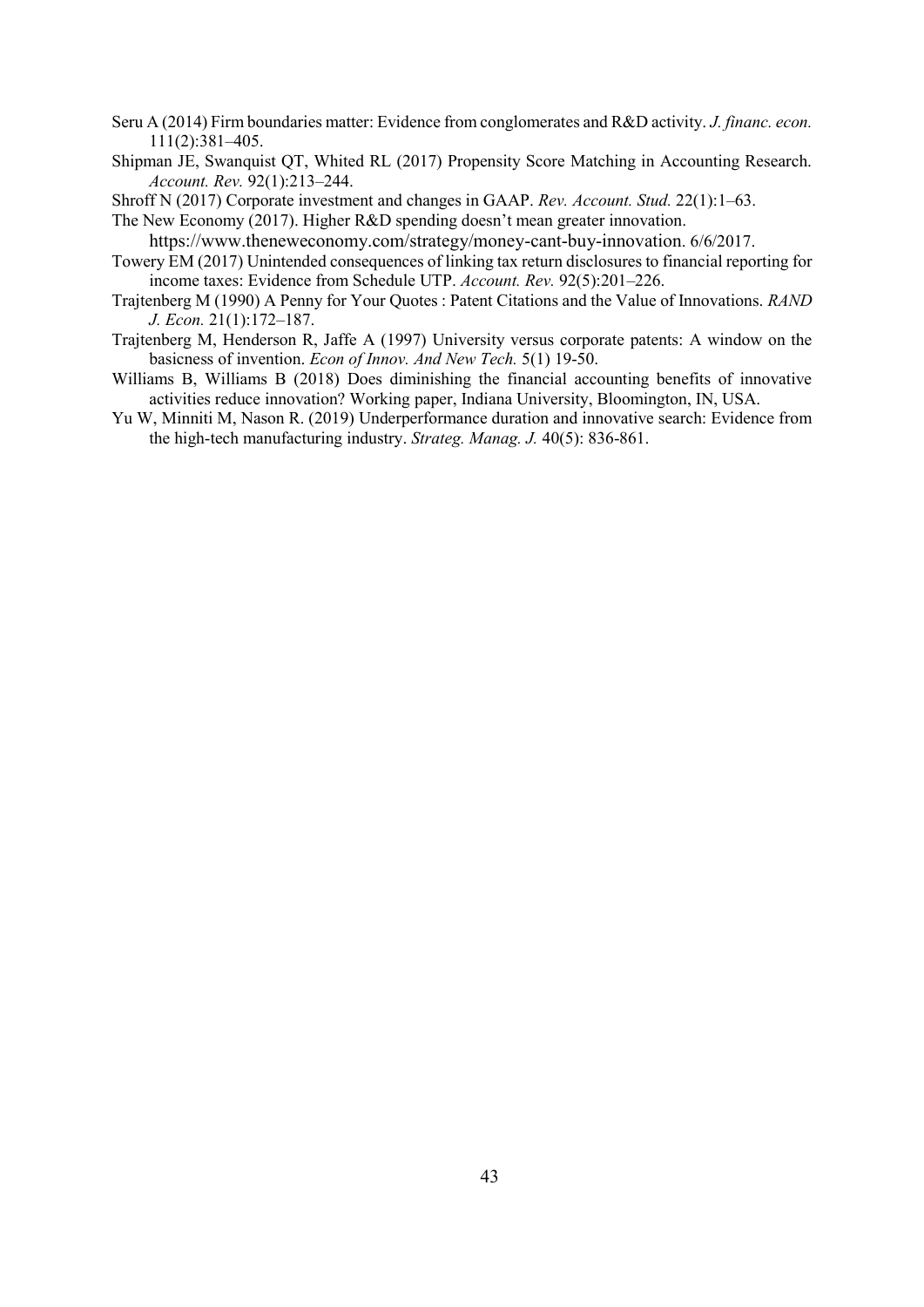# **TABLE 1: Sample and Descriptive Statistics**

| <b>Panel A: Sample Selection Procedure</b> |  |
|--------------------------------------------|--|
|--------------------------------------------|--|

|                                                                                                                       | Firms | Obs.   |
|-----------------------------------------------------------------------------------------------------------------------|-------|--------|
| Firms with OECD Orbis patent data matched to Compustat and Capital IO from 2003 to 2011                               | 4,205 | 20,383 |
| Less firms with missing or total assets less than 10 million                                                          | 2,704 | 14,014 |
| Less financial firms                                                                                                  | 2.610 | 13,357 |
| Less firms in fiscal-year 2007                                                                                        | 2,576 | 11,864 |
| Less firms that entered the sample in 2007 or later                                                                   | 2,386 | 11,168 |
| Less U.S. private firms with listed U.S. parent corporations during sample period                                     | 2.380 | 11,141 |
| Less firms with missing control variables and firms with control variables not at least once in post-FIN 48<br>period | 1,424 | 8,480  |
| <b>Final Sample</b>                                                                                                   | 1.150 | 7,586  |

| <b>Panel B: Sample Composition by Treatment and Control Groups</b> |            |                             |            |                                |  |  |  |
|--------------------------------------------------------------------|------------|-----------------------------|------------|--------------------------------|--|--|--|
|                                                                    |            | Pre-FIN $48 = 2003$ To 2006 |            | Post-FIN $48 = 2008$ To $2011$ |  |  |  |
|                                                                    | # of Firms | Total # of Obs              | # of Firms | Total # of Obs                 |  |  |  |
| <b>Public</b>                                                      | 885        | 3.339                       | 975        | 3.679                          |  |  |  |
| Private                                                            | 107        | 165                         | 175        | 403                            |  |  |  |
| Total                                                              | 992        | 3.504                       | 1.150      | 4.082                          |  |  |  |

#### **Panel C: Descriptive Statistics of Explanatory Variables in Equation (1)**

|               | N     | Mean  | Std. Dev. | P <sub>25</sub> | <b>P50</b> | P75      |
|---------------|-------|-------|-----------|-----------------|------------|----------|
| <b>Public</b> | 7,586 | 0.925 | 0.263     |                 |            |          |
| Post-FIN48    | 7,586 | 0.538 | 0.499     | $\theta$        |            |          |
| Size          | 7,586 | 6.147 | 2.256     | 4.303           | 5.966      | 7.803    |
| ROA           | 7,586 | 0.067 | 0.194     | 0.021           | 0.107      | 0.17     |
| <b>ASales</b> | 7,586 | 0.125 | 0.319     | $-0.016$        | 0.088      | 0.227    |
| NeqROA        | 7,586 | 0.219 | 0.413     | 0               | $\theta$   | $\theta$ |
| NeqASales     | 7,586 | 0.280 | 0.449     | $\Omega$        | $\Omega$   |          |

## **Panel D: Descriptive Statistics of Control Variables for Public and Private Firms**

|                   |       | Pre-FIN $48 = 2003$ To 2006 | <b>DIFFERENCE =</b><br>Post-FIN $48 = 2008$ To 2011 |           |                   |                                     |
|-------------------|-------|-----------------------------|-----------------------------------------------------|-----------|-------------------|-------------------------------------|
|                   |       |                             |                                                     |           |                   | <b>Post-FIN 48 Minus Pre-FIN 48</b> |
|                   | Mean  | Std. Dev.                   | Mean                                                | Std. Dev. | <b>Difference</b> | t-Statistic                         |
| <b>Public:</b>    |       |                             |                                                     |           |                   |                                     |
| Size              | 6.241 | 2.186                       | 6.365                                               | 2.266     | $0.124**$         | 2.328                               |
| ROA               | 0.070 | 0.196                       | 0.059                                               | 0.197     | $-0.011**$        | $-2.364$                            |
| $\Delta Sales$    | 0.166 | 0.304                       | 0.084                                               | 0.320     | $-0.081***$       | $-10.904$                           |
| NegROA            | 0.216 | 0.412                       | 0.228                                               | 0.420     | 0.012             | 1.246                               |
| $Neg\Delta Sales$ | 0.189 | 0.391                       | 0.363                                               | 0.481     | $0.174***$        | 16.566                              |
| Private:          |       |                             |                                                     |           |                   |                                     |
| Size              | 4.052 | 1.539                       | 4.243                                               | 1.574     | 0.191             | 1.321                               |
| ROA               | 0.114 | 0.156                       | 0.087                                               | 0.152     | $-0.027*$         | $-1.891$                            |
| $\Delta Sales$    | 0.178 | 0.315                       | 0.136                                               | 0.380     | $-0.042$          | $-1.264$                            |
| NegROA            | 0.133 | 0.341                       | 0.191                                               | 0.394     | 0.058             | 1.648                               |
| NegASales         | 0.170 | 0.377                       | 0.323                                               | 0.468     | $0.153***$        | 3.730                               |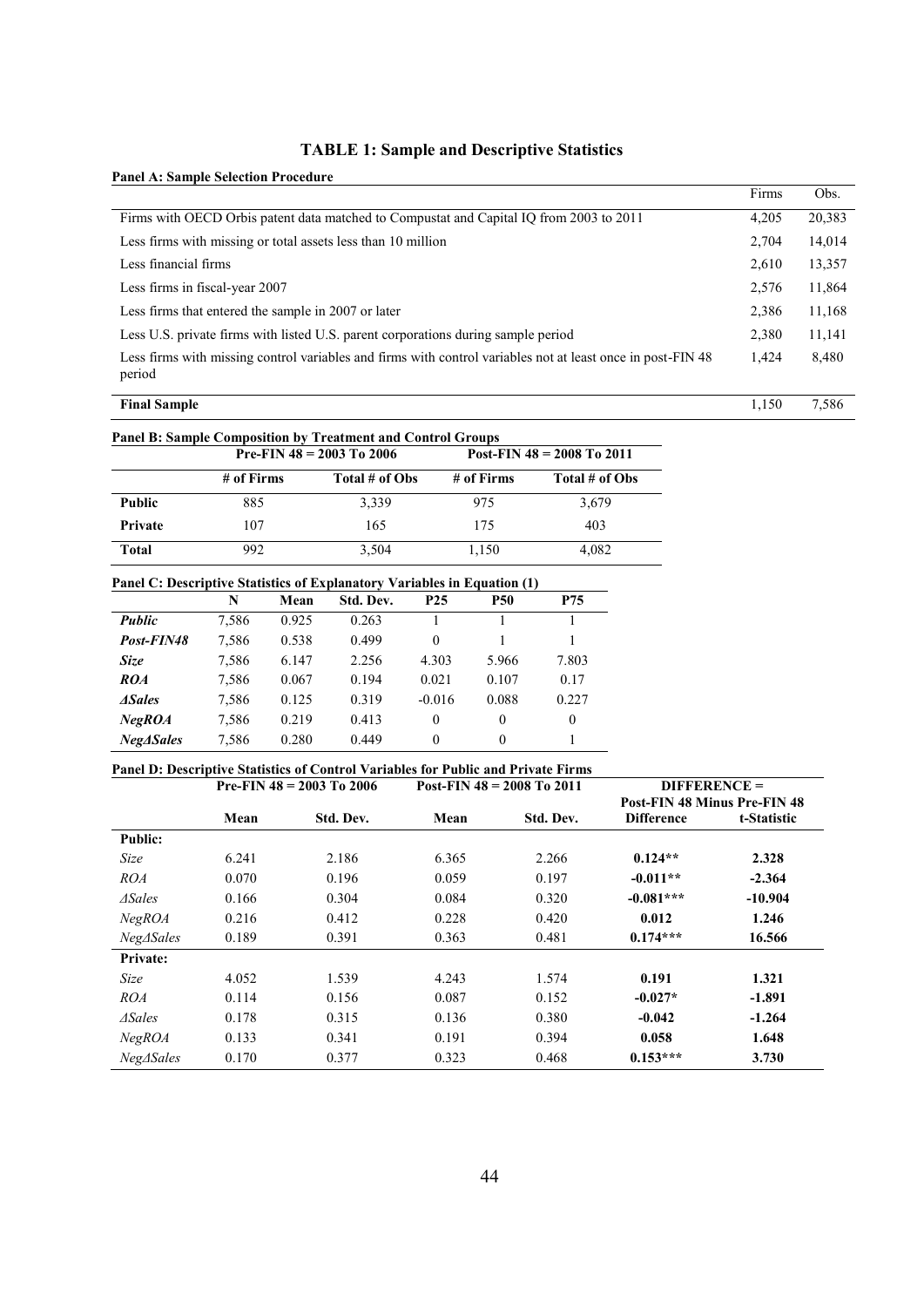#### **Notes to Table 1:**

Panel A provides the number of firms and firm-years, i.e., observations.

Panel B provides the sample composition by public, i.e., treatment group and private, i.e., control groups.

Panel C presents the descriptive statistics of explanatory variables.

Panel D presents the differences in means for the explanatory variables across pre- and post-FIN 48 periods, separately for public and private firms.

Variable definitions of the variables are in Appendix B. \*\*\*, \*\*, and \* indicates statistical significance at the 1%, 5%, and 10% level using two-tailed p-values.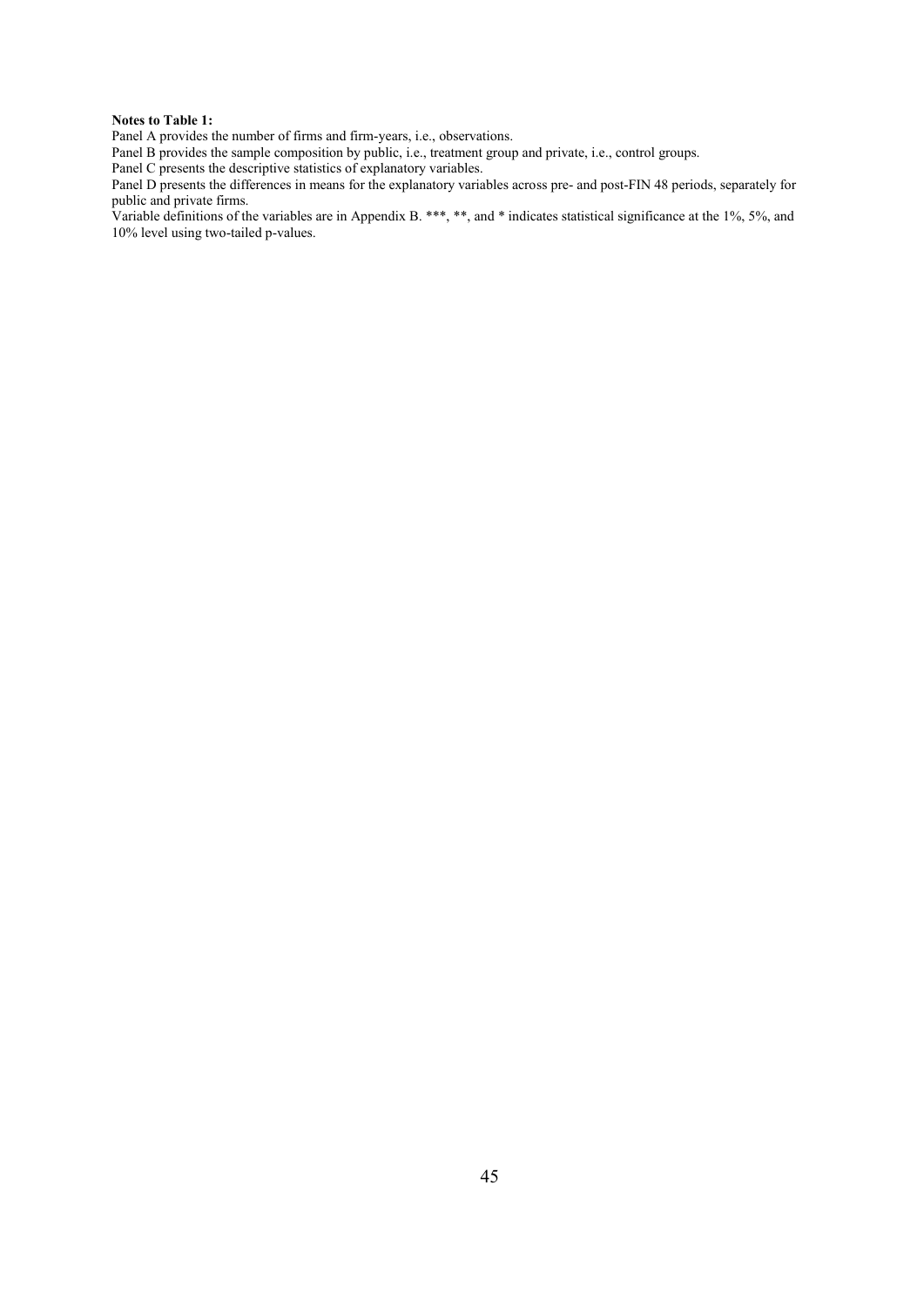|                                            | Pre-FIN $48 = 2003$ To $2006$ |           | Post-FIN $48 = 2008$ To $2011$ |           | $DIFFERENCE =$<br><b>Post-FIN 48 Minus Pre-FIN 48</b> |             |
|--------------------------------------------|-------------------------------|-----------|--------------------------------|-----------|-------------------------------------------------------|-------------|
|                                            | Mean                          | Std. Dev. | Mean                           | Std. Dev. | <b>Difference</b>                                     | t-Statistic |
| <b>Public</b>                              | 1.468                         | 1.622     | 1.309                          | 1.534     | $-0.159***$                                           | $-4.222$    |
| Private                                    | 0.500                         | 0.759     | 0.613                          | 0.807     | 0.114                                                 | 1.553       |
| <b>DIFFERENCE</b>                          | $0.969***$                    |           | $0.696***$                     |           |                                                       |             |
| <b>Public Minus Private</b><br>t-Statistic |                               | 7.631     | 8.970                          |           |                                                       |             |

# **TABLE 2: Patent Activity for Public Firms and Private Firms, Before and After FIN 48**

|  |  | Panel B: Results of Estimating Equation (1) |  |  |  |
|--|--|---------------------------------------------|--|--|--|
|--|--|---------------------------------------------|--|--|--|

| Dependent Variable = Patent Count | Coefficient<br>(t-Statistic) | Coefficient<br>(t-Statistic) |
|-----------------------------------|------------------------------|------------------------------|
|                                   | (1)                          | (2)                          |
|                                   |                              |                              |
| Public                            | $0.969***$                   | $0.219**$                    |
|                                   | (10.74)                      | (2.077)                      |
| Post-FIN48                        | $0.114**$                    | 0.026                        |
|                                   | (2.084)                      | (0.387)                      |
| <b>Public×Post-FIN48</b>          | $-0.273***$                  | $-0.224***$                  |
|                                   | $(-4.590)$                   | $(-3.229)$                   |
| Size                              |                              | $0.321***$                   |
|                                   |                              | (11.630)                     |
| <b>ROA</b>                        |                              | $-0.594***$                  |
|                                   |                              | $(-2.698)$                   |
| <i>ASales</i>                     |                              | $0.129*$                     |
|                                   |                              | (1.925)                      |
| NegROA                            |                              | $0.282***$                   |
|                                   |                              | (2.974)                      |
| $Neg\Delta Sales$                 |                              | $-0.000$                     |
|                                   |                              | $(-0.002)$                   |
| Observations                      | 7,586                        | 7,586                        |
| Adjusted R-Squared                | 0.021                        | 0.185                        |

#### **Notes to Table 2:**

Panel A presents the difference in means of *Patent\_Count.*

Panel B presents the results of estimating Equation  $(1)$  without control variables in column (1) and with control variables in column (2).

Equation (1) is given below.

Patent\_Count<sub>i,t</sub> =  $\alpha + \beta_1$  Public<sub>i</sub> +  $\beta_2$  Post-FIN48<sub>t</sub> +  $\beta_3$  Public<sub>i</sub> × Post-FIN48<sub>t</sub> +  $\beta_4$  Size<sub>i,t</sub> +  $\beta_5$  ROA<sub>i,t</sub> +  $\beta_6$   $\triangle$ Sales<sub>i,t</sub> +  $\beta_7$ *NegROAi,t + β8 NegΔSalesi,t + εi,t*

Variable definitions of the variables are in Appendix B. Standard errors are clustered at firm-level. \*\*\*, \*\*, and \* indicates statistical significance at the 1%, 5%, and 10% level using two-tailed p-values.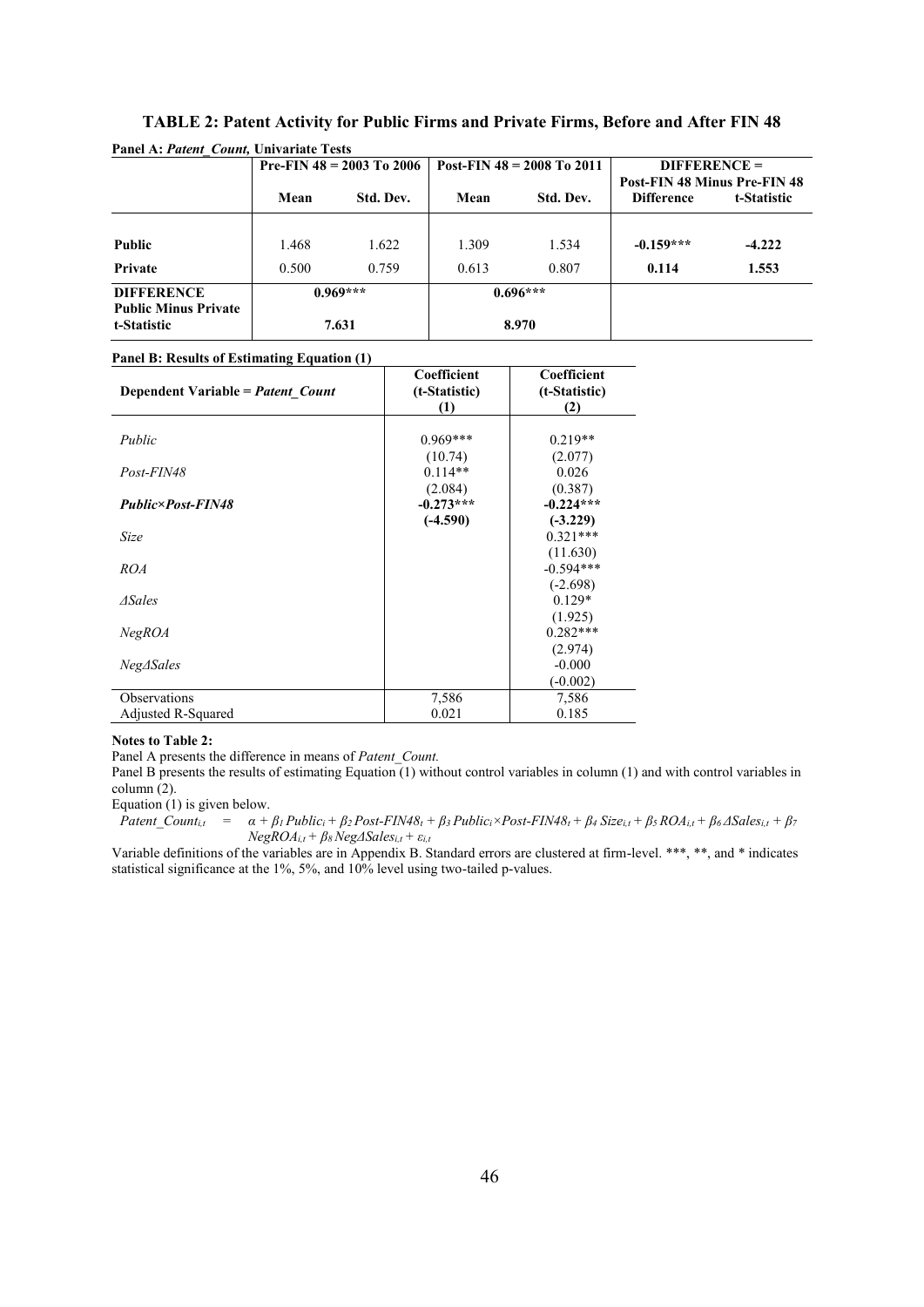### **TABLE 3: Radical and Incremental Patent Activity for Public and Private Firms, Before and After FIN 48**

|                                                                          |                       | Pre-FIN $48 = 2003$ To 2006 |                        | Post-FIN $48 = 2008$ To 2011 |                                               | $DIFFERENCE =$                                    |  |
|--------------------------------------------------------------------------|-----------------------|-----------------------------|------------------------|------------------------------|-----------------------------------------------|---------------------------------------------------|--|
|                                                                          |                       |                             |                        |                              | <b>Post-FIN 48 Minus Pre-FIN 48</b>           |                                                   |  |
|                                                                          | Radical               | Incremental                 | Radical                | Incremental                  | <b>Difference</b><br>Radical<br>(t-Statistic) | <b>Difference</b><br>Incremental<br>(t-Statistic) |  |
| <b>Public</b>                                                            | 0.574                 | 1.543                       | 0.568                  | 1.359                        | $-0.006$<br>$(-0.120)$                        | $-0.183***$<br>$(-4.597)$                         |  |
| Private                                                                  | 0.102                 | 1.160                       | 0.112                  | 1.248                        | 0.010<br>(0.262)                              | 0.088<br>(0.740)                                  |  |
| <b>Difference</b><br><b>Public Minus</b><br><b>Private (t-Statistic)</b> | $0.472***$<br>(8.035) | $0.383*$<br>(1.812)         | $0.456***$<br>(10.157) | 0.111<br>(0.943)             |                                               |                                                   |  |

**Panel A: Radical and Incremental** *Patent\_Count***, Univariate Tests**

#### **Panel B: Results of Estimating Equation (1) for Radical and Incremental Patents**

| Dependent Variable =     | <b>Radical Patent Count</b> | <b>Incremental Patent Count</b> |
|--------------------------|-----------------------------|---------------------------------|
|                          | Coefficient                 | Coefficient                     |
|                          | (t-Statistic)               | (t-Statistic)                   |
|                          | (1)                         | (2)                             |
|                          |                             |                                 |
| Public                   | $-0.015$                    | $0.234**$                       |
|                          | $(-0.770)$                  | (2.186)                         |
| Post-FIN48               | 0.000                       | 0.025                           |
|                          | (0.020)                     | (0.373)                         |
| <b>Public×Post-FIN48</b> | $-0.007$                    | $-0.218***$                     |
|                          | $(-0.287)$                  | $(-3.073)$                      |
| Size                     | $-0.002$                    | $0.323***$                      |
|                          | $(-1.343)$                  | (11.568)                        |
| ROA                      | 0.016                       | $-0.611***$                     |
|                          | (0.513)                     | $(-2.738)$                      |
| $\Delta$ Sales           | $-0.004$                    | $0.133*$                        |
|                          | $(-0.299)$                  | (1.952)                         |
| NegROA                   | 0.011                       | $0.272***$                      |
|                          | (0.900)                     | (2.831)                         |
| $Neg\Delta Sales$        | $-0.012$                    | 0.011                           |
|                          | $(-1.411)$                  | (0.212)                         |
| Observations             | 7,586                       | 7,586                           |
| Adjusted R-Squared       | 0.001                       | 0.184                           |

#### **Notes to Table 3:**

Panel A presents the difference in means of *Radical\_Patent\_Count* and *Incremental\_Patent\_Count.*

Panel B presents the results of estimating Equation (1) separately for *Radical\_Patent\_Count* and *Incremental\_Patent\_Count.* Equation (1) is given below.

 $X$ \_Patent\_Count =  $\alpha + \beta_1$ Public<sub>i</sub> +  $\beta_2$ Post-FIN48<sub>t</sub> +  $\beta_3$ Public<sub>i</sub> ×Post-FIN48<sub>t</sub> +  $\beta_4$  Size<sub>i,t</sub> +  $\beta_5$  ROA<sub>i,t</sub> +  $\beta_6$   $\Delta$ Sales<sub>i,t</sub> + *i,t β7 NegROAi,t + β8 NegΔSalesi,t + εi,t*

for  $X = \{Radical, \text{\}$  Incremental}. Column (1) presents the results with *Radical Count* and Column (2) presents the results with *Incremental Count*. Variable definitions of the variables are in Appendix B. Standard errors are clustered at firm-level. \*\*\*, \*\*, and \* indicates statistical significance at the 1%, 5%, and 10% level using two-tailed p-values.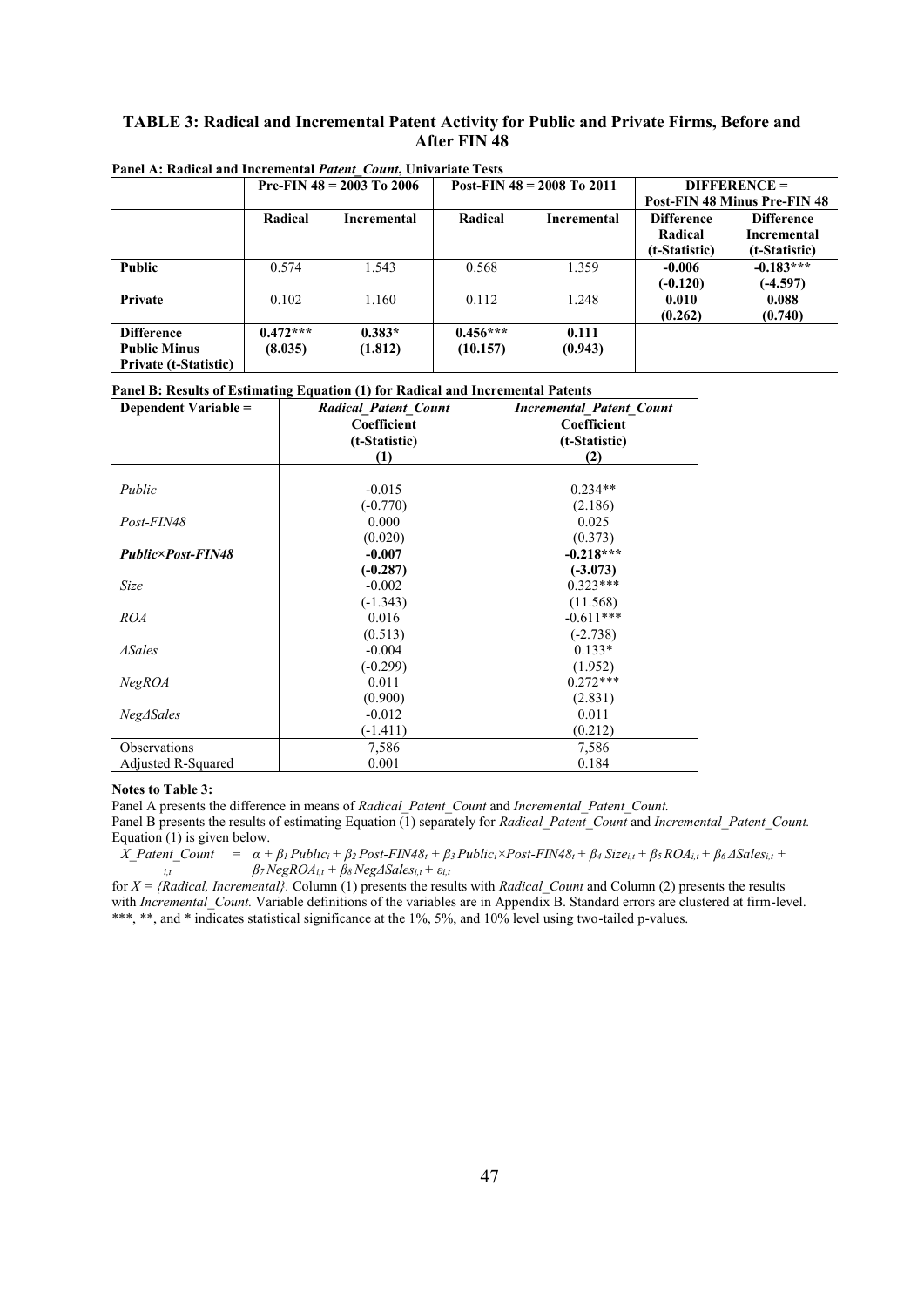### **TABLE 4: Patent Activity for Before and After FIN 48: UTB Disclosure vs. UTB Measurement Tests**

| Dependent Variable =<br><b>Patent Count</b> | Coefficient<br>(t-Statistic)<br>(1) | Coefficient<br>(t-Statistic)<br>(2) | Coefficient<br>(t-Statistic)<br>(3)       | Coefficient<br>(t-Statistic)<br>(4)      |
|---------------------------------------------|-------------------------------------|-------------------------------------|-------------------------------------------|------------------------------------------|
|                                             | $Disclosure =$<br><b>Sentence</b>   | $Disclosure =$<br>Paragraph         | $Disclosure =$<br><b>ComplexParagraph</b> | $Disclosure =$<br><b>ComplexSentence</b> |
| <i>Disclosure</i>                           | $0.760***$                          | $0.153*$                            | $0.210**$                                 | $0.234***$                               |
| Post-FIN48                                  | (7.696)<br>$-0.0913**$              | (1.764)<br>$-0.102**$               | (2.101)<br>$-0.137***$                    | (2.585)<br>$-0.120***$                   |
| Disclosure×Post-FIN48                       | $-(2.105)$<br>$-0.211***$           | $(-2.153)$<br>$-0.192**$            | $(-3.550)$<br>$-0.188**$                  | $(-2.816)$<br>$-0.163**$                 |
|                                             | $(-2.817)$                          | $(-2.301)$                          | $(-1.980)$                                | $(-2.101)$                               |
| Controls                                    | <b>Yes</b>                          | <b>Yes</b>                          | <b>Yes</b>                                | <b>Yes</b>                               |
| <b>Observations</b>                         | 6,609                               | 6.609                               | 6.609                                     | 6,609                                    |
| Adjusted R-Squared                          | 0.180                               | 0.179                               | 0.179                                     | 0.180                                    |

**Panel A: High versus Low Disclosure, Public Firms Only**

#### **Panel B: Increases versus Decreases/No Change in UTBs due to FIN 48, Public Firms Only**

| Dependent Variable = Patent Count | Coefficient<br>(t-Statistic) | Coefficient<br>(t-Statistic)<br>(2) |
|-----------------------------------|------------------------------|-------------------------------------|
|                                   | <b>Increase UTB</b>          | Decrease/No<br><b>Change UTB</b>    |
| Post-FIN48                        | $-0.173***$<br>$(-3.546)$    | $-0.299***$<br>$(-4.819)$           |
| Controls                          | Yes                          | Yes                                 |
| <b>Observations</b>               | 2,431                        | 1,385                               |
| Adjusted R-Square                 | 0.161                        | 0.226                               |

#### **Notes to Table 4:**

Table 4 presents the results of estimating Equation (1) for various cross-sectional tests.

Panel A presents our analysis when examining firms with high versus low disclosure. Our proxy for disclosure is an indicator variable that indicates if the observation has an above median sentence count (*Sentence*), above median words per paragraph (*Paragraph*), above the median average words per paragraph and complex word count *(ComplexParagrapgh*), and above the median average words per sentence and complex word count (*ComplexSentence)*.

Panel B partitions the sample by whether firms increased their UTB reserve in response to FIN 48 or did not increase their UTB reserve in response to FIN 48 (Decrease / No Change UTB)

Equation (1) is given below:

Patent Count<sub>i,1</sub> =  $\alpha + \beta_1$  Public<sub>i</sub> +  $\beta_2$  Post-FIN48<sub>t</sub> +  $\beta_3$  Public<sub>i</sub> × Post-FIN48<sub>t</sub> +  $\beta_4$  Size<sub>i,t</sub> +  $\beta_5$  ROA<sub>i,t</sub> +  $\beta_6$  ASales<sub>i,t</sub> +  $\beta_7$  $N$ *egROA*<sub>*i*</sub> $t$ </sub> + *B*<sub>8</sub> $N$ eg $\triangle$ Sales<sub>*i*</sub> $t$ </sub> +  $\varepsilon$ <sub>*it*</sub>

For Panel A, we modify Equation (1) to replace *Public* with *Disclosure* and the interaction term as *Disclosure × Post-FIN 48*  to capture the cross-sectional variation in disclosure pre vs. post-FIN 48. For Panel B, we do not include *Public* because all observations in our sample are publicly traded firms.

Variable definitions are in Appendix B. Standard errors are clustered at firm-level. \*\*\*, \*\*, and \* indicates statistical significance at the 1%, 5%, and 10% level using two-tailed p-values.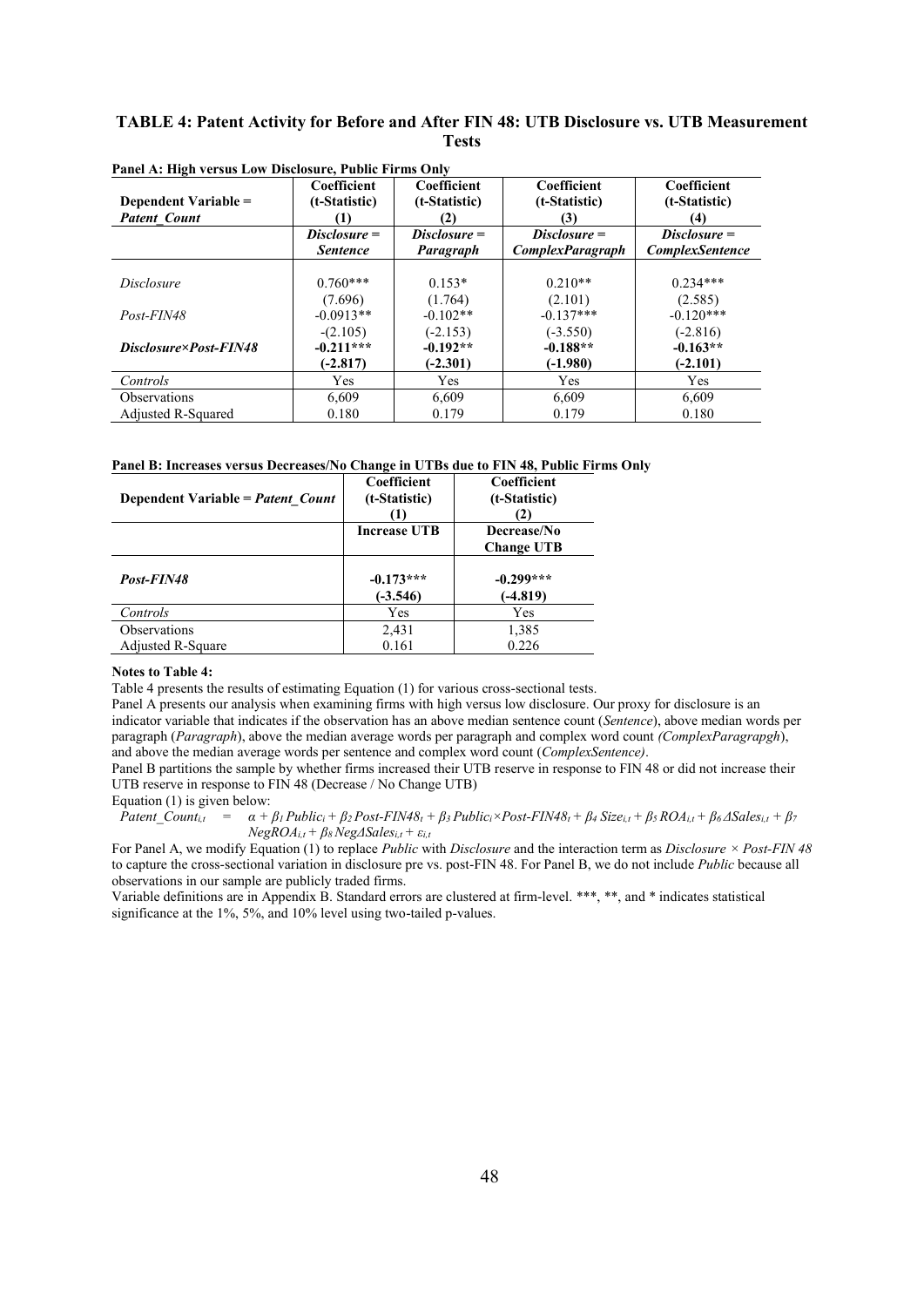### **TABLE 5: Patent Activity for Public and Private Firms, Before and After FIN 48: Cross-Sectional Tests**

| Dependent Variable = Patent Count | Coefficient<br>(t-Statistic)<br>(1)     | Coefficient<br>(t-Statistic)<br>$\mathbf{2}$ |  |
|-----------------------------------|-----------------------------------------|----------------------------------------------|--|
|                                   | <b>Small Firms</b><br>$(SmallFirm = 1)$ | <b>Large Firms</b><br>$(SmallFirm = 0)$      |  |
| Public                            | $0.139**$                               | 0.540                                        |  |
| $Post-FIN48$                      | (2.000)<br>0.051                        | (1.525)<br>$-0.144$                          |  |
| <b>Public×Post-FIN48</b>          | (0.730)<br>$-0.194**$                   | $(-1.136)$<br>$-0.113$                       |  |
| Controls                          | $(-2.583)$<br>Yes                       | $(-0.885)$<br>Yes                            |  |
| <b>Observations</b>               | 3,799                                   | 3,787                                        |  |
| Adjusted R-Squared                | 0.146                                   | 0.077                                        |  |

### **Panel A: Small versus Large Firms**

#### **Panel B: Low versus High UTBs, Public Firms Only**

| Dependent Variable = Patent Count | Coefficient<br>(t-Statistic)<br>(1) | Coefficient<br>(t-Statistic)<br>$\left( 2\right)$ |
|-----------------------------------|-------------------------------------|---------------------------------------------------|
|                                   | Low UTBs                            | <b>High UTBs</b>                                  |
|                                   | $(LowUTB=1)$                        | $(LowUTB=0)$                                      |
| Post-FIN48                        | $-0.165***$<br>$(-4.016)$           | $-0.302***$<br>$(-6.414)$                         |
| Controls                          | Yes                                 | Yes                                               |
| <b>Observations</b>               | 2,869                               | 2,854                                             |
| Adjusted R-Square                 | 0.134                               | 0.206                                             |

### **Panel C: Profit versus Loss Firms**

|                                          | Coefficient       | Coefficient             |
|------------------------------------------|-------------------|-------------------------|
| Dependent Variable = <i>Patent Count</i> | (t-Statistic)     | (t-Statistic)           |
|                                          | (1)               | (2)                     |
|                                          | <b>Loss Firms</b> | <b>Profitable Firms</b> |
|                                          | $(NegROA = 1)$    | $(NegROA=0)$            |
|                                          |                   |                         |
| Public                                   | $0.965***$        | 0.057                   |
|                                          | (3.981)           | (0.538)                 |
| Post-FIN48                               | 0.181             | 0.044                   |
|                                          | (1.024)           | (0.600)                 |
| <b>Public×Post-FIN48</b>                 | $-0.476**$        | $-0.215***$             |
|                                          | $(-2.569)$        | (-2.754)                |
| Controls                                 | Yes               | Yes                     |
| <b>Observations</b>                      | 1,660             | 5,926                   |
| Adjusted R-Squared                       | 0.203             | 0.183                   |

#### **Notes to Table 5:**

Table 5 presents the results of estimating Equation (1) for various cross-sectional partitions.

Panel A partitions the sample by the median *Size* for public and private firms separately (*SmallFirm = 1* vs. *SmallFirm = 0)*. Panel B partitions the sample by the median level of Uncertain Tax Benefit scaled by Total Assets (*LowUTB = 1* vs.  $LowUTB = 0$ .

Panel C partitions the sample by whether the firm is in a loss state. (*NegROA* = 1 vs. *NegROA* = 0). Equation (1) is given below:

Patent Count<sub>it</sub> =  $\alpha + \beta_1$  Public<sub>i</sub> +  $\beta_2$  Post-FIN48<sub>t</sub> +  $\beta_3$  Public<sub>i</sub> × Post-FIN48<sub>t</sub> +  $\beta_4$  Size<sub>i,t</sub> +  $\beta_5$  ROA<sub>i,t</sub> +  $\beta_6$   $\Delta$ Sales<sub>i,t</sub> +  $\beta_7$  $NegROA_{i,t} + \beta \frac{NegA}Sales_{i,t} + \varepsilon_{i,t}$ 

Variable definitions are in Appendix B. Standard errors are clustered at firm-level. \*\*\*, \*\*, and \* indicates statistical significance at the 1%, 5%, and 10% level using two-tailed p-values.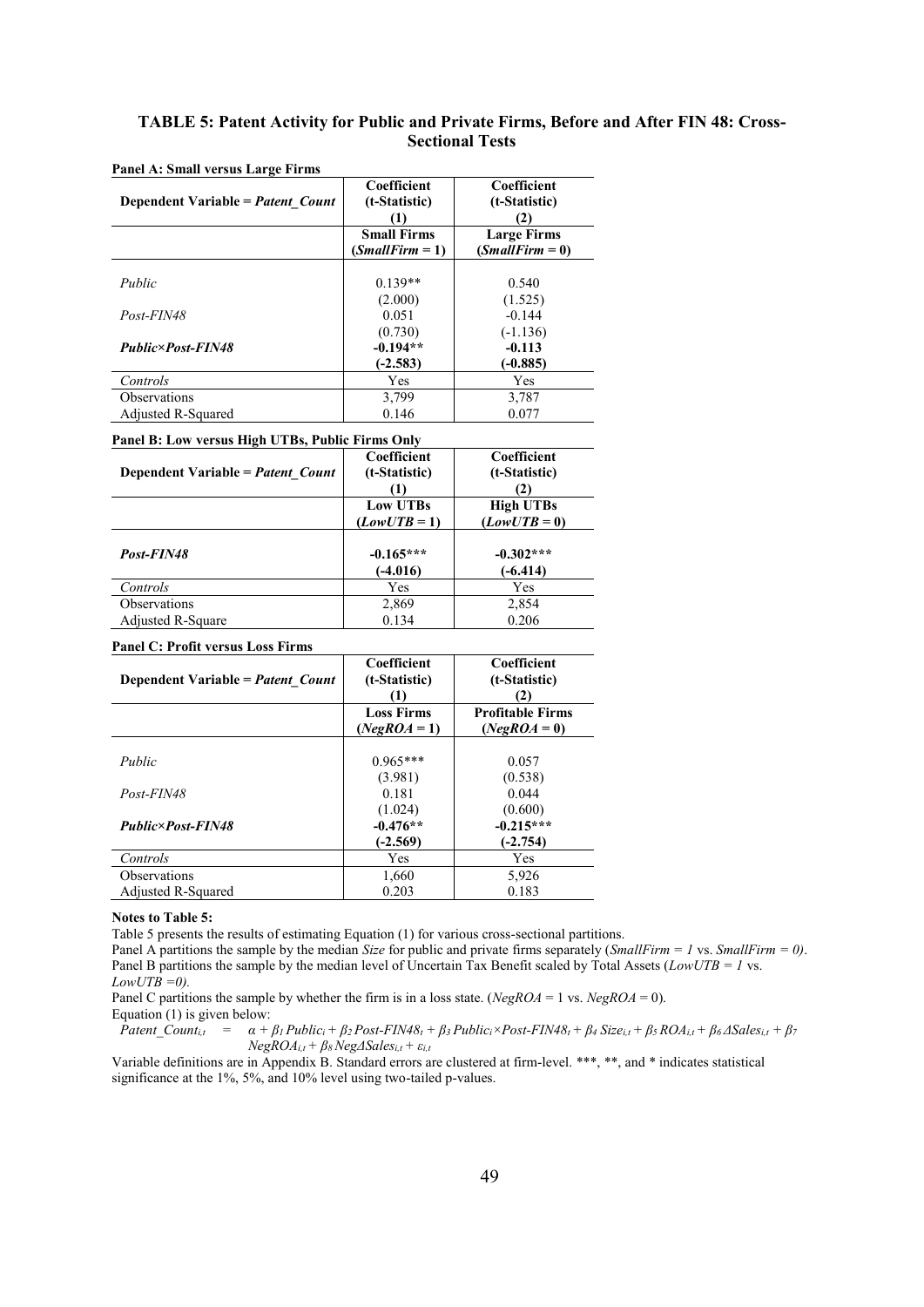| Panel A: Sample Composition by Treatment and Control Groups |            |                             |                                |                |  |  |
|-------------------------------------------------------------|------------|-----------------------------|--------------------------------|----------------|--|--|
|                                                             |            | Pre-FIN $48 = 2003$ To 2006 | Post-FIN $48 = 2008$ To $2011$ |                |  |  |
|                                                             | # of Firms | Total # of Obs              | # of Firms                     | Total # of Obs |  |  |
| U.S.                                                        | 885        | 3.339                       | 975                            | 3.679          |  |  |
| Canadian                                                    | 69         | 244                         | 86                             | 323            |  |  |
| Total                                                       | 954        | 3,583                       | .061                           | 4.002          |  |  |

# **TABLE 6: Patent Activity for U.S. and Canadian Public Firms, Before and After FIN 48** Panel A: Sample Composition by Treatment and Control Green

#### **Panel B:** *Patent\_Count,* **Univariate Tests**

|                            |       | <b>Pre-FIN <math>48 = 2003</math> To</b> |       | Post-FIN $48 = 2008$ To |                   | $DIFFERENCE =$                   |  |
|----------------------------|-------|------------------------------------------|-------|-------------------------|-------------------|----------------------------------|--|
|                            |       | 2006                                     |       | 2011                    |                   | <b>Post-FIN 48 Minus Pre-FIN</b> |  |
|                            |       |                                          |       |                         | 48                |                                  |  |
|                            | Mean  | Std. Dev.                                | Mean  | Std. Dev.               | <b>Difference</b> | t-Statistic                      |  |
| U.S.                       | .468  | 1.622                                    | 1.309 | 1.534                   | $-0.159***$       | $-4.222$                         |  |
| Canadian                   | 0.746 | 1.086                                    | 0.663 | 1.058                   | $-0.083$          | $-0.919$                         |  |
| <b>DIFFERENCE</b>          |       | $-0.722***$                              |       | $-0.647***$             |                   |                                  |  |
| <b>U.S. Minus Canadian</b> |       | $(-6.844)$                               |       | $(-7.421)$              |                   |                                  |  |
| (t-Statistic)              |       |                                          |       |                         |                   |                                  |  |

|  |  | Panel C: Patent Activity for U.S. Public and Canadian Public Firms |  |  |  |  |
|--|--|--------------------------------------------------------------------|--|--|--|--|
|--|--|--------------------------------------------------------------------|--|--|--|--|

|                                   | Coefficient   |  |  |
|-----------------------------------|---------------|--|--|
| Dependent Variable = Patent_Count | (t-Statistic) |  |  |
|                                   | (1)           |  |  |
|                                   |               |  |  |
| USA                               | $0.543***$    |  |  |
|                                   | (4.146)       |  |  |
| Post-FIN48                        | $-0.139*$     |  |  |
|                                   | $(-1.761)$    |  |  |
| <b>USA×Post-FIN48</b>             | $-0.168**$    |  |  |
|                                   | $(-2.062)$    |  |  |
| Size                              | $0.394***$    |  |  |
|                                   | (14.425)      |  |  |
| <b>ROA</b>                        | $0.446*$      |  |  |
|                                   | (1.690)       |  |  |
| <i><b>ASales</b></i>              | $0.133**$     |  |  |
|                                   | (2.008)       |  |  |
| NegROA                            | $0.218**$     |  |  |
|                                   | (2.432)       |  |  |
| Neg∆Sales                         | $0.128**$     |  |  |
|                                   | (2.577)       |  |  |
| Leverage                          | $-0.323***$   |  |  |
|                                   | $(-2.666)$    |  |  |
| Cash                              | $0.645***$    |  |  |
|                                   | (4.064)       |  |  |
| <b>PPE</b>                        | $-2.163***$   |  |  |
|                                   | $(-8.198)$    |  |  |
| <b>CAPEX</b>                      | 4.283***      |  |  |
|                                   | (4.916)       |  |  |
| R&D                               | $2.281***$    |  |  |
|                                   | (8.329)       |  |  |
| <b>DACC</b>                       | $-0.000$      |  |  |
|                                   | $(-0.008)$    |  |  |
| KZ Index                          | $0.000***$    |  |  |
|                                   | (3.174)       |  |  |
| <b>BTM</b>                        | $-0.021$      |  |  |
|                                   | $(-0.832)$    |  |  |
| Age                               | $0.165***$    |  |  |
|                                   | (3.247)       |  |  |
| HHI                               | $-0.017$      |  |  |
|                                   | $(-0.028)$    |  |  |
| HHI <sup>2</sup>                  | 0.427         |  |  |
|                                   | (0.700)       |  |  |
| Observations                      | 7,585         |  |  |
| Adjusted R-Squared                | 0.295         |  |  |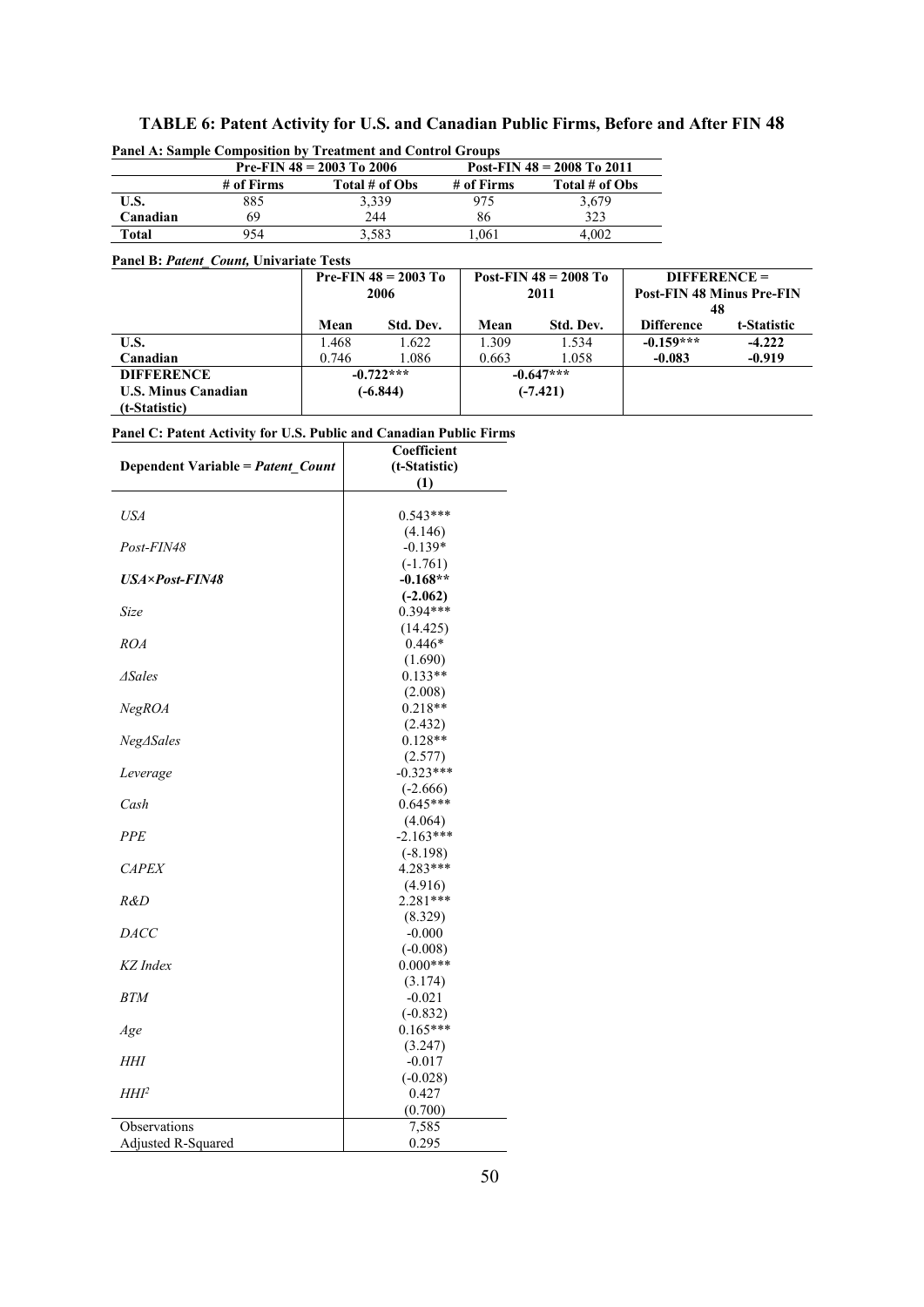#### **Notes to Table 6:**

Panel A provides the sample composition by U.S. public, i.e., treatment group, and Canadian public, i.e., control group. Panel B presents the difference in means of *Patent Count*.

Panel C presents the results of estimating a modified version of Equation (1) for U.S. public and Canadian public firms. The modified version of Equation (1) is given below:

Patent Count<sub>i,t</sub> =  $\alpha + \beta_1 \text{USA}_i + \beta_2 \text{Post-FIN48}_t + \beta_3 \text{USA}_i \times \text{Post-FIN48}_t + \text{Controls} + \varepsilon_{i,i}$ 

*USA* is an indicator variable that is 1 for U.S. public firms and zero for Canadian public firms. Variable definitions are in Appendix B. Standard errors are clustered at firm-level. \*\*\*, \*\*, and \* indicates statistical significance at the 1%, 5%, and 10% level using two-tailed p-values.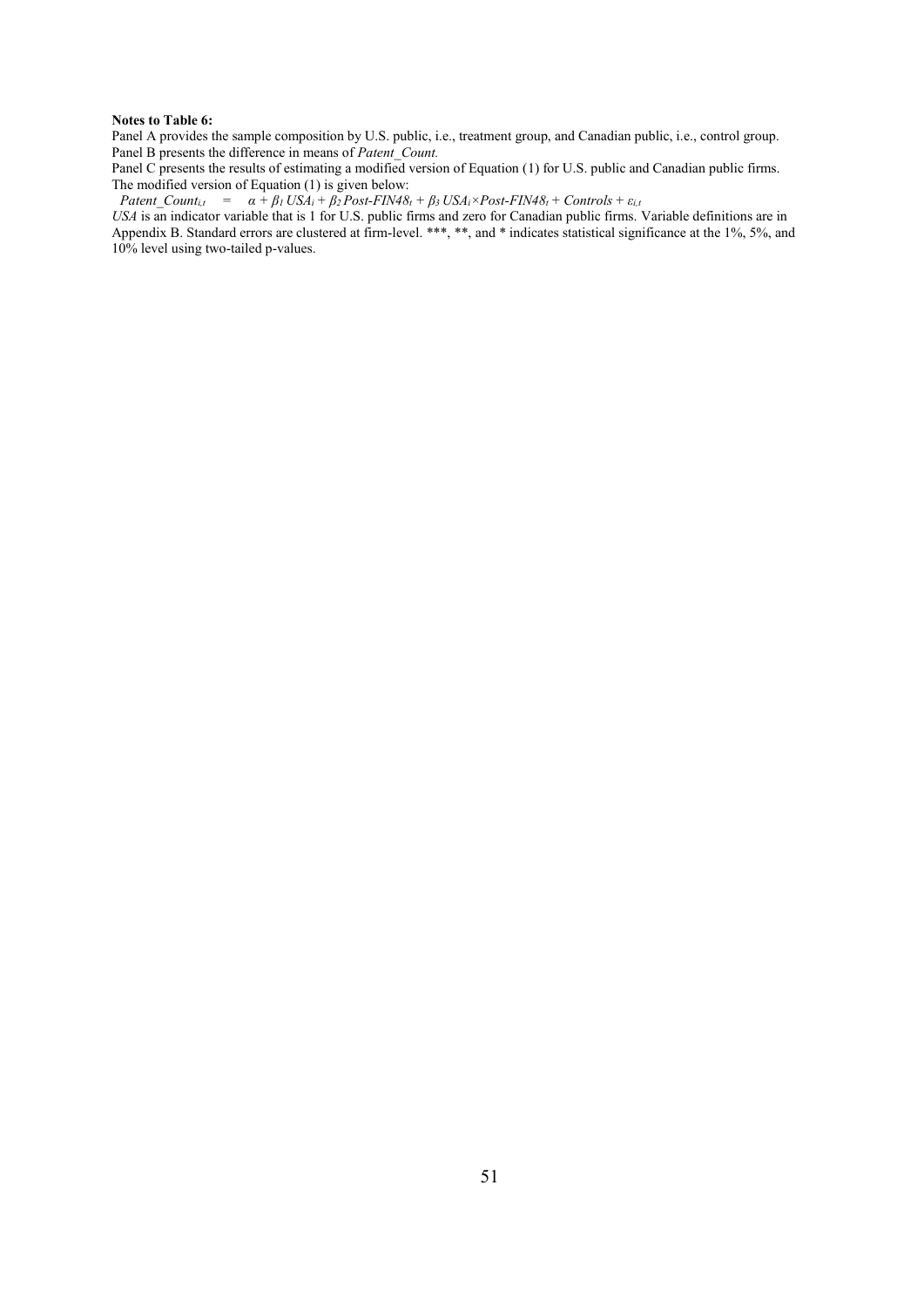### **TABLE 7: Patent Activity for Public and Private Firms, Before and After FIN 48: Entropy Balancing and Coarsened Exact Matching**

|                                 | <u>110, Best part e Smillers Berore and river Binit op J Banneing</u><br><b>Treatment: Public Firms</b> |          | <b>Control: Private Firms</b> |          |
|---------------------------------|---------------------------------------------------------------------------------------------------------|----------|-------------------------------|----------|
| <b>Before Entropy Balancing</b> | Mean                                                                                                    | Variance | Mean                          | Variance |
| Size                            | 6.306                                                                                                   | 4.969    | 4.187                         | 2.450    |
| ROA                             | 0.065                                                                                                   | 0.039    | 0.095                         | 0.024    |
| $\Delta$ Sales                  | 0.123                                                                                                   | 0.099    | 0.148                         | 0.131    |
| NegROA                          | 0.222                                                                                                   | 0.173    | 0.174                         | 0.144    |
| Neg∆Sales                       | 0.280                                                                                                   | 0.202    | 0.278                         | 0.201    |
| <b>After Entropy Balancing</b>  |                                                                                                         |          |                               |          |
| Size                            | 6.306                                                                                                   | 4.969    | 6.305                         | 4.970    |
| <i>ROA</i>                      | 0.065                                                                                                   | 0.039    | 0.065                         | 0.039    |
| $\triangle$ Sales               | 0.123                                                                                                   | 0.099    | 0.123                         | 0.099    |
| NegROA                          | 0.222                                                                                                   | 0.173    | 0.222                         | 0.173    |
| Neg∆Sales                       | 0.280                                                                                                   | 0.202    | 0.280                         | 0.202    |

**Panel A: Entropy Balancing on Two Moments, Descriptive Statistics Before and After Entropy Balancing**

#### **Panel B: Results of Estimating Equation (1) and Matching Methods**

| Dependent Variable = Patent Count | <b>Entropy Balancing</b> | <b>Coarsened Exact</b><br>Matching | <b>Coarsened Exact</b><br>Matching &<br><b>Entropy Balancing</b> |
|-----------------------------------|--------------------------|------------------------------------|------------------------------------------------------------------|
|                                   | Coefficient              | Coefficient                        | Coefficient                                                      |
|                                   | (t-Statistic)            | (t-Statistic)                      | (t-Statistic)                                                    |
|                                   |                          |                                    |                                                                  |
| Public                            | $0.852***$               | $0.593***$                         | $0.548***$                                                       |
|                                   | (4.849)                  | (3.047)                            | (3.956)                                                          |
| Post-FIN48                        | 0.187                    | 0.228                              | 0.064                                                            |
|                                   | (1.482)                  | (1.245)                            | (0.802)                                                          |
| Public×Post-FIN48                 | $-0.346***$              | $-0.438**$                         | $-0.271***$                                                      |
|                                   | $(-2.785)$               | $(-2.293)$                         | $(-2.806)$                                                       |
| Size                              | $0.164***$               | $0.252***$                         | $0.153***$                                                       |
|                                   | (4.526)                  | (9.235)                            | (4.303)                                                          |
| <b>ROA</b>                        | 0.193                    | $-0.703***$                        | $-0.265$                                                         |
|                                   | (0.451)                  | $(-3.214)$                         | $(-0.787)$                                                       |
| $\Delta$ Sales                    | 0.081                    | 0.099                              | $-0.003$                                                         |
|                                   | (0.447)                  | (0.991)                            | $(-0.025)$                                                       |
| NegROA                            | $-0.177$                 | $0.234**$                          | 0.011                                                            |
|                                   | $(-0.575)$               | (2.340)                            | (0.081)                                                          |
| $Neg\Delta Sales$                 | $-0.052$                 | $-0.088$                           | $-0.019$                                                         |
|                                   | $-0.549$                 | $(-1.082)$                         | $(-0.188)$                                                       |
| Observations                      | 7,586                    | 2,164                              | 2,164                                                            |
| Adjusted R-Squared                | 0.147                    | 0.164                              | 0.098                                                            |

#### **Notes to Table 7:**

Panel A provides the results of our balancing procedure for the entropy balancing.

Panel B presents the results of estimating Equation (1) using entropy balancing in column (1), coarsened exact matching in column (2), and entropy balancing and coarsened exact matching in column (3).

Equation (1) is given below.<br>*Patent Count<sub>it</sub>* =  $\alpha$  +  $\alpha + \beta_1$  Public<sub>i</sub> +  $\beta_2$  Post-FIN48<sub>t</sub> +  $\beta_3$  Public<sub>i</sub> × Post-FIN48<sub>t</sub> +  $\beta_4$  Size<sub>i,t</sub> +  $\beta_5$  ROA<sub>i,t</sub> +  $\beta_6$   $\triangle$ Sales<sub>i,t</sub> +  $\beta_7$  $NegROA_{i,t} + \beta s \overset{\prime}{N}eg\Delta Sales_{i,t} + \varepsilon_{i,t}$ 

Variable definitions are in Appendix B. Standard errors are clustered at firm-level. \*\*\*, \*\*, and \* indicates statistical significance at the 1%, 5%, and 10% level using two-tailed p-values.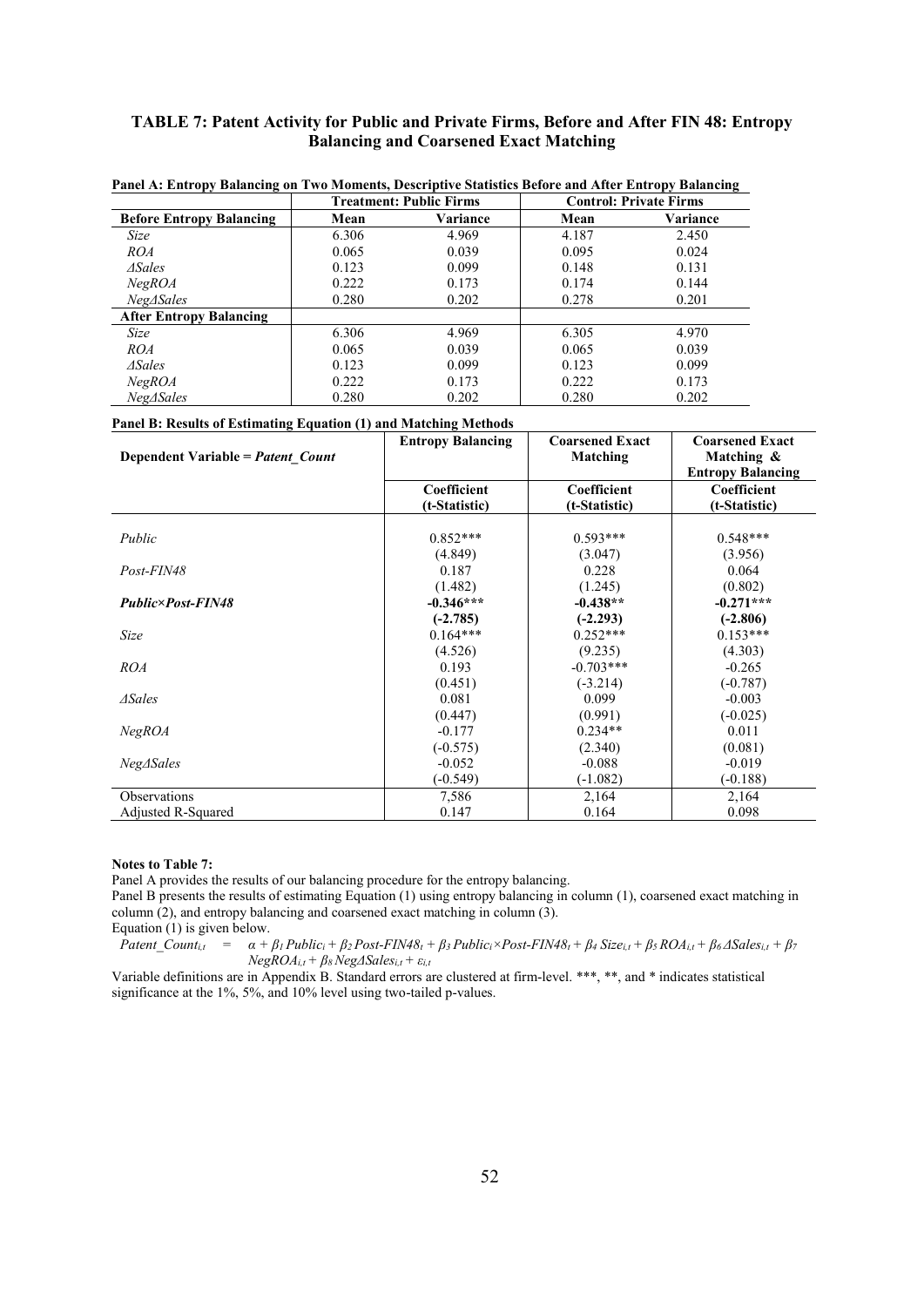### **TABLE 8: Patent Activity for Public and Private Firms, Before and After FIN 48: Additional tests**

| Dependent Variable = Patent Count | Coefficient<br>(t-Statistic)<br>(1) | Coefficient<br>(t-Statistic)<br>(2) |
|-----------------------------------|-------------------------------------|-------------------------------------|
| Public                            | $1.796***$                          |                                     |
|                                   | (35.531)                            |                                     |
| Post-FIN48                        | $-0.034***$                         |                                     |
|                                   | $(-16.029)$                         |                                     |
| <b>Public×Post-FIN48</b>          | $-0.212***$                         | $-0.069***$                         |
|                                   | $(-8.247)$                          | $(-3.001)$                          |
| Controls                          | No                                  | No                                  |
| Year FE                           | No                                  | Yes                                 |
| Firm FE                           | No                                  | <b>Yes</b>                          |
| <b>Observations</b>               | 319,018                             | 319,018                             |
| Adjusted R-Squared                | 0.122                               | 0.583                               |

**Panel A: All Orbis Firms**

#### **Panel B: Patent Activity Scaled Firm Assets**

| Dependent Variable = ScaledPatent Count | Coefficient<br>(t-Statistic)         |
|-----------------------------------------|--------------------------------------|
| Public                                  | $0.505***$                           |
| Post-FIN48                              | (2.975)<br>0.249                     |
| Public×Post-FIN48                       | (1.434)<br>$-0.483***$<br>$(-2.736)$ |
| Controls                                | Yes                                  |
| Observations<br>Adjusted R-Squared      | 7,586<br>0.123                       |

#### **Panel C: Results of Estimating Equation (1) with Two Year in Pre and Post Period Only**

| Dependent Variable = Patent Count | Coefficient<br>(t-Statistic)<br>(1) |
|-----------------------------------|-------------------------------------|
| Public                            | 0.186                               |
|                                   | (1.550)                             |
| Post-FIN48                        | $-0.030$                            |
|                                   | $(-0.301)$                          |
| <b>Public×Post-FIN48</b>          | $-0.177*$                           |
|                                   | $(-1.728)$                          |
| Controls                          | Yes                                 |
| <b>Observations</b>               | 1,947                               |
| Adjusted R-Squared                | 0.183                               |

#### **Notes to Table 8:**

Panel A provides the results of estimating Equation (1) without control variables and without and with year and firm fixed effects in Columns (1) and (2), respectively.

Panel B provides the results of estimating Equation (1) using the dependent variable Patent Count scaled by Firm Assets. Panel C provides the results of estimating Equation (1) using only two years before and after FIN 48. Equation (1) is given below:

Patent Count<sub>i,1</sub> =  $\alpha + \beta_1$  Public<sub>i</sub> +  $\beta_2$  Post-FIN48<sub>t</sub> +  $\beta_3$  Public<sub>i</sub> × Post-FIN48<sub>t</sub> +  $\beta_4$  Size<sub>i,t</sub> +  $\beta_5$  ROA<sub>i,t</sub> +  $\beta_6$  ASales<sub>i,t</sub> +  $\beta_7$  $NegROA_{i,t} + \beta_s NegASales_{i,t} + \varepsilon_{i,t}$ 

Variable definitions are in Appendix B. Standard errors are clustered at firm-level. \*\*\*, \*\*, and \* indicates statistical significance at the 1%, 5%, and 10% level using two-tailed p-values.